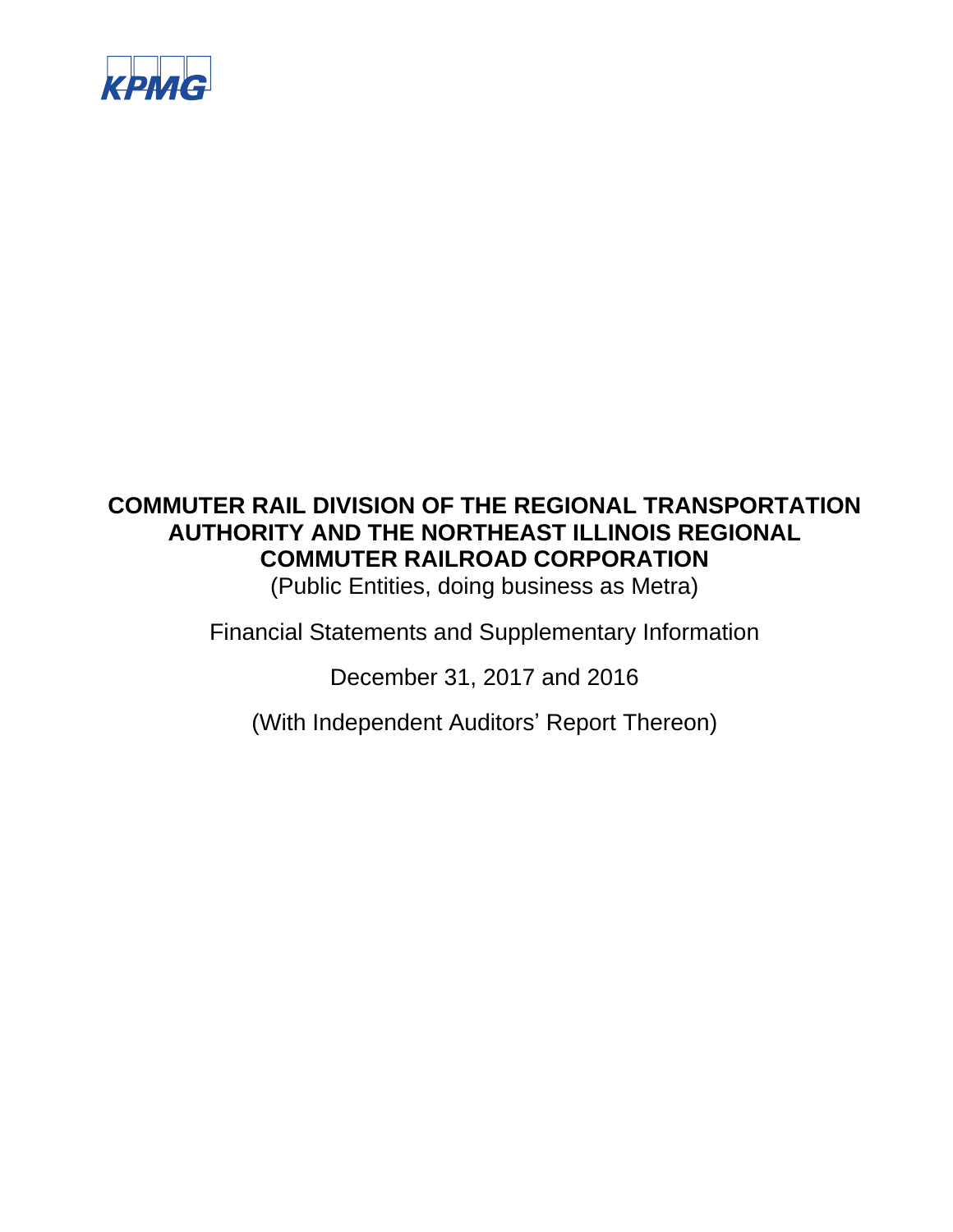(Public Entities, doing business as Metra)

# **Table of Contents**

|                                                                                           | Page(s)   |
|-------------------------------------------------------------------------------------------|-----------|
| Independent Auditors' Report                                                              | $1 - 2$   |
| Management's Discussion and Analysis (Unaudited)                                          | $3 - 24$  |
| <b>Basic Financial Statements:</b>                                                        |           |
| <b>Statements of Net Position</b>                                                         | $25 - 26$ |
| Statements of Revenues, Expenses, and Changes in Net Position                             | 27        |
| <b>Statements of Cash Flows</b>                                                           | $28 - 29$ |
| <b>Notes to Financial Statements</b>                                                      | $30 - 57$ |
| <b>Required Supplementary Information:</b>                                                |           |
| Schedule of Proportionate Share of Net Pension Liability and Related Ratios - (Unaudited) | 58        |
| Schedule of Pension Contributions - (Unaudited)                                           | 59        |
| Schedule of Funding Postemployment Healthcare Plan Progress (Unaudited)                   | 60        |
| <b>Other Information</b>                                                                  |           |
| Schedule of Revenues and Expenses - Budget to Actual (Budgetary Basis) - (Unaudited)      | 61        |
| Budgetary Basis Schedule of Operations - (Unaudited)                                      | 62        |
| Notes to Supplementary Information (Unaudited)                                            | 63        |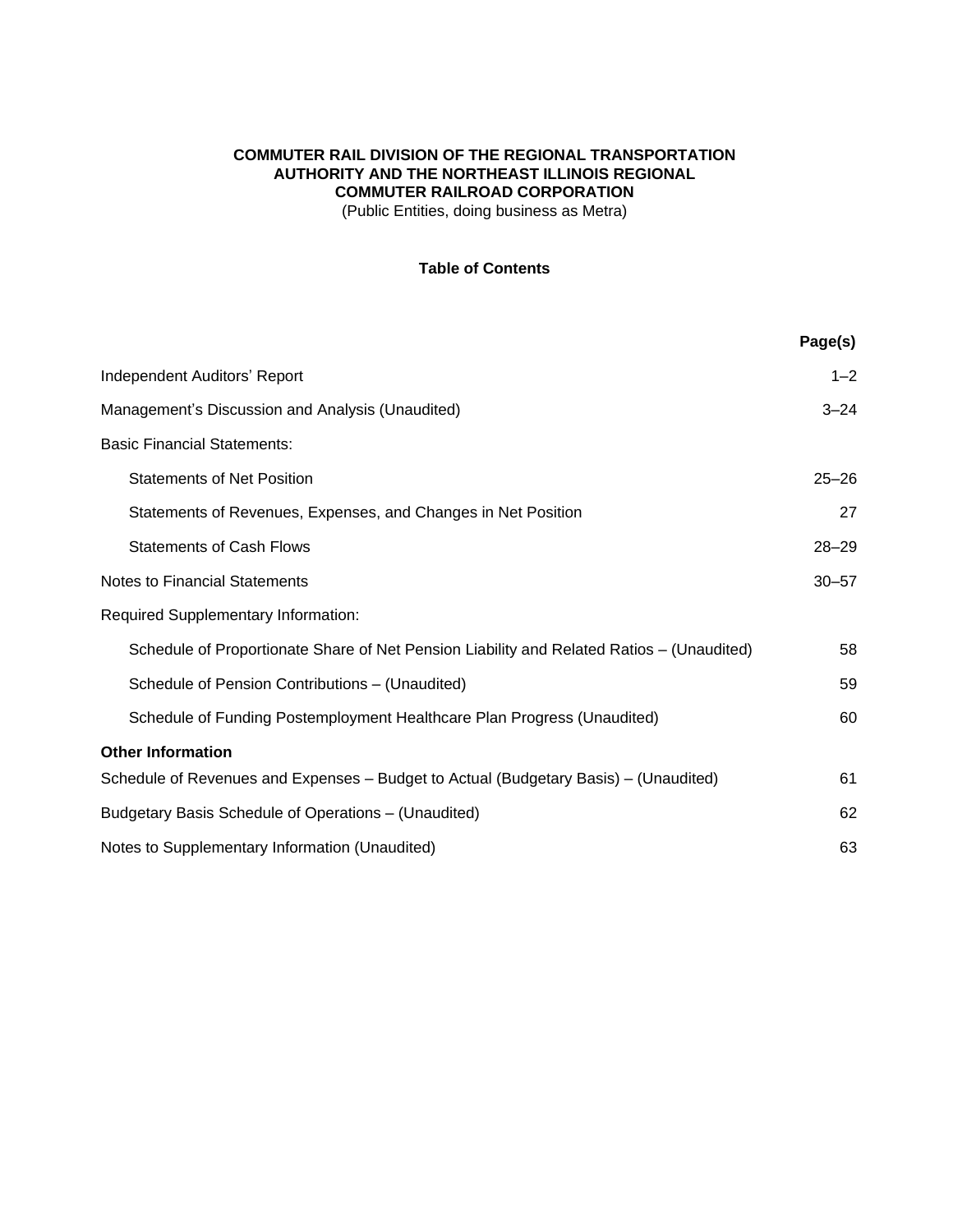

KPMG LLP Aon Center Suite 5500 200 E. Randolph Street Chicago, IL 60601-6436

# **Independent Auditors' Report**

The Board of Directors Commuter Rail Division of the Regional Transportation Authority and the Northeast Illinois Regional Commuter Railroad Corporation (Public Entities, doing business as Metra):

# **Report on the Financial Statements**

We have audited the accompanying financial statements of the Commuter Rail Division of the Regional Transportation Authority and the Northeast Illinois Regional Commuter Railroad Corporation, both doing business as Metra (Metra), as of and for the years ended December 31, 2017 and 2016, and the related notes to the financial statements, which collectively comprise Metra's basic financial statements as listed in the table of contents.

# *Management's Responsibility for the Financial Statements*

Management is responsible for the preparation and fair presentation of these financial statements in accordance with U.S. generally accepted accounting principles; this includes the design, implementation, and maintenance of internal control relevant to the preparation and fair presentation of financial statements that are free from material misstatement, whether due to fraud or error.

# *Auditors' Responsibility*

Our responsibility is to express an opinion on these financial statements based on our audits. We conducted our audits in accordance with auditing standards generally accepted in the United States of America and the standards applicable to financial audits contained in *Government Auditing Standards*, issued by the Comptroller General of the United States. Those standards require that we plan and perform the audit to obtain reasonable assurance about whether the financial statements are free from material misstatement.

An audit involves performing procedures to obtain audit evidence about the amounts and disclosures in the financial statements. The procedures selected depend on the auditors' judgment, including the assessment of the risks of material misstatement of the financial statements, whether due to fraud or error. In making those risk assessments, the auditor considers internal control relevant to the entity's preparation and fair presentation of the financial statements in order to design audit procedures that are appropriate in the circumstances, but not for the purpose of expressing an opinion on the effectiveness of the entity's internal control. Accordingly, we express no such opinion. An audit also includes evaluating the appropriateness of accounting policies used and the reasonableness of significant accounting estimates made by management, as well as evaluating the overall presentation of the financial statements.

We believe that the audit evidence we have obtained is sufficient and appropriate to provide a basis for our audit opinion.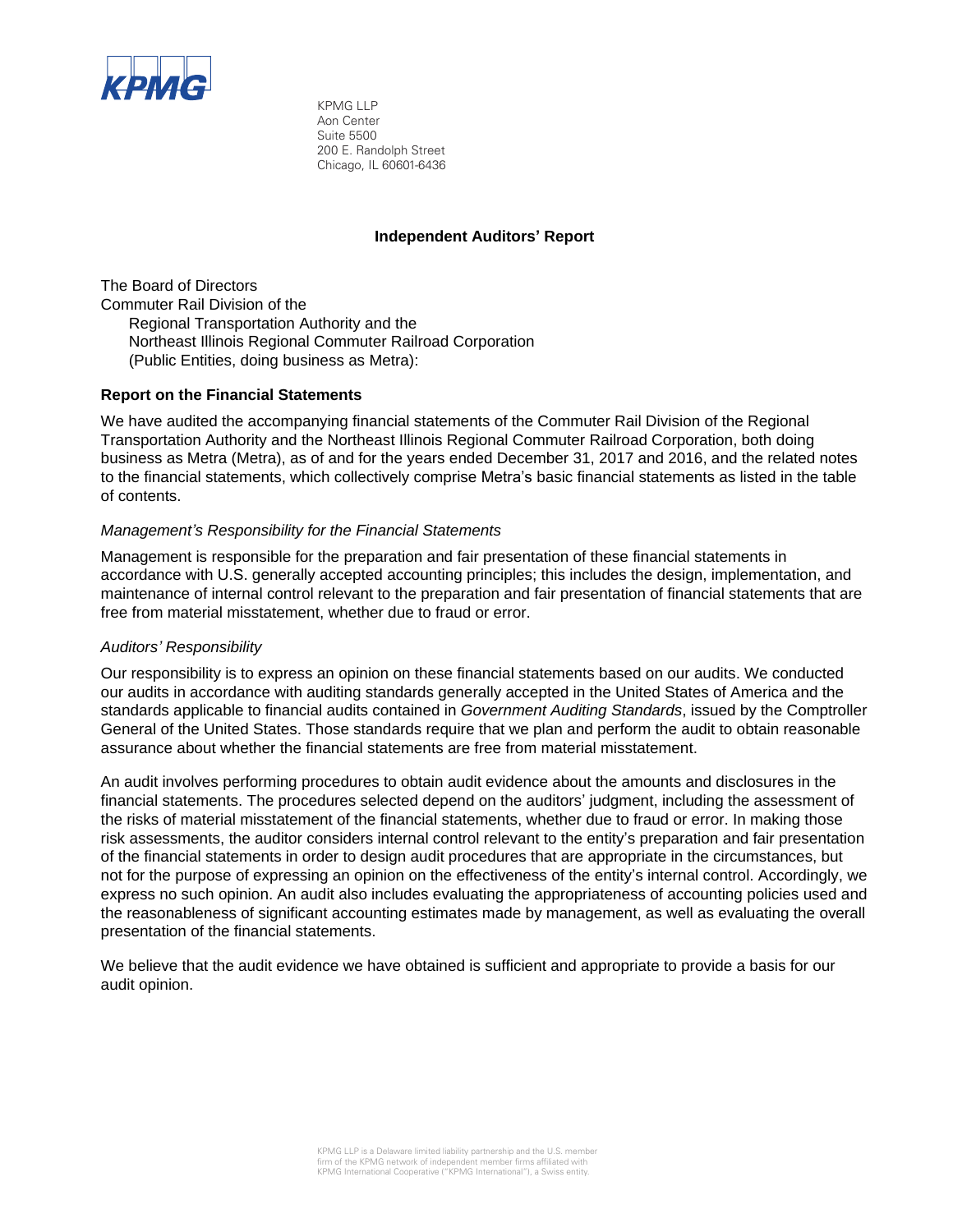

# *Opinion*

In our opinion, the financial statements referred to above present fairly, in all material respects, the financial position of the Commuter Rail Division of the Regional Transportation Authority and the Northeast Illinois Regional Commuter Railroad Corporation, both d/b/a Metra, as of December 31, 2017 and 2016, and the changes in its financial position and its cash flows for the years then ended, in accordance with U.S. generally accepted accounting principles.

# *Other Matters*

# **Required Supplementary Information**

U.S. generally accepted accounting principles require that management's discussion and analysis (on pages 3 through 24, and required supplementary information on pages 58 through 60), be presented to supplement the basic financial statements. Such information, although not a part of the basic financial statements, is required by the Governmental Accounting Standards Board who considers it to be an essential part of financial reporting for placing the basic financial statements in an appropriate operational, economic, or historical context. We have applied certain limited procedures to the required supplementary information in accordance with auditing standards generally accepted in the United States of America, which consisted of inquiries of management about the methods of preparing the information and comparing the information for consistency with management's responses to our inquiries, the basic financial statements, and other knowledge we obtained during our audits of the basic financial statements. We do not express an opinion or provide any assurance on the information because the limited procedures do not provide us with sufficient evidence to express an opinion or provide any assurance.

# **Other Information**

Our audits were conducted for the purpose of forming an opinion on Metra's basic financial statements. The schedule of revenues and expenses – budget to actual (budgetary basis), the budgetary basis schedule of operations, and notes to supplementary information are presented for purposes of additional analysis and are not a required part of the basic financial statements. The schedule of revenues and expenses – budget to actual (budgetary basis), the budgetary basis schedule of operations, and notes to supplementary information have not been subjected to the auditing procedures applied in the audit of the basic financial statements, and accordingly, we do not express an opinion or provide any assurance on them.

# **Other Reporting Required by** *Government Auditing Standards*

In accordance with *Government Auditing Standards*, we have also issued our report dated May 31, 2018 on our consideration of Metra's internal control over financial reporting and on our tests of its compliance with certain provisions of laws, regulations, contracts, and grant agreements and other matters. The purpose of that report is to describe the scope of our testing of internal control over financial reporting and compliance and the results of that testing, and not to provide an opinion on internal control over financial reporting or on compliance. That report is an integral part of an audit performed in accordance with *Government Auditing Standards* in considering Metra's internal control over financial reporting and compliance.



Chicago, Illinois May 31, 2018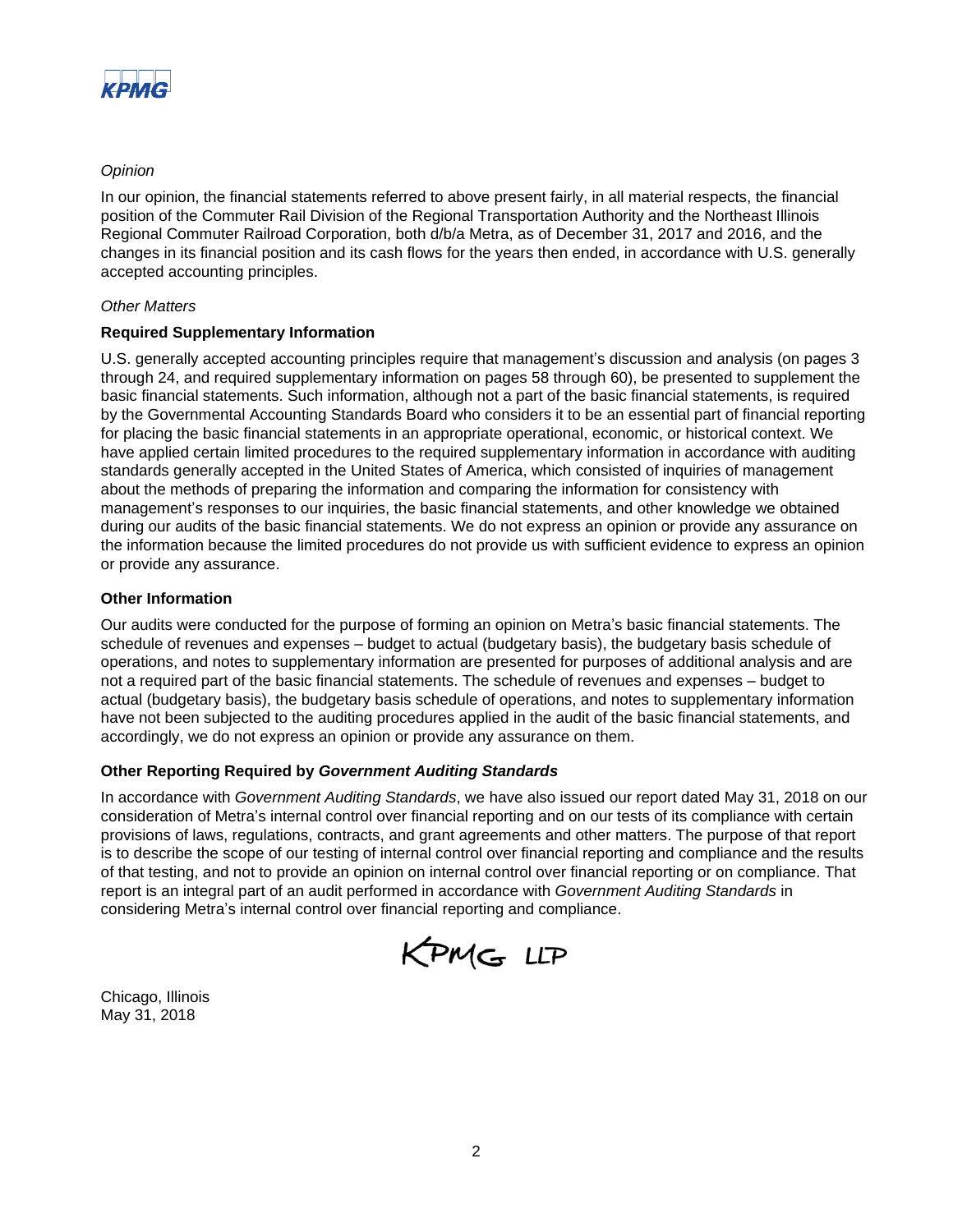(Public Entities, doing business as Metra)

Management's Discussion and Analysis (Unaudited)

December 31, 2017 and 2016

# **Management's Discussion and Analysis**

Management's Discussion and Analysis (MD&A) relates to the financial position and results of operations of the Commuter Rail Division of the RTA (Regional Transportation Authority) and the NIRCRC (Northeast Illinois Regional Commuter Railroad Corporation – a public entity doing business as Metra).

Railroad operations performed directly by the NIRCRC as well as the results of operations of PSA (Purchase of Service Agreement– operations contracted to third parties) carriers are collectively known as "Metra." MD&A offers an analysis of Metra's financial position and results of operations during the years ended December 31, 2017 and 2016. Management's discussion and analysis is designed to focus on current activities, resulting changes, and currently known facts. Please read it in conjunction with Metra's financial statements, which begin on page 25.

Except as otherwise indicated, all financial information herein is in United States dollars and determined on the basis of United States governmental accounting standards. Metra's objective is to provide meaningful and relevant information reflecting Metra's financial position and results of operations.

In certain circumstances, Metra may make reference to certain Non-Generally Accepted Accounting Principles (GAAP) measures that from management's perspective are useful measures of performance. The reader is advised to read all information provided in the MD&A in conjunction with Metra's 2017 financial statements and accompanying notes.

# *Business Profile*

Metra is engaged in the commuter rail business. Metra's hub-and-spoke network of 11 lines comprising approximately 1,200 miles of track spans the six county area of Northeast Illinois and extends slightly into Kenosha County, Wisconsin. Metra's network provides Metra customers access to and from downtown Chicago. Metra operates out of four major terminals in downtown Chicago.

Metra's operating revenue is largely derived from passenger fares. Smaller amounts of revenue come from advertising, trackage fees, maintenance fees charged to railroads who operate upon Metra's operating tracks and the sale of construction and related services to various entities.

Metra supports about half of its operating costs (excluding depreciation) from operating revenue and about half from state/local funding. State/local funding is partly from PTF (Public Transportation Funds) from the State of Illinois General Fund, partly from dedicated sales taxes. PTF and applicable sales tax revenue are remitted by the State of Illinois to the RTA who disburses these funds to itself, Pace (Suburban Bus), CTA (Chicago bus/subway/elevated train), and Metra according to legislated formulas. The RTA has some leeway over how these funds are distributed.

# *Corporate Organization*

Metra manages its rail operations as follows. PSA providers (Northern Indiana Commuter Transportation District – NICTD, BNSF Railway and Union Pacific Railroad) run their operations with some guidance from Metra staff. NIRCRC operations are managed directly by Metra personnel.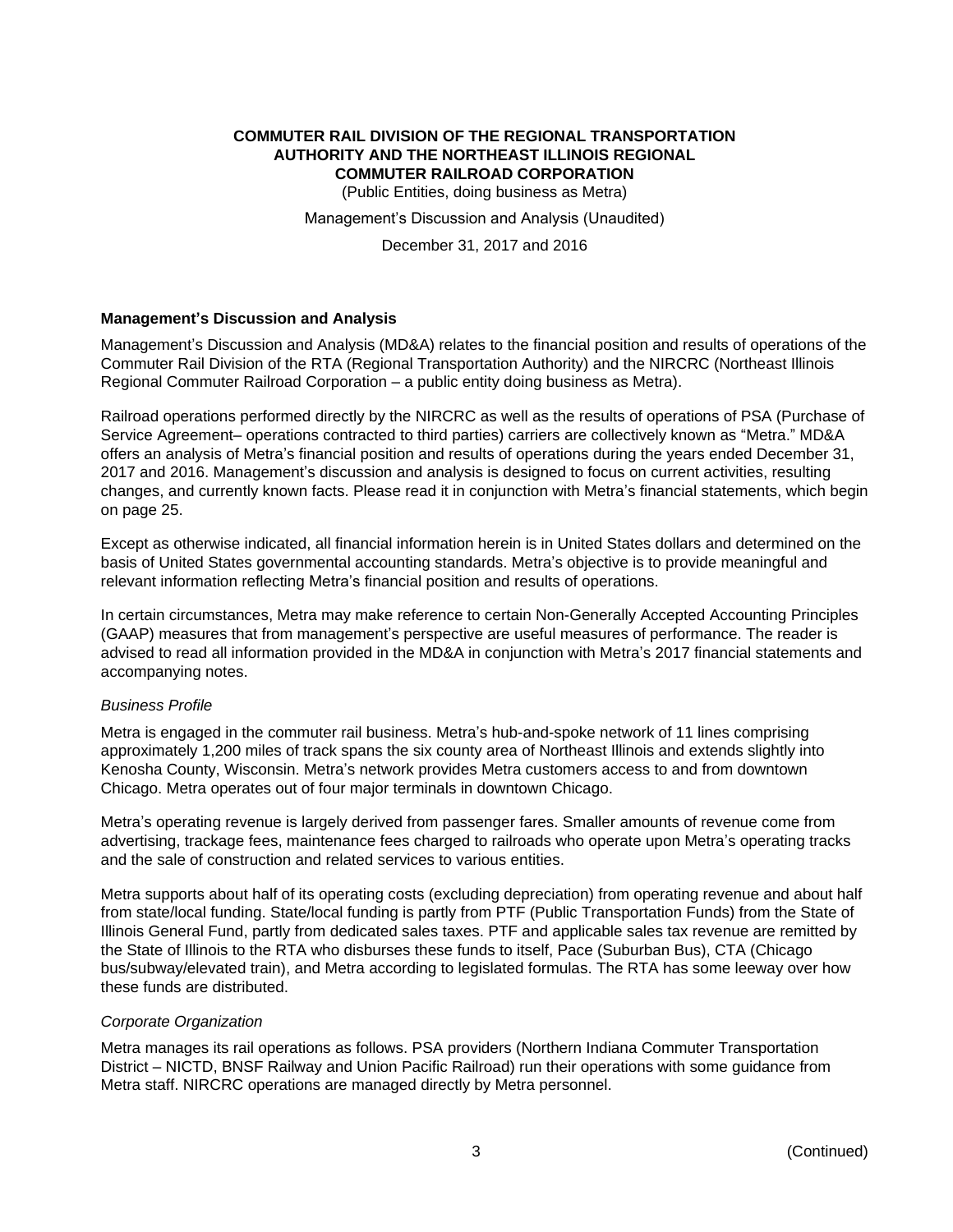(Public Entities, doing business as Metra)

Management's Discussion and Analysis (Unaudited)

December 31, 2017 and 2016

Metra runs its operations by function. The Mechanical (maintain rolling stock), Transportation (operate rolling stock), and Engineering (maintain track, right of way and structures) departments report to the Deputy Director of Operations, who reports to the CEO. Finance, Legal, and HR report to the CEO. Certain other administrative functions report to the Deputy Director of Administration who reports to the CEO.

#### *Strategy Overview*

Metra's focus is on transporting the citizens of Northeast Illinois in a safe, efficient fashion. Metra's goal is to be internationally recognized as a premier commuter railroad. Metra's commitment is to create value for the taxpayers of Illinois by delivering operational excellence. Most of Metra's business is done during the rush hour, primarily from people coming from outlying areas to Downtown Chicago but also some people travelling from Downtown to outlying areas (the reverse commute.)

Metra's corporate goals are generally based on the following: Achieving a solid safety record, achieving a solid on-time performance record, maintaining its assets in a state of good repair and maintaining financial viability and stability.

Metra's business model is anchored on these four core principles: providing reliable service, controlling costs, committing to safety and developing people.

The basic driver of Metra's business is demand for reliable, efficient, cost-effective commuter transportation. As such, Metra's focus is to provide a high level of service to its riders, operating safely and efficiently, meeting short- and long-term financial commitments.

In 2017 and 2016, Metra's on-time performance was over its internal benchmark of 95.0% every month, except December 2017. Metra's overall on-time performance was 95.8% in 2017 and 96.1% in 2016.

During 2017 and 2016, Metra benefitted from a decrease in fuel prices. Ridership revenues were very close to budget projections in 2017 and 2016.

To continue providing quality service, Metra needs to keep its asset base in good repair. Metra continues to seek federal and state funding towards this end. No unusual state or federal grants of any size were received during 2017 and 2016. Metra also continues to seek to provide internal sources of capital funding through raising revenues and controlling costs. Metra has achieved for several years and continues to target at least \$5 million in operating efficiencies every year to further constrain fare increases.

Metra's ability to develop good people is a key factor in Metra's success. Metra is focused on recruiting well qualified people, and providing for their development so they can enjoy a long career at Metra. Metra works hard to develop its workforce through formal and on-the-job training. Metra provides many of its own skilled trades through apprenticeship programs; many Metra contract people progress through the ranks to junior and senior management positions.

Frequent renewal of equipment is a key to system reliability. Metra has an extensive program in which it rehabilitates cars and locomotives in house; locomotives are also remanufactured by external suppliers. Metra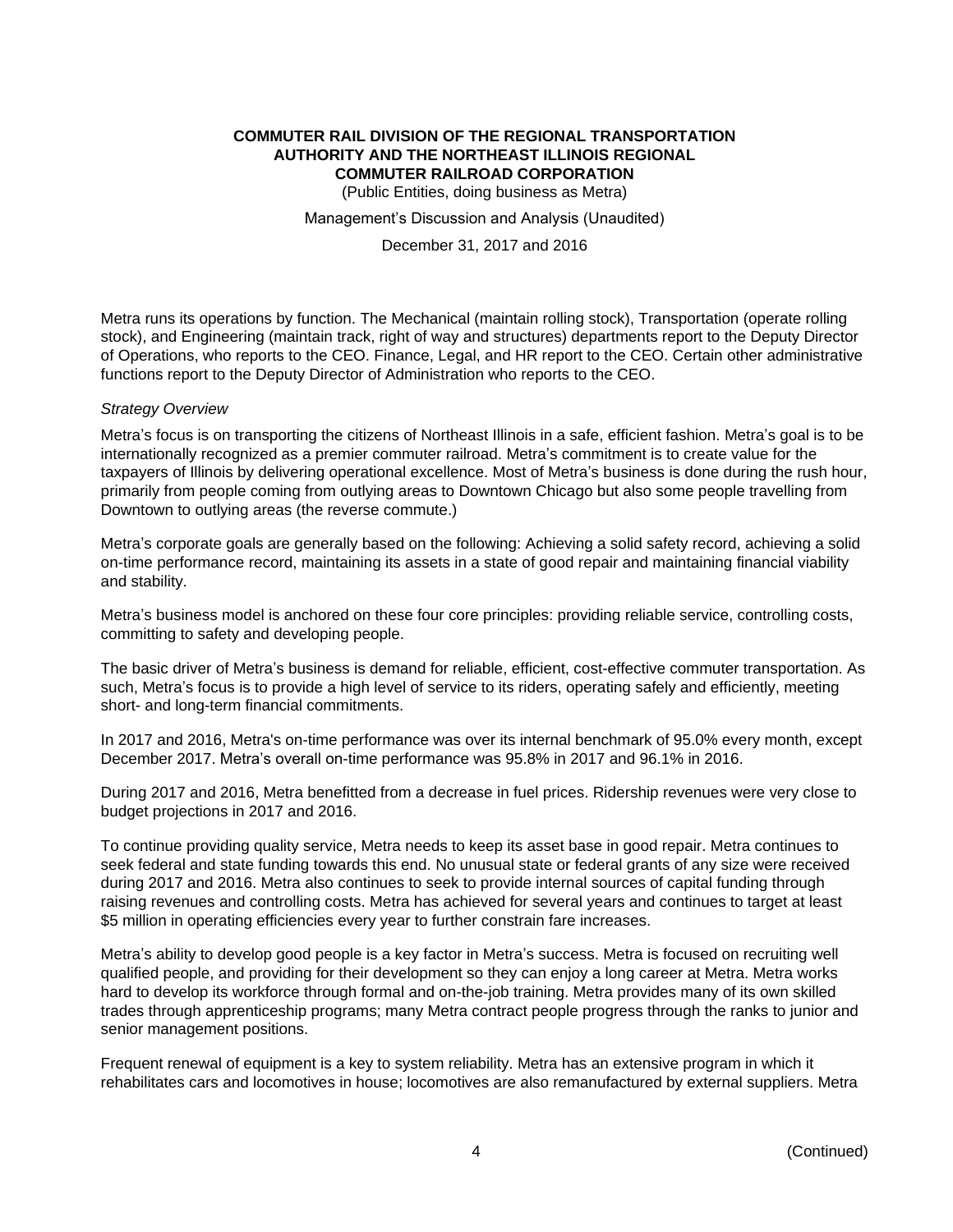(Public Entities, doing business as Metra)

Management's Discussion and Analysis (Unaudited)

December 31, 2017 and 2016

presently has in progress two families of cars being rehabilitated in-house, one family of locomotives being rehabilitated in-house and one family of locomotives being remanufactured at an external supplier.

During 2017, Metra returned several rehabilitated vehicles to service. Forty three cars (10 Amerail, 26 Nippon, 7 Budd) and seven locomotives were rehabilitated in-house and ten locomotives by an outside supplier.

During 2016, Metra returned several rehabilitated or remanufactured vehicles to service. Thirty four cars (28 Amerail, 6 Budd) and five locomotives were rehabilitated in-house, and three locomotives remanufactured by an outside supplier.

Metra is renewing its IT systems, replacing mainframe systems with a modern ERP system. Phase one was successfully implemented on January 1, 2016, phase two was successfully completed June 2017, phase three is scheduled to be completed end of 2018 and phase four to replace the revenue accounting system is scheduled to be completed before the end of 2019. Efforts will continue until the renewal of Metra's software, hardware, and networks is complete.

# **Basic Financial Statements**

The *Statements of Net Position* presents current, noncurrent assets, deferred outflows and inflows of resources, and liabilities on a full accrual basis. Assets are recognized when acquired and liabilities are recognized when goods and services are provided to Metra.

The *Statements of Revenues, Expenses, and Changes in Net Position* presents Metra's revenue, expenses, and the net impact these activities had on its fiscal well-being, identified as "Change in net position." The timing of the recognition of revenues and expenses is often different from the related cash transactions, because under the accrual method, revenues are recognized when earned and expenses are recognized when incurred, not when the cash is received or disbursed.

The *Statements of Cash Flows* presents information relating to when cash is received or dispersed for operating activities, noncapital and related financing activities, capital and related financing activities, and investing activities. The net change in cash and cash equivalents provides a view of Metra's ability to meet financial obligations as they mature.

Notes to the financial statements are an integral component of the report, because important background information that may not be reflected on the face of the statements is disclosed. Details on Metra's accounting policies, cash holdings, capital assets, and other important areas may be found in the notes.

# **Financial Summary**

# *2017 Financial Summary*

 *Net position* decreased \$11.4 million, or 0.4%, to \$3,124.7 million at December 31, 2017. Net position represents total assets plus deferred outflows of resources minus total liabilities and deferred inflows of resources.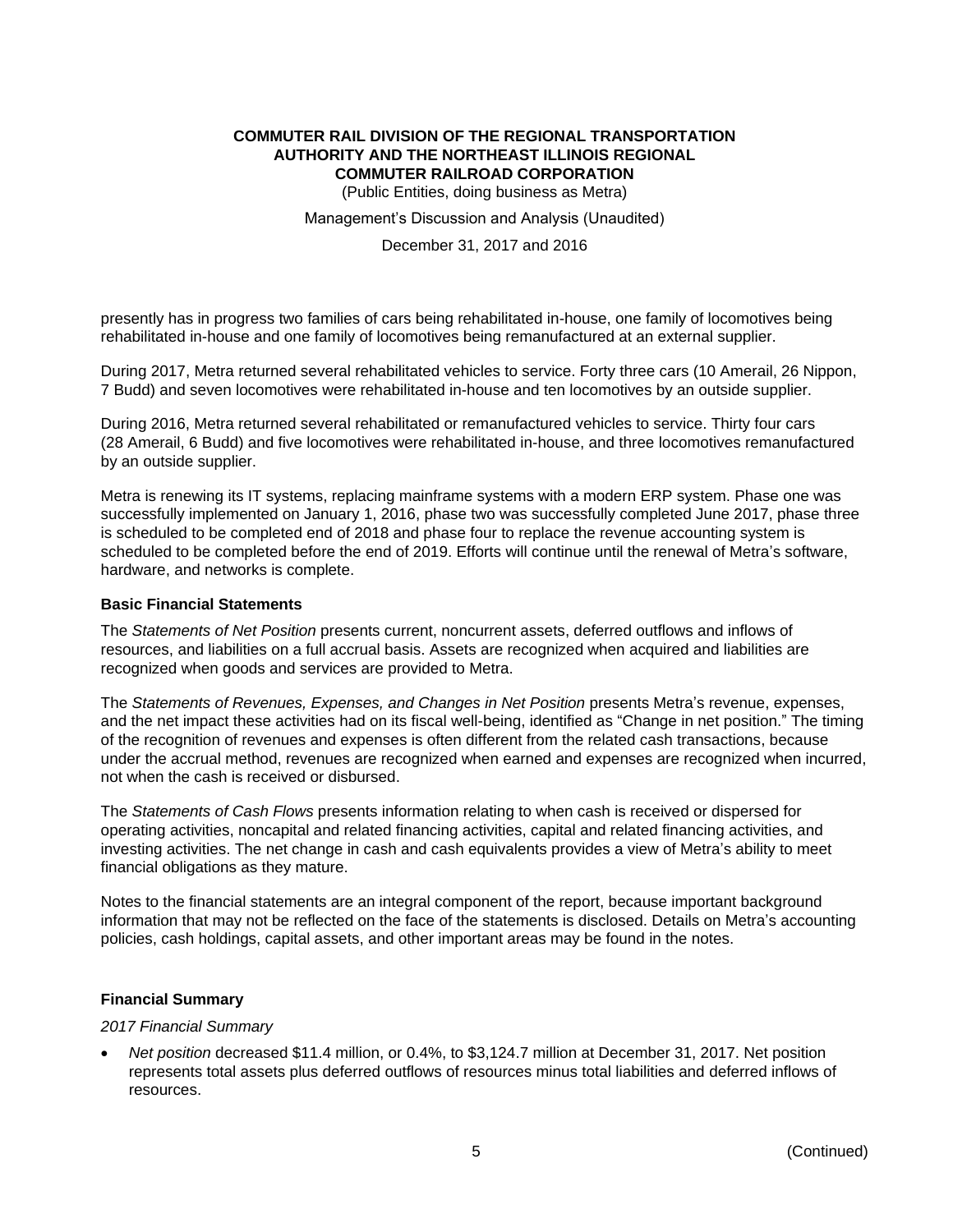(Public Entities, doing business as Metra)

Management's Discussion and Analysis (Unaudited)

December 31, 2017 and 2016

- *Capital assets – net* decreased \$26.7 million, or 0.9%, to \$2,945.8 million in 2017 reflecting capital acquisitions less depreciation incurred in 2017.
- *Passenger revenue* increased \$13.3 million, or 3.9%, to \$355.3 million in 2017.
- *Other operating revenues* increased by \$4.6 million, or 12.5%, to \$41.4 million in 2017.
- *Nonoperating revenues* decreased \$31.9 million, or 5.0%, to \$601.9 million in 2017.
- *Total operating expenses before depreciation* increased \$19.8 million, or 2.7%, to \$761.6 million during 2017.

# **Financial Analysis**

Following are condensed comparative financial statements, which highlight key financial data. Certain significant year-to-year variances are discussed following each respective statement.

# *2017 vs. 2016 Analysis*

# *Statements of Net Position*

Total net position represents the difference between the total assets and deferred outflows of resources, and the total liabilities and deferred inflows of resources. As shown in Table 1a, Metra's total net position at December 31, 2017 decreased by \$11.4 million, or 0.4%, from December 31, 2016. Current assets increased by \$36.9 million, or 8.7%, to \$459.2 million. Capital assets decreased by \$26.7 million, or 0.9%, to \$2,945.8 million. Current liabilities increased \$10.9 million, or 5.4%, to \$211.4 million. Long-term liabilities increased by \$8.4 million, or 10.3%, to \$89.8 million. Due to the adoption of Governmental Accounting Standards Board (GASB) Statement No. 68, *Accounting and Financial Reporting for Pensions – an amendment of GASB Statement No. 27*, and GASB Statement No. 71, *Pension Transition for Contributions Made Subsequent to the Measurement Date – an amendment of GASB Statement No. 68*, Metra recorded deferred outflows of resources of \$22.1 million and \$24.0 million and deferred inflows of resources of \$1.3 million and \$0.8 million in 2017 and 2016, respectively.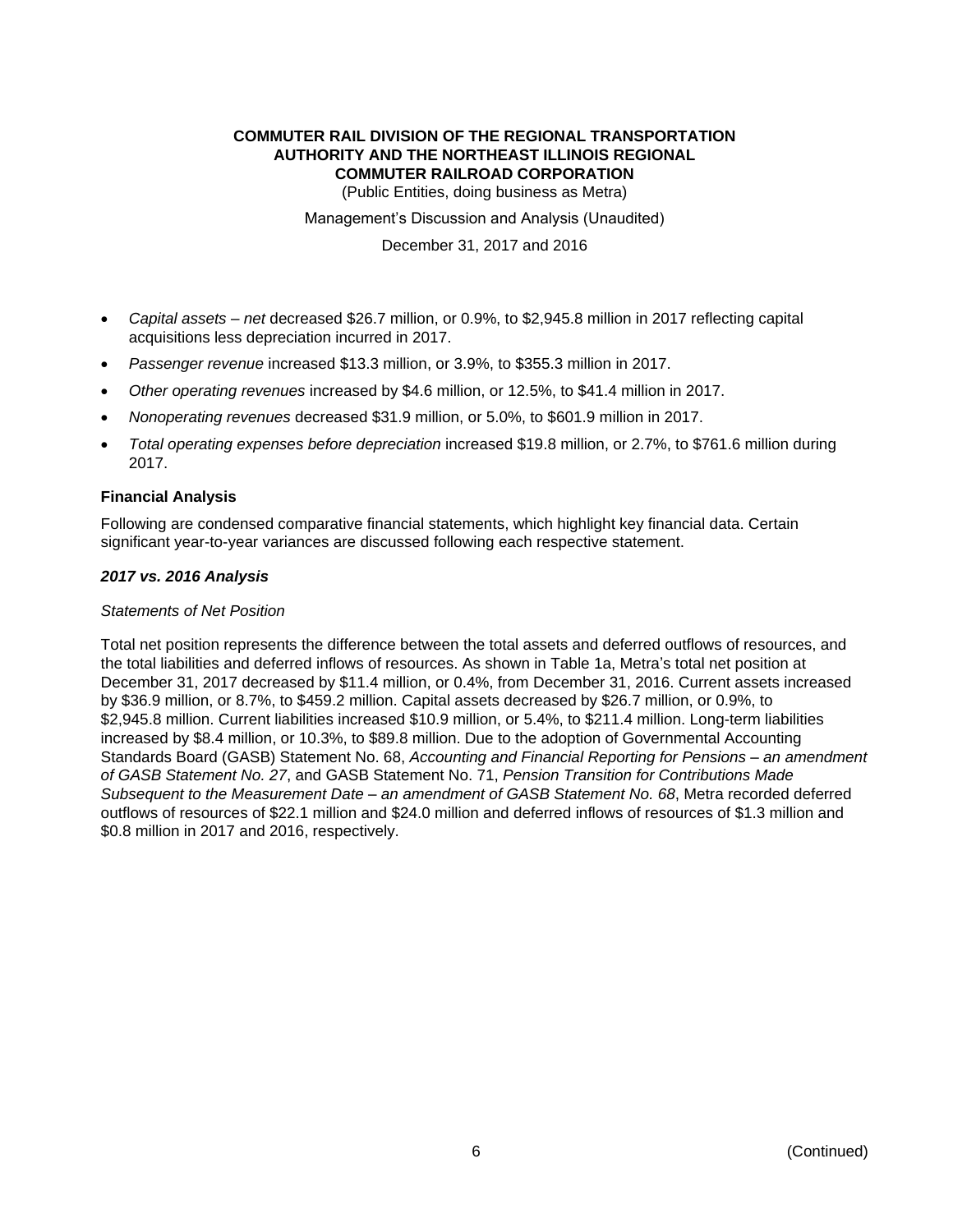(Public Entities, doing business as Metra)

Management's Discussion and Analysis (Unaudited)

December 31, 2017 and 2016

# **Table 1a**

#### **Condensed Statements of Net Position**

(Amounts in millions)

|                                  |               |         | Unange              |                |  |
|----------------------------------|---------------|---------|---------------------|----------------|--|
|                                  | December 31   |         | increase (decrease) |                |  |
| <b>Assets</b>                    | 2017          | 2016    | <b>Dollars</b>      | <b>Percent</b> |  |
| <b>Current assets</b>            | \$<br>459.2   | 422.3   | 36.9                | 8.7%           |  |
| Capital assets - net             | 2,945.8       | 2,972.5 | (26.7)              | (0.9)          |  |
| <b>Total assets</b>              | \$<br>3,405.0 | 3,394.8 | 10.2                | 0.3 %          |  |
| Deferred outflows of resources   |               |         |                     |                |  |
| Deferred outflows of resources   | \$<br>22.1    | 24.0    | (1.9)               | (7.9)%         |  |
| <b>Liabilities</b>               |               |         |                     |                |  |
| <b>Current liabilities</b>       | \$<br>211.4   | 200.5   | 10.9                | 5.4 %          |  |
| Long-term liabilities            | 89.8          | 81.4    | 8.4                 | 10.3           |  |
| <b>Total liabilities</b>         | \$<br>301.2   | 281.9   | 19.3                | 6.8%           |  |
| Deferred inflows of resources    |               |         |                     |                |  |
| Deferred inflows of resources    | \$<br>1.3     | 0.8     | 0.5                 | 62.5 %         |  |
| <b>Net Position</b>              |               |         |                     |                |  |
| Net investment in capital assets | \$<br>2,945.8 | 2,972.5 | (26.7)              | (0.9)%         |  |
| Unrestricted net assets          | 178.9         | 163.6   | 15.2                | 9.3            |  |
| Total net position               | \$<br>3,124.7 | 3,136.1 | (11.4)              | (0.4)%         |  |

Key changes include the following:

- *Current assets* increased by \$36.9 million, or 8.7%, to \$459.2 million primarily due to increases in cash, cash equivalents by \$0.3 million, or 300.0%, investments by \$40.9 million, or 17.6%, accounts receivable – other, net by \$5.9 million, or 120.4%, materials and supplies by \$1.8 million, or 12.2% and prepaid expense by \$0.5 million, or 23.8%, which were partially offset by a decreases in accounts receivable – grant projects by \$9.9 million, or 14.2%, accounts receivable- RTA financial assistance by \$2.5 million, or 2.5%.
- *Capital assets net* decreased by \$26.7 million, or 0.9%, to \$2,945.8 million primarily due to decrease in capital projects in progress by \$10.4 million, or 100%, accumulated depreciation by \$243.2 million or 5.7%,

**Change**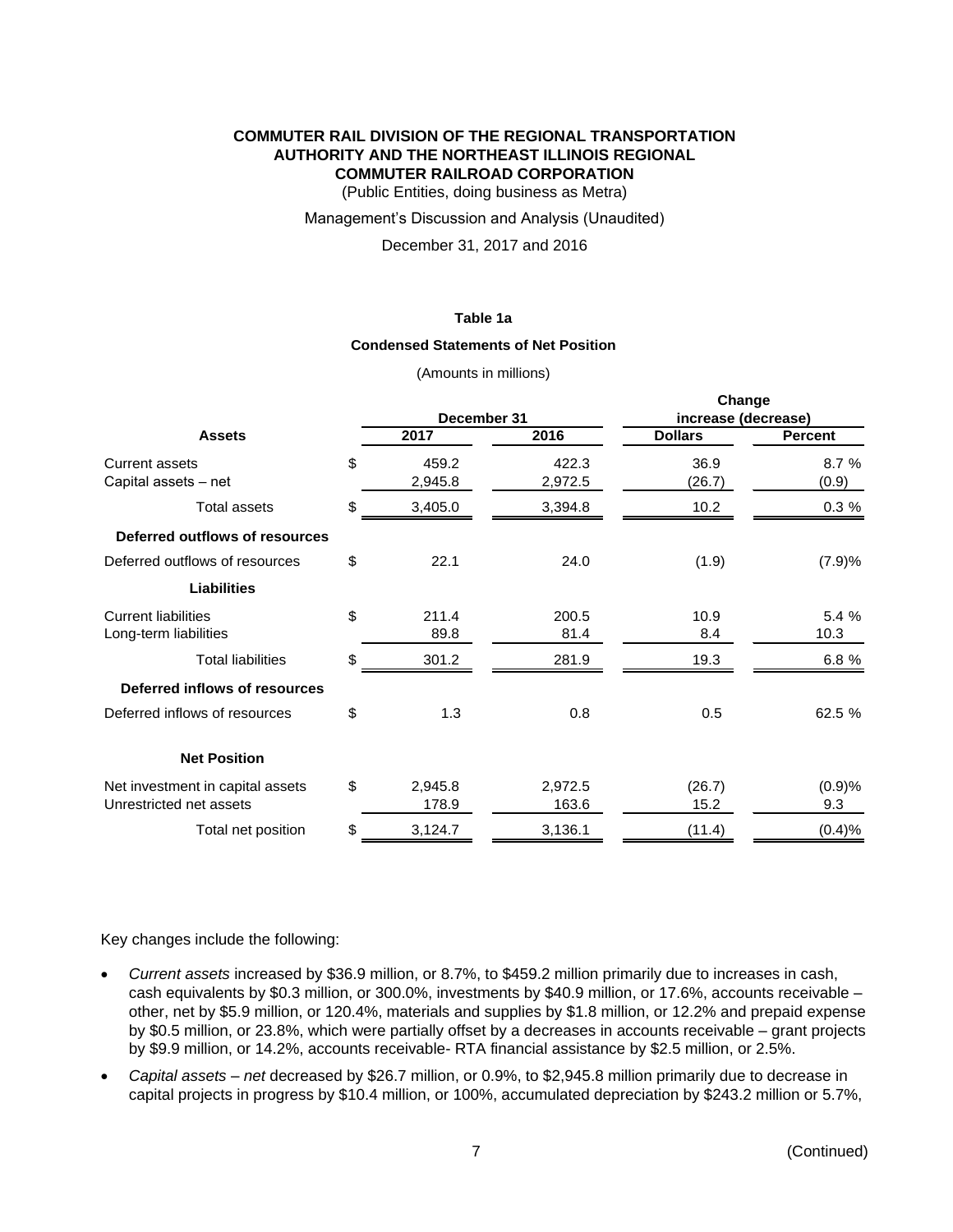(Public Entities, doing business as Metra)

Management's Discussion and Analysis (Unaudited)

December 31, 2017 and 2016

which were partially offset by increases in land by \$0.8 million, or 0.5%, rolling stock of \$66.5 million, or 2.8%, roadways and passenger stations by \$130.2 million, or 3.1%, support equipment and infrastructure (net of retirement) by \$29.4 million, or 5.5%.

- *Current liabilities* increased by \$10.9 million, or 5.4%, to \$211.4 million, primarily due to increases in accrued wages and benefits payable by \$12.2 million, or 27.2%, accrued claims – current by \$1.4 million, or 15.1%, and unearned revenue by \$3.4 million, or 30.6%, which were partially offset by a decrease in accounts payable by \$6.2 million, or 4.6%,
- *Long-term liabilities* increased by \$8.4 million, or 10.3%, to \$89.8 million, primarily due to increases in long-term portion of accrued claims by \$2.9 million, or 9.1%,provision for post-retiree health benefits by \$3.3 million, or 23.6%, net pension liability by \$2.8 million, or 16.2%, which were partially offset a decrease in other long-term liability by \$0.6 million, or 3.3%.

# *Statements of Revenues, Expenses, and Changes in Net Position*

Change in net position represents the difference between operating loss and financial assistance. As shown in table 2a, Metra's change in net position for years ended December 31, 2017 and 2016 (\$11.3) million and \$42.2 million, a 126.9% decrease in change in net position from the year ended December 31, 2016. Total operating revenues increased by \$17.9 million, or 4.7%, from 2016. Total operating expenses before depreciation increased by \$19.8 million, or 2.7%, from 2016. Total nonoperating revenues decreased by \$31.9 million, or 5.0%, from 2016.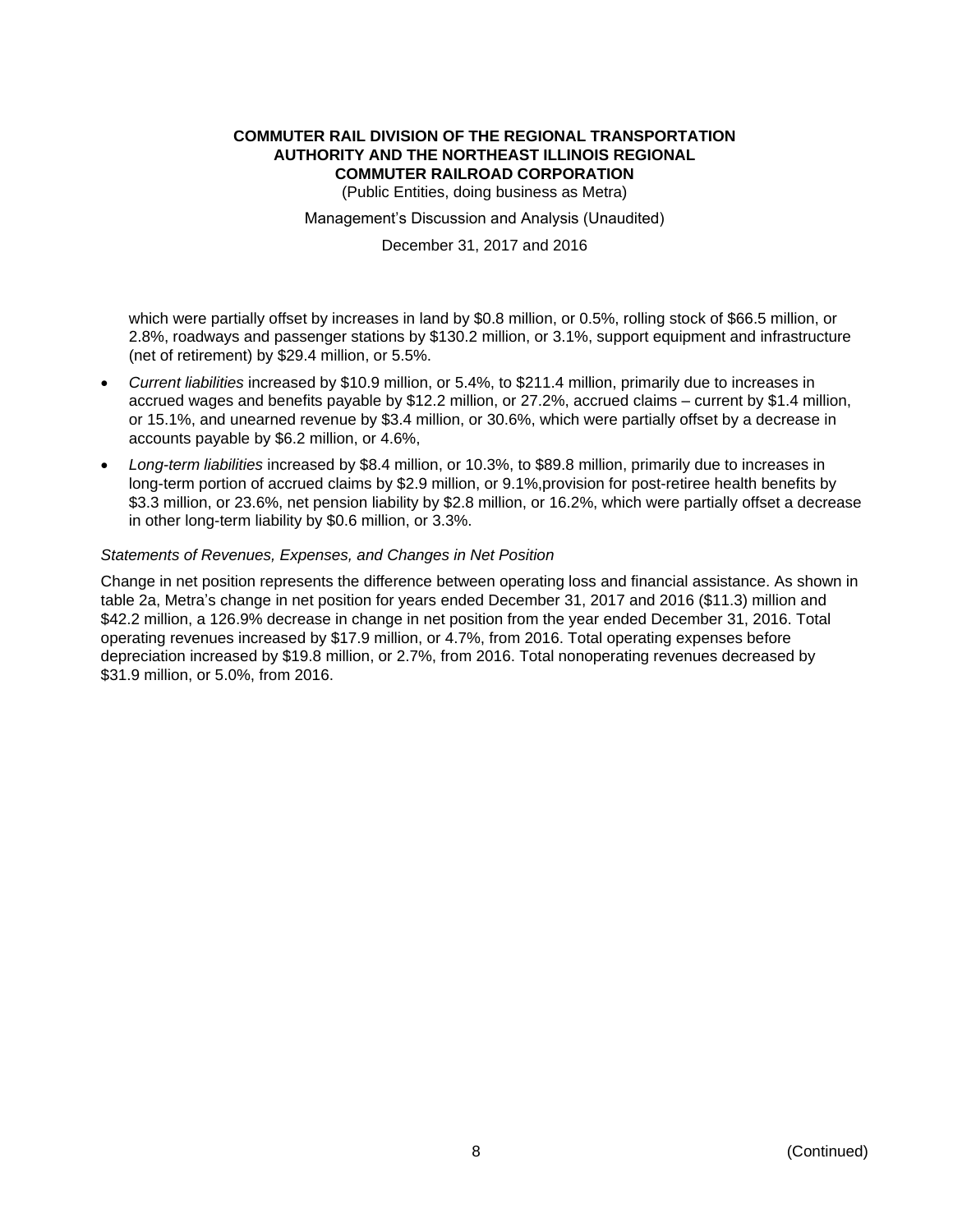(Public Entities, doing business as Metra)

Management's Discussion and Analysis (Unaudited)

December 31, 2017 and 2016

# **Table 2a**

#### **Statements of Revenues, Expenses, and Changes in Net Position**

(Amounts in millions) **Change December 31 increase (decrease) 2017 2016 Dollars Percent** Operating revenues: Passenger revenue  $$355.3$   $342.0$   $13.3$   $3.9\%$ Other **12.5** 2012 12.5 2014 12.4 2014 12.5 2014 12.5 2014 12.5 Total operating revenues 396.7 378.8 17.9 4.7 % Operating expenses: Transportation 249.5 245.2 4.3 1.8 % Fuel and motive power  $49.5$   $54.9$   $(5.4)$   $(9.8)$ Engineering 149.8 135.2 14.6 10.8 Mechanical 174.3 174.6 (0.4) (0.2) Administration 08.8 100.8 (2.0) (2.0) Claims and insurance  $25.4$  16.8 8.6 51.2 Downtown stations 14.3 14.3 Total operating expenses before depreciation 761.6 741.8 19.8 2.7 % Operating loss before depreciation (364.9) (363.0) (1.9) 0.6 % Depreciation 248.2 228.6 19.6 8.6 Operating loss (613.2) (591.6) (21.6) 3.7 % Nonoperating revenues: Financial assistance 601.9 633.8 (31.9) (5.0)% Total nonoperating revenues 601.9 633.8 (31.9) (5.0)% Change in net position \$ (11.3) 42.2 (53.5) (126.9)%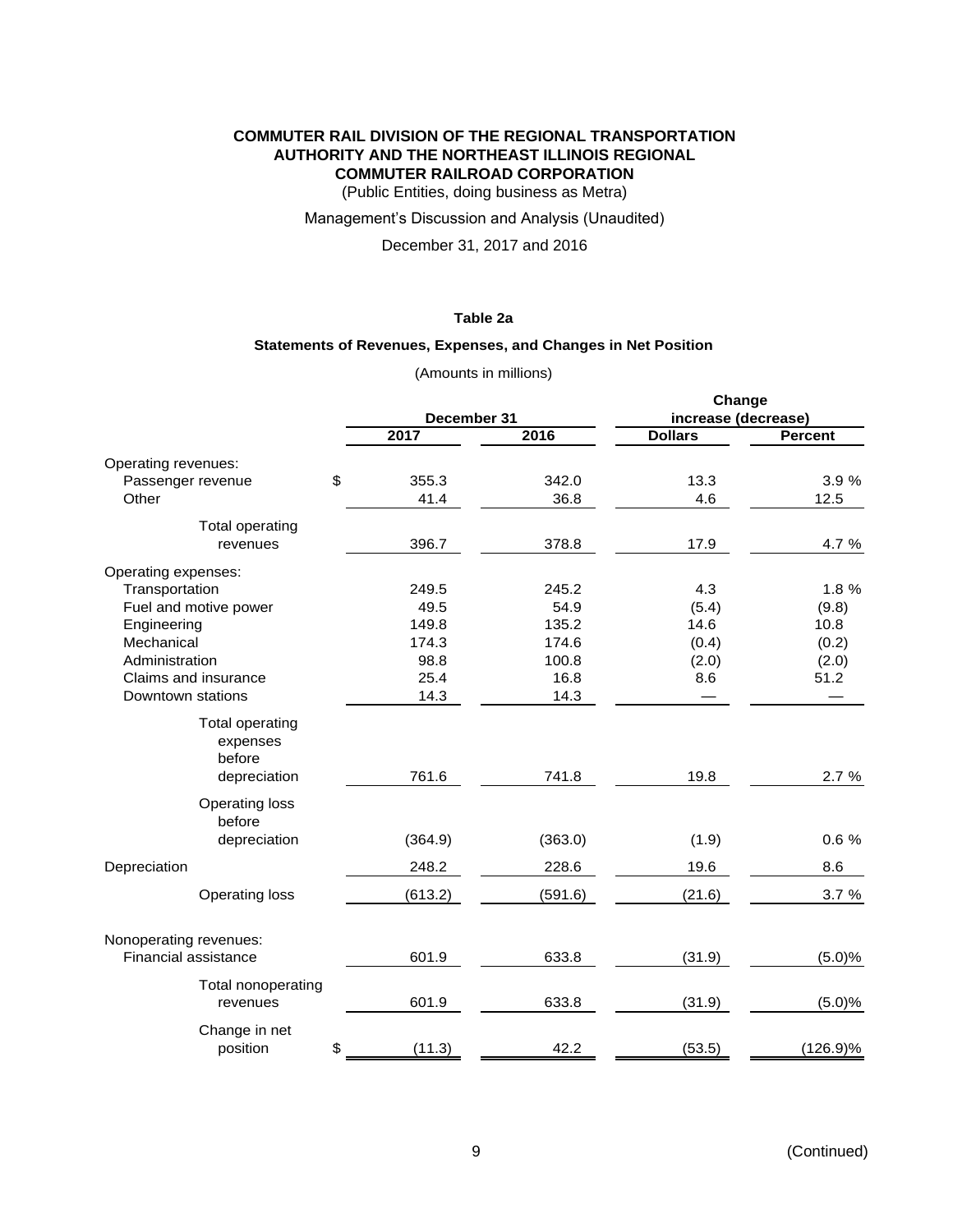(Public Entities, doing business as Metra)

#### Management's Discussion and Analysis (Unaudited)

December 31, 2017 and 2016

*Total operating revenues* increased by \$17.9 million, or 4.7%, from 2016. Principal changes are discussed below:

*Passenger revenue* increased \$13.3 million or 3.9% in 2017. This increase was due to a 5.8% net increase in fares, effective February 1, 2017 offset by a decrease in ridership. Below is a table comparing ridership by line for 2017 and 2016:

#### **Table 3a**

#### **Passenger Trips By Line**

(In thousands of passenger trips)

| 2017*  | 2016*  | (Decrease) | <b>Percent</b>  |
|--------|--------|------------|-----------------|
| 16,227 | 16,325 | (98)       | (0.6)%          |
| 8.150  | 8,642  | (492)      | (5.7)           |
| 727    | 718    | 9          | 1.3             |
| 6,819  | 6,935  | (116)      | (1.7)           |
| 6,350  | 6,621  | (271)      | (4.1)           |
| 1,684  | 1,730  | (46)       | (2.7)           |
| 7,924  | 8,113  | (189)      | (2.3)           |
| 2,457  | 2,538  | (81)       | (3.2)           |
| 9.029  | 9,220  | (191)      | (2.1)           |
| 10.910 | 11,184 | (274)      | (2.4)           |
| 8,332  | 8,375  | (43)       | (0.5)           |
| 78,609 | 80,402 | (1,793)    | $(2.2)\%$       |
|        |        |            | <b>Increase</b> |

\* Includes free senior rides; does not include Northern Indiana Commuter Transportation District (NICTD)

*Other operating revenues* increased by \$4.6 million, or 12.5%, primarily due to increases in advertising revenue by \$0.6 million, or 17.5%, half-fare subsidy by \$0.5 million, or 47.7%, interest income by \$1.5 million, or 151.5%, miscellaneous income by \$1.4 million, or 20.6%, parking revenue by \$0.8 million, or 545.8%, trackage revenue by \$0.8 million, or 4.8%, which were partially offset by decreases in joint facility income by \$0.2 million, or 17.7%, and leases and rental income by \$0.8 million, or 13.3%.

*Nonoperating revenues* decreased by \$31.9 million, or 5.0%, to \$601.9 million, primarily because of a decreases in IDOT grants by \$6.7 million, or 102.7%, RTA grants by \$47.5 million, or 53.4%, and RTA sales tax by \$2.1 million, or 0.5%, which were partially offset by increases in federal grants by \$19.1 million, or 13.1% and local grants by \$5.3 million, or 725.8%.

*Total operating expenses before depreciation* increased by \$19.8 million, or 2.7%, due to increases in claims by \$8.2 million or 64.7%, to \$20.9 million, insurance by \$0.4 million, or 9.0% to \$4.5 million, fringe benefits by \$2.7 million, or 1.1%, to \$234.4 million, and purchases by \$25.5 million, or 34.7%, to \$98.8 million, partly offset by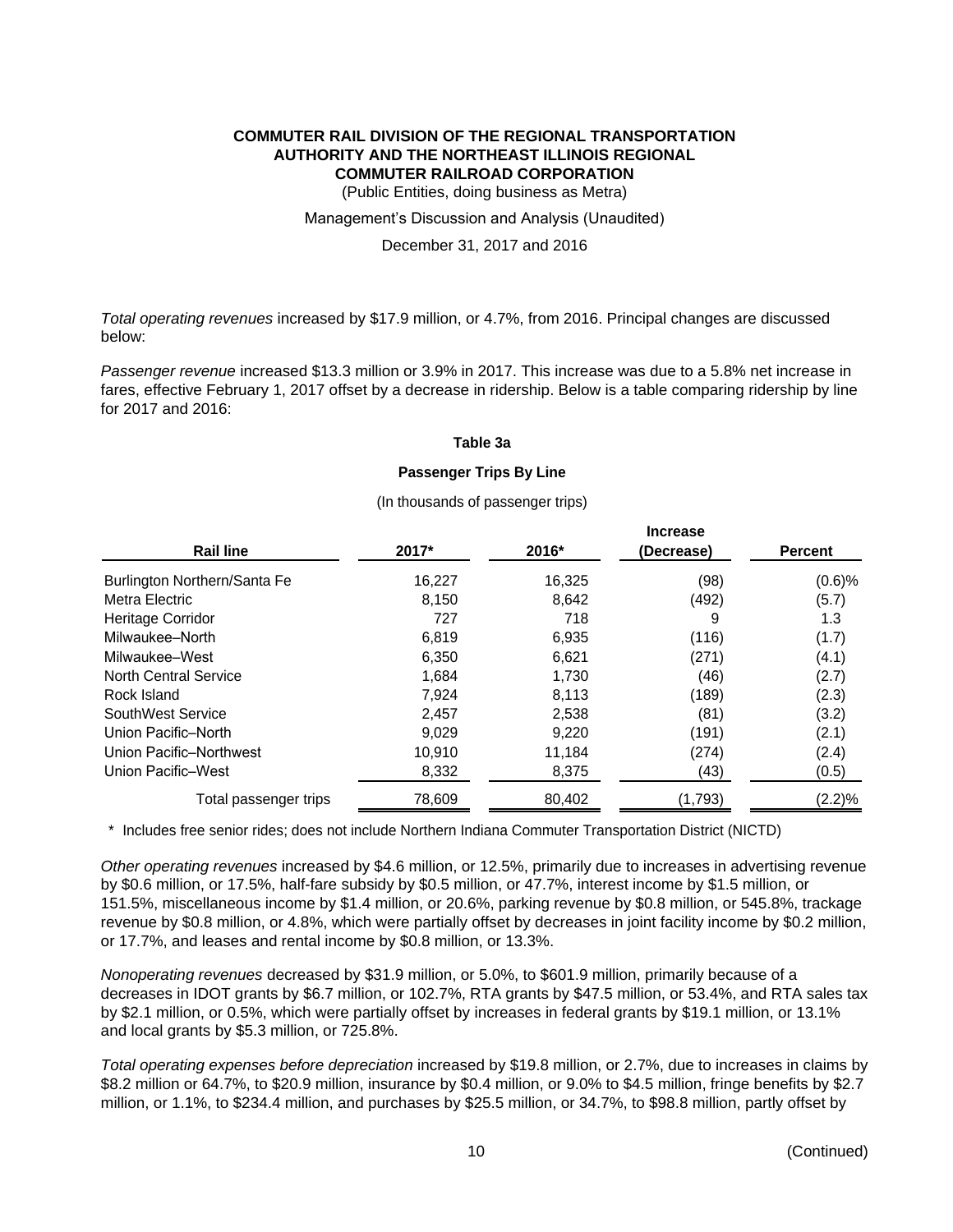(Public Entities, doing business as Metra)

Management's Discussion and Analysis (Unaudited)

December 31, 2017 and 2016

decreases in fuel by \$4.4 million, or 8.8%, to \$45.3 million, motive power by \$1.0 million, or 19.8%, to \$4.2 million, material costs by \$7.1 million, or 12.9%, to \$48.0 million, utilities by \$2.9 million, or 14.4%, to \$17.4 million, labor by \$1.5 million, or 0.5%, to \$288.1 million.

Metra consumed 26.2 million of gallons of diesel fuel with an average price \$1.73 per gallon in 2017 vs. 25.8 million of gallons of diesel fuel with an average price \$1.93 per gallon in 2016.

Metra consumed 74.7 million KWH of motive power in 2017 at an average price of 0.0558 per KWH vs. 71.3 million KWH of motive power in 2016 at an average price of 0.0728 per KWH. Savings to motive power are due to the lower average price for motive electricity.

# *Capital Assets*

Since its creation in 1984, Metra has had a capital program primarily geared toward rebuilding, modernizing, and improving worn assets; this policy continues. The purpose of the capital investment policy is to maintain safe, reliable, and quality services and facilities for its customers and workers, while improving the efficiency and cost-effectiveness of its operations. Metra has always given a high priority to preservation and modernization of the existing system. Every year Metra undertakes a multitude of projects to preserve and improve Metra's capital assets. These projects help provide continued on-time and reliable public transportation services in an efficient and cost-effective manner.

As of December 31, 2017 and 2016, Metra had invested approximately \$7.5 billion and \$7.3 billion, respectively, in capital assets including land, stations, maintenance facilities, rolling stock, track, structures, and signal and communication equipment as well as other support equipment. Net of accumulated depreciation, Metra's net capital assets at December 31, 2017 and 2016 totaled approximately \$2.95 billion and \$2.97 billion, respectively, (see Table 4a). This amount represents a net decrease (including additions and disposals, net of depreciation) of \$26.7 million or 0.9% over the December 31, 2016 balance.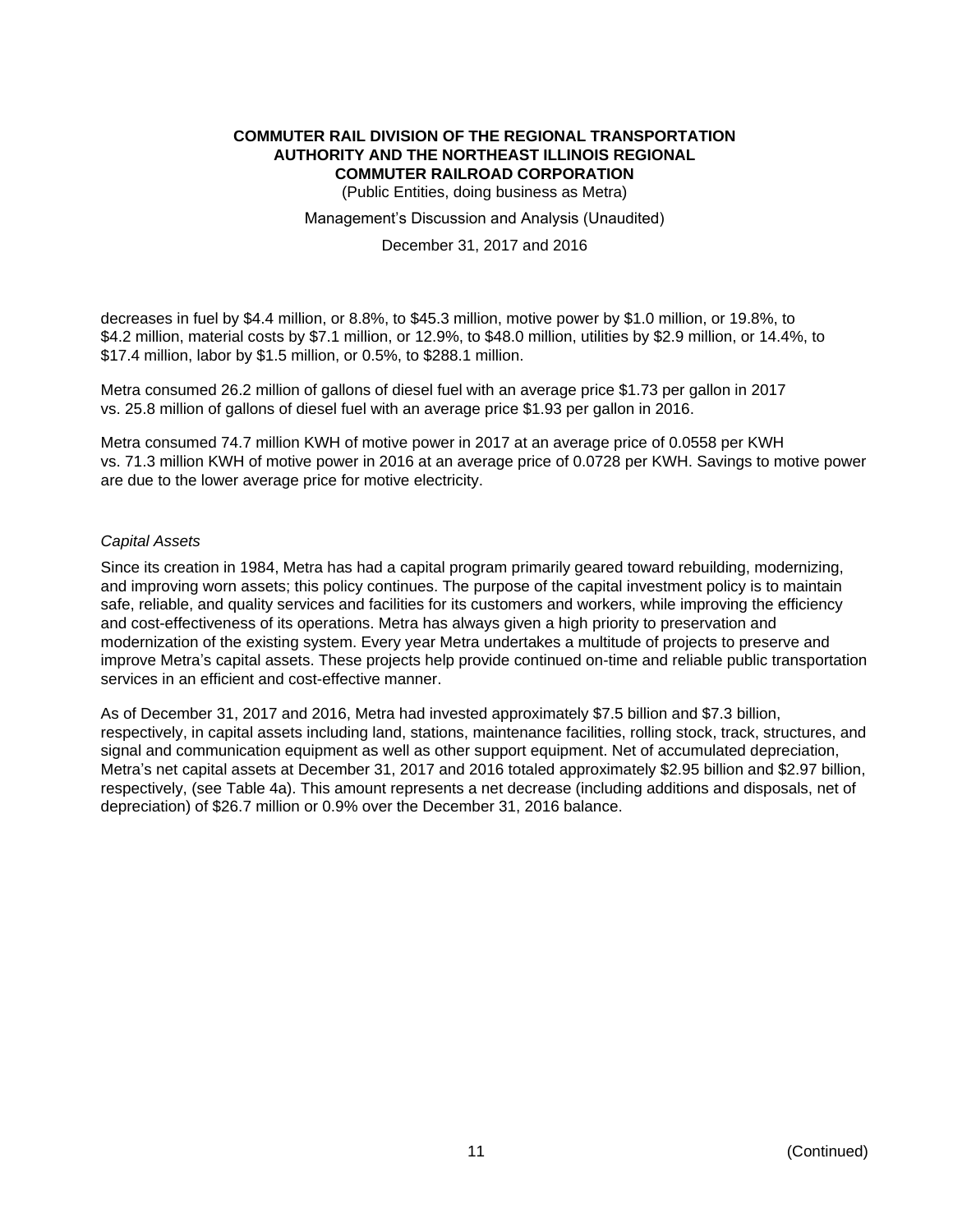(Public Entities, doing business as Metra)

Management's Discussion and Analysis (Unaudited)

December 31, 2017 and 2016

# **Table 4a**

#### **Capital Assets by Funding Source**

#### **Current Year to Prior Year Analysis**

(Amounts in millions of dollars)

|                                                                    | December 31,  |           | Unduye<br>increase (decrease) |                |  |
|--------------------------------------------------------------------|---------------|-----------|-------------------------------|----------------|--|
| <b>Funding source</b>                                              | 2017          | 2016      | <b>Dollars</b>                | <b>Percent</b> |  |
| <b>Federal Transit</b><br>Administration<br>Illinois Department of | \$<br>3,730.4 | 3,571.0   | 159.4                         | 4.5 %          |  |
| Transportation                                                     | 660.8         | 661.0     | (0.2)                         |                |  |
| <b>Regional Transportation</b><br>Authority                        | 2,053.9       | 2,014.9   | 39.0                          | 1.9            |  |
| Northern Indiana Commuter                                          |               |           |                               |                |  |
| <b>Transportation District</b>                                     | 6.4           | 6.4       |                               |                |  |
| Metra                                                              | 1,017.2       | 998.9     | 18.3                          | 1.8            |  |
| <b>Total capital</b>                                               |               |           |                               |                |  |
| assets                                                             | 7,468.7       | 7,252.2   | 216.5                         | 3.0%           |  |
| Accumulated depreciation                                           | (4, 522.9)    | (4,279.7) | (243.2)                       | 5.7            |  |
| <b>Total capital</b><br>assets, net                                | \$<br>2,945.8 | 2,972.5   | (26.7)                        | (0.9)%         |  |

Major capital asset expenditures during 2017 and 2016 included the following:

- Metra's *Rolling Stock* program seeks to ensure that an adequate number of locomotives and commuter railcars are available to meet the current and future service needs of the system. This program includes rehabilitation of, and improvements to, existing vehicles. In 2017 and 2016, Metra made payments totaling \$10.6 million and \$35.6 million, respectively, toward the purchase of new Highliner railcars for the Metra Electric District. Metra expended \$66.5 million and \$63.1 million for 2017 and 2016, respectively, to upgrade and maintain its existing fleet through remanufacturing, rehabilitations, and replacement of major subassemblies.
- The *Track and Structure* program provides for the continued rehabilitation and upgrading of Metra's commuter railroad rights-of-way. In addition to maintaining operational safety, the rehabilitation of track and structures results in reduced train running times, fewer interruptions in service, greater passenger comfort, and efficient use of plant and equipment. Metra has developed a cyclical program of track rehabilitation,

**Change**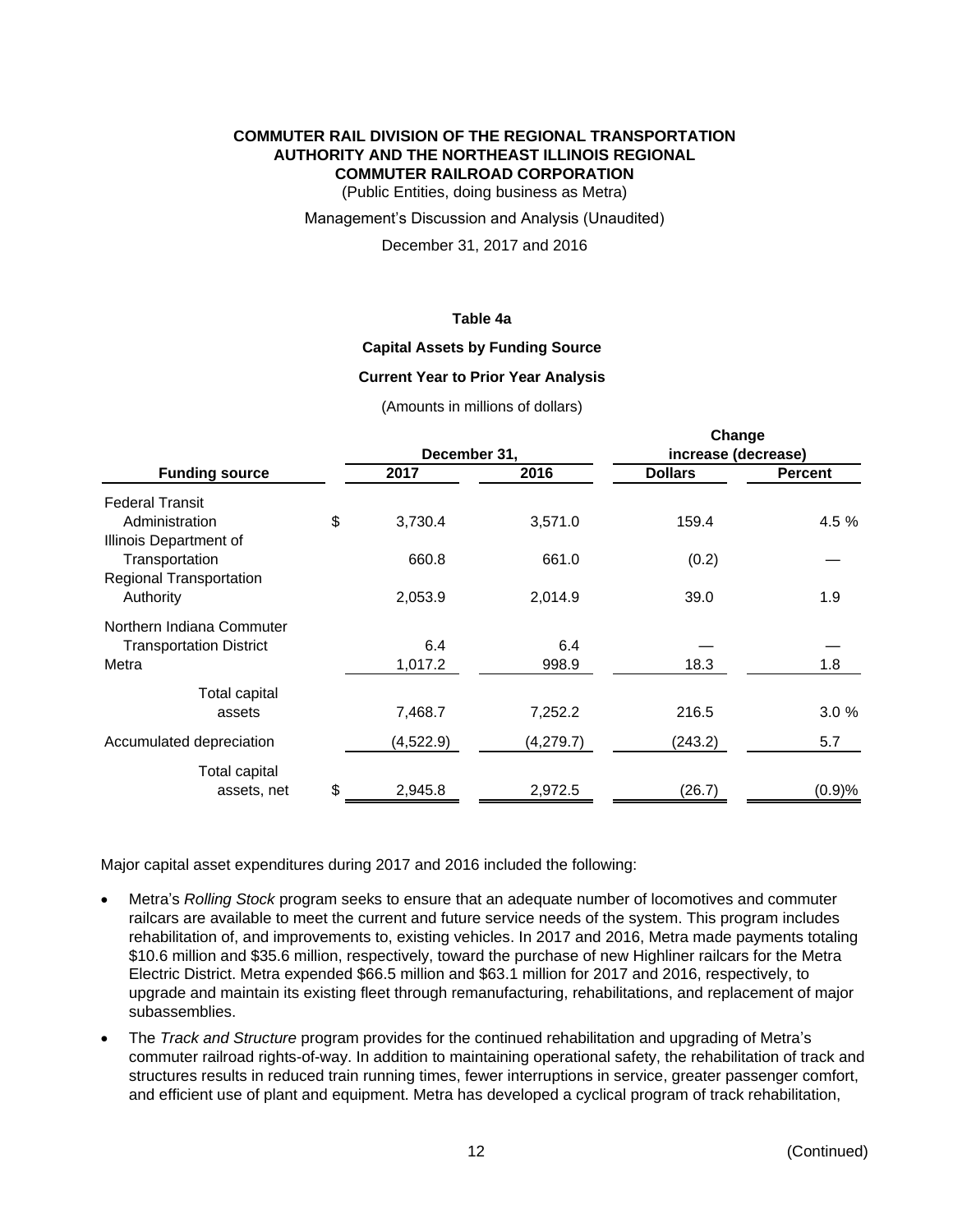(Public Entities, doing business as Metra)

Management's Discussion and Analysis (Unaudited)

December 31, 2017 and 2016

which includes all commuter rail lines within the region. Project priorities are decided based on train volumes, speed restrictions, age and condition of the roadbed, and track speeds essential to maintaining on-time performance. Structure projects serve objectives that are similar to those of the track program. Since 1990, when Metra's comprehensive plan for bridge rehabilitation and replacement began, the structure program has focused on the commuter rail bridges identified as high priorities for action. The Capital Program continued the implementation of these programs in 2017 and 2016 by expending \$23.1 million and \$27.6 million, respectively, in funding for the rehabilitation, replacement, and upgrade of bridges, track, and structures.

- *Signaling, Electrical, and Communications* systems and equipment improvements are designed to maximize commuter operating efficiencies, maintain reliability of rail service, and provide a safe system of dispatching and centrally controlled train movements. Signaling systems and switches control usage of track. Much of this equipment is concentrated at "interlockings," which are control systems where two railroads cross each other or where many trains change tracks. The smooth, dependable operation of these interlockings is critical for maintaining on-time performance. Metra also continues its program to improve communication systems, allowing for the provision of timely information to its customers. Signaling, electrical, and communications expenditures in 2017 and 2016 were \$90.8 million and \$86.9 million, respectively. The largest component of the expenditures in this category for 2017 and 2016 has been for Positive Train Control (PTC). PTC is a communication-based train control safety system intended to prevent train collisions. PTC is presently estimated to cost \$385.0 million in total. Metra has awarded and programmed \$331.2 million.
- *Support Facilities and Equipment* includes maintenance yards, layover and storage facilities, and support vehicles and equipment that are essential to maintaining reliable and efficient commuter services. Support facilities and equipment expenditures in 2017 and 2016 were \$26.6 million and \$22.6 million, respectively.
- *Commuter Stations* are portals to the Metra system and very often to the communities in which they are located. Stations must be functional and compliant with the Americans with Disabilities Act, as well as inviting to Metra customers. Commuter stations expenditures in 2017 and 2016 were \$18.1 million and \$7.6 million, respectively.
- The *Commuter Parking* program is designed to expand parking capacity to relieve overcrowding at existing facilities and to accommodate future ridership growth. Parking improvements are constructed in a manner to ensure conformance with the requirements of the Americans with Disabilities Act. Commuter parking expenditures in 2017 and 2016 were \$1.0 million and \$0.7 million, respectively.

# *2016 vs. 2015 Analysis*

# *Statements of Net Position*

Total net position represents the difference between the total assets and deferred outflows of resources, and the total liabilities and deferred inflows of resources. As shown in Table 1b, Metra's total net position at December 31, 2016 increased by \$42.2 million, or 1.4% from December 31, 2015. This is primarily due to increases in current assets and net capital assets. Current assets increased by \$55.3 million, or 15.1%, to \$422.3 million. Capital assets increased by \$20.1 million, or 0.7%, to \$2,972.5 million. Current liabilities increased \$1.2 million, or 0.6%, to \$200.5 million. Long-term liabilities increased by \$11.7 million, or 16.8%, to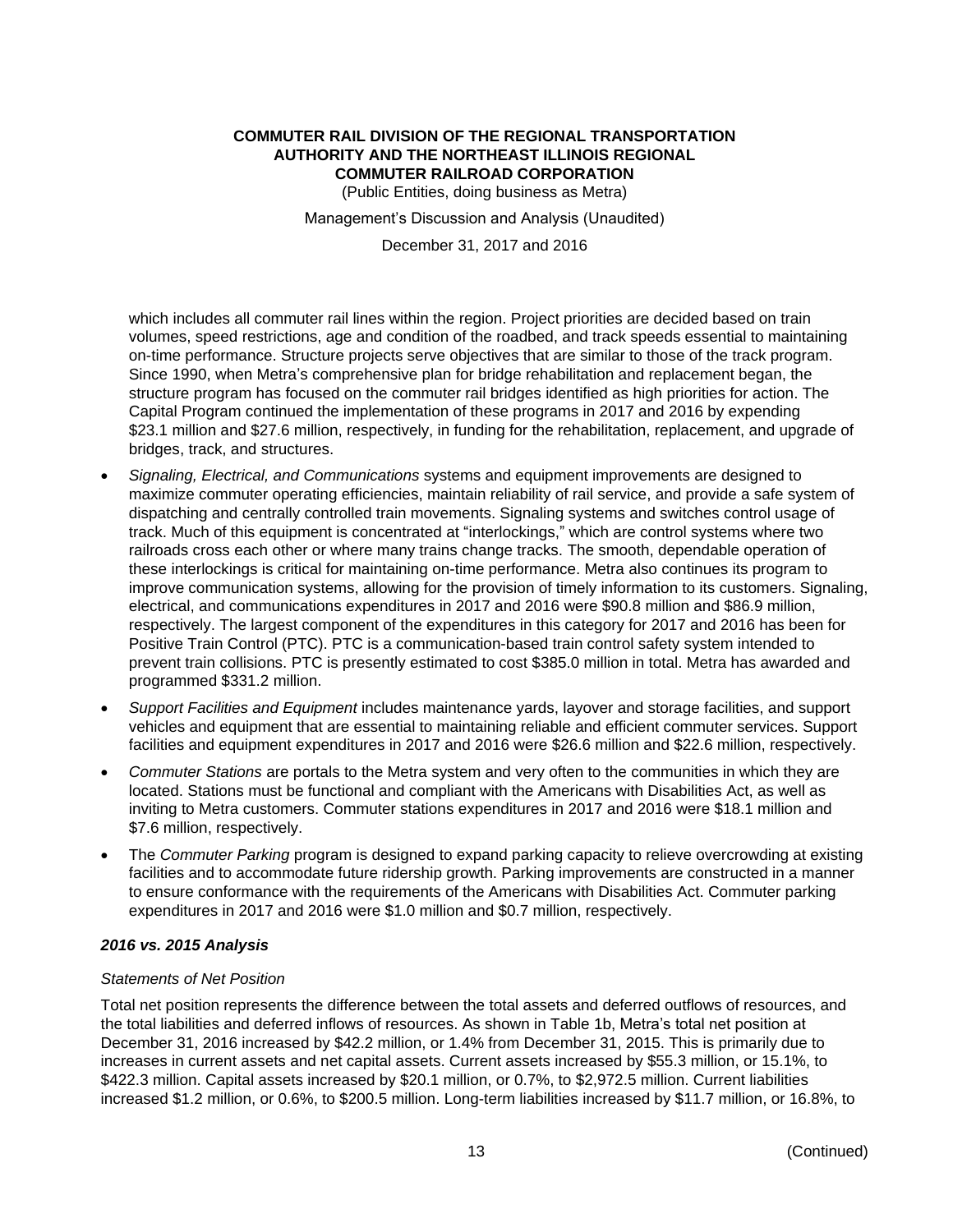(Public Entities, doing business as Metra)

#### Management's Discussion and Analysis (Unaudited)

December 31, 2017 and 2016

\$81.4 million. Due to the adoption of Governmental Accounting Standards Board (GASB) Statement No. 68, *Accounting and Financial Reporting for Pensions – an amendment of GASB Statement No. 27*, and GASB Statement No. 71, *Pension Transition for Contributions Made Subsequent to the Measurement Date – an amendment of GASB Statement No. 68*, Metra recorded deferred outflows of resources of \$24.0 and \$44.5 million and deferred inflows of resources of \$0.8 million and 1.0 million in 2016 and 2015, respectively.

#### **Table 1b**

#### **Condensed Statements of Net Position**

(Amounts in millions)

|                                  |    |             |         | ----------          |            |
|----------------------------------|----|-------------|---------|---------------------|------------|
|                                  |    | December 31 |         | increase (decrease) |            |
| <b>Assets</b>                    |    | 2016        | 2015    | <b>Dollars</b>      | Percent    |
| Current assets                   | \$ | 422.3       | 367.0   | 55.3                | 15.1 %     |
| Capital assets - net             |    | 2,972.5     | 2,952.4 | 20.1                | 0.7        |
| Total assets                     | \$ | 3,394.8     | 3,319.4 | 75.4                | 2.3%       |
| Deferred outflows of resources   |    |             |         |                     |            |
| Deferred outflows of resources   | \$ | 24.0        | 44.5    | (20.5)              | $(46.1)\%$ |
| <b>Liabilities</b>               |    |             |         |                     |            |
| <b>Current liabilities</b>       | \$ | 200.5       | 199.3   | 1.2                 | 0.6%       |
| Long-term liabilities            |    | 81.4        | 69.7    | 11.7                | 16.8       |
| <b>Total liabilities</b>         | \$ | 281.9       | 269.0   | 12.9                | 4.8%       |
| Deferred inflows of resources    |    |             |         |                     |            |
| Deferred inflows of resources    | \$ | 0.8         | 1.0     | (0.2)               | $(20.0)\%$ |
| <b>Net Position</b>              |    |             |         |                     |            |
| Net investment in capital assets | \$ | 2,972.5     | 2,952.4 | 20.1                | 0.7%       |
| Unrestricted net assets          |    | 163.6       | 141.5   | 22.1                | 15.6       |
| Total net position               | \$ | 3,136.1     | 3,093.9 | 42.2                | 1.4%       |

Key changes include the following:

 *Current assets* increased by \$55.3 million, or 15.1%, to \$422.3 million primarily due to increases in investments by \$53.2 million, or 29.8%, accounts receivable – grant project by \$13.6 million, or 24.2%, accounts receivable – financial assistance-RTA by \$4.4 million, or 4.7%, accounts receivable and prepaid expense by \$0.4 million, or 23.5%, which were partially offset by a decrease in cash, cash equivalents by 4.3 million, or 97.7%, accounts receivable – other by \$6.3 million, or 56.3%, and material and supplies by \$5.6 million, or 27.6%.

**Change**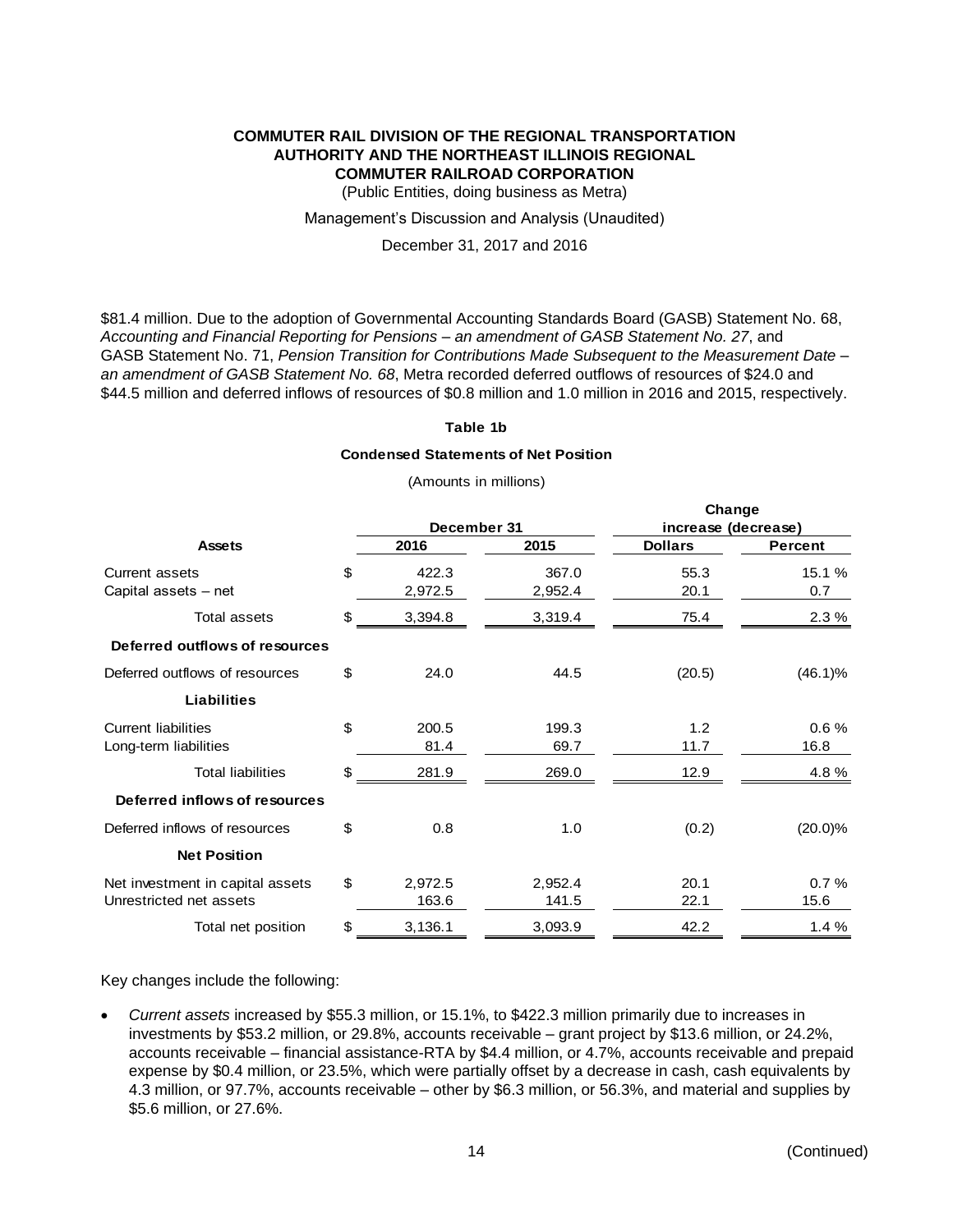(Public Entities, doing business as Metra)

Management's Discussion and Analysis (Unaudited)

December 31, 2017 and 2016

- *Capital assets net* increased by \$20.1 million, or 0.7%, to \$2,972.5 million primarily to increases in rolling stock by \$179.4 million (net of retirement), or 8.0%, roadways and passenger stations by \$120.9 million, or 3.0%, support equipment and infrastructure by \$24.5 million, or 4.8%, which were partially offset by a decrease in capital projects in progress by \$76.0 million, or 88.0%.
- *Current liabilities* increased by \$1.2 million, or 0.6%, to \$200.5 million, primarily due to increases in accounts payables by \$1.0 million, or 0.7%, accrued wages and benefits payable by \$0.1 million, or 0.2%, and the current portion of the accrued claims liability by \$0.3 million, or 3.3%, which were partially offset by the decrease in unearned revenues by \$0.1 million, or 0.9%.
- Long-term liabilities increased by \$11.7 million, or 16.8%, to \$81.4 million, primarily due to increase in long-term portion of accrued claims by \$6.1 million, or 23.7%, and provision for postretiree health benefits by \$21.5 million, or 197.2%, which were partially offset by the decreases in net pension liability by \$15.8 million, or 47.7%.

# *Statements of Revenues, Expenses, and Changes in Net Position*

Change in net position represents the difference between operating loss and financial assistance. As shown in table 2b, Metra's change in net position for years ended December 31, 2016 and 2015 was \$42.2 million and \$49.6 million, a 14.7% decrease in change in net position from the year ended December 31, 2015. Total operating revenues increased by \$1.8 million, or 0.5%, from 2015. Total operating expenses before depreciation increased by \$15.8 million, or 2.2%, from 2015. Total nonoperating revenues increased by \$18.0 million, or 2.9%, from 2015.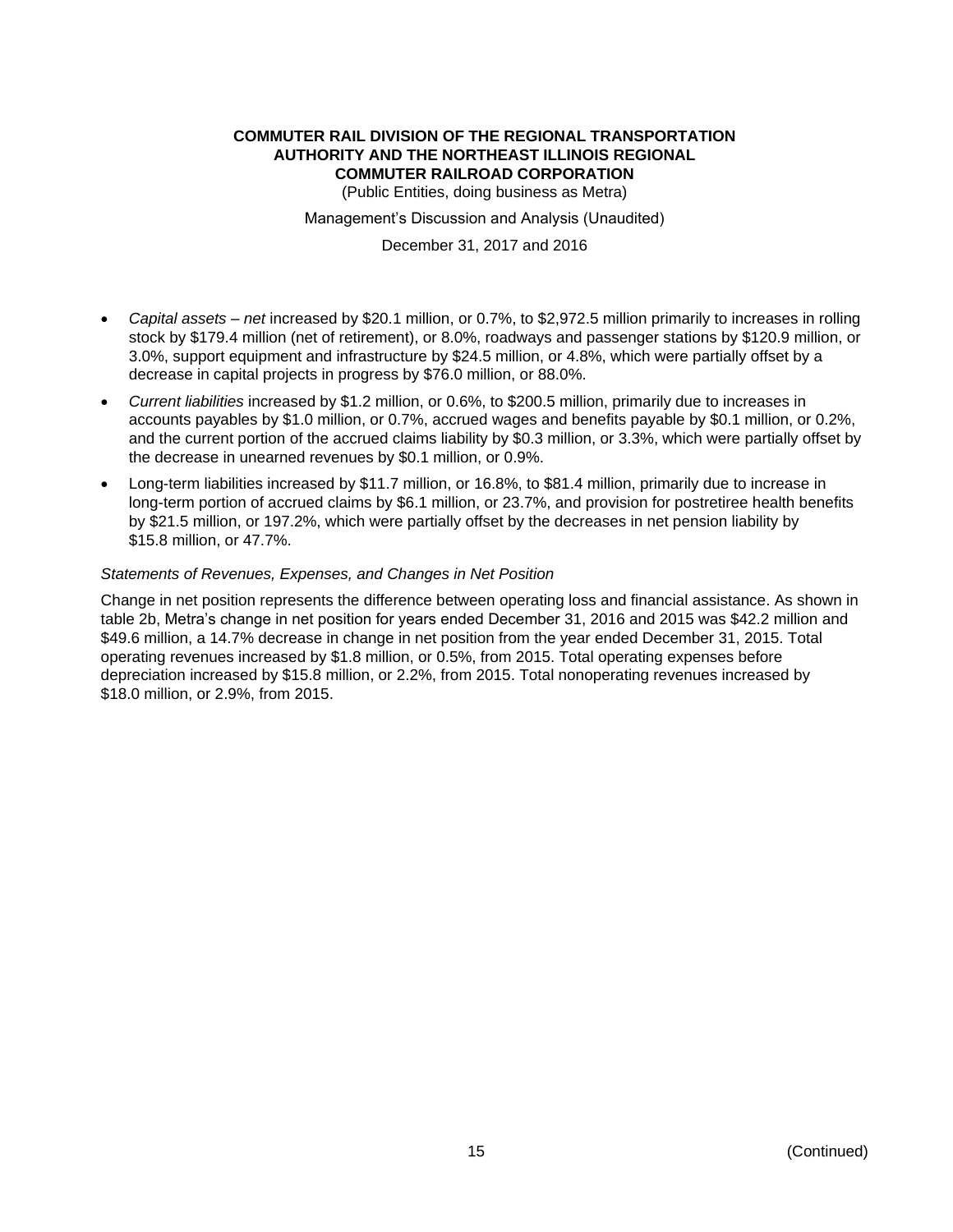(Public Entities, doing business as Metra)

# Management's Discussion and Analysis (Unaudited)

December 31, 2017 and 2016

# **Table 2b**

# **Statements of Revenues, Expenses, and Changes in Net Position**

(Amounts in millions)

|                                       |             | December 31 |                | Change<br>increase (decrease) |
|---------------------------------------|-------------|-------------|----------------|-------------------------------|
|                                       | 2016        | 2015        | <b>Dollars</b> | Percent                       |
| Operating revenues:                   |             |             |                |                               |
| Passenger revenue                     | \$<br>342.0 | 337.4       | 4.6            | 1.4%                          |
| Other                                 | 36.8        | 39.6        | (2.8)          | (7.1)                         |
| Total operating                       |             |             |                |                               |
| revenues                              | 378.8       | 377.0       | 1.8            | 0.5%                          |
| Operating expenses:                   |             |             |                |                               |
| Transportation                        | 245.2       | 235.2       | 10.0           | 4.3%                          |
| Fuel and motive power                 | 54.9        | 77.8        | (22.9)         | (29.4)                        |
| Engineering                           | 135.2       | 129.8       | 5.4            | 4.2                           |
| Mechanical                            | 174.6       | 158.5       | 16.1           | 10.2                          |
| Administration                        | 100.8       | 94.4        | 6.4            | 6.8                           |
| Claims and insurance                  | 16.8        | 15.0        | 1.8            | 12.0                          |
| Downtown stations                     | 14.3        | 15.3        | (1.0)          | (6.5)                         |
| Total operating<br>expenses<br>before |             |             |                |                               |
| depreciation                          | 741.8       | 726.0       | 15.8           | 2.2%                          |
| Operating loss<br>before              |             |             |                |                               |
| depreciation                          | (363.0)     | (349.0)     | (14.0)         | 4.0%                          |
| Depreciation                          | 228.6       | 217.2       | 11.4           | 0.1                           |
| <b>Operating loss</b>                 | (591.6)     | (566.2)     | (25.4)         | 4.5 %                         |
| Nonoperating revenues:                |             |             |                |                               |
| <b>Financial assistance</b>           | 633.8       | 615.8       | 18.0           | 2.9%                          |
| Total nonoperating<br>revenues        | 633.8       | 615.8       | 18.0           | 2.9%                          |
| Change in net<br>position             | \$<br>42.2  | 49.6        | (7.4)          | $(14.7)\%$                    |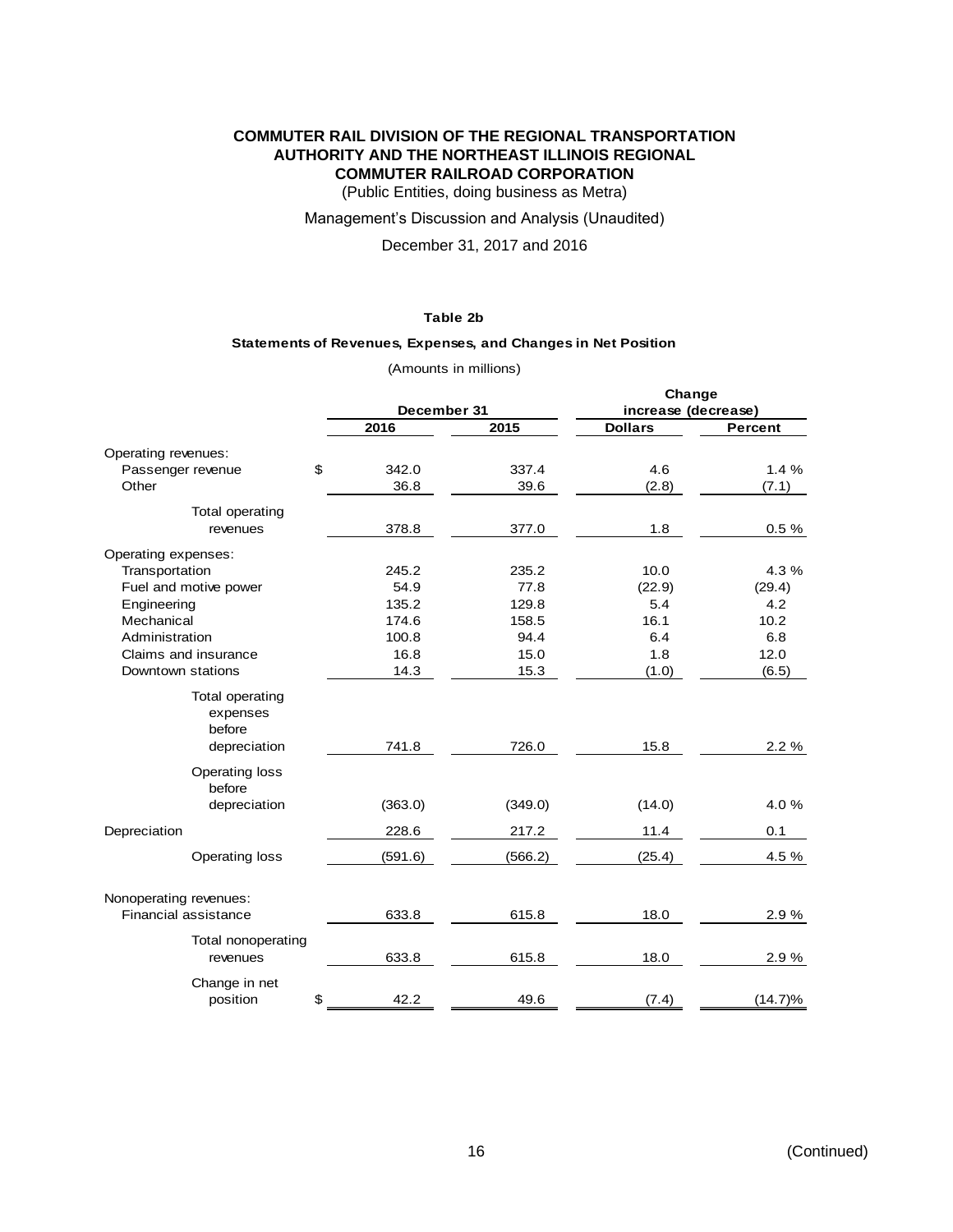(Public Entities, doing business as Metra)

#### Management's Discussion and Analysis (Unaudited)

December 31, 2017 and 2016

*Total operating revenues* increased by \$1.8 million, or 0.5%, from 2015. Principal changes are discussed below:

*Passenger revenue* increased \$4.6 million or 1.4% in 2016. This increase was due to a 2% net increase in fare revenue effective February 1, 2016. Below is a table comparing ridership by line for 2016 and 2015:

#### **Table 3b**

#### **Passenger Trips By Line**

(In thousands of passenger trips)

|                              |        | Increase |            |                |  |  |
|------------------------------|--------|----------|------------|----------------|--|--|
| <b>Rail line</b>             | 2016*  | 2015*    | (Decrease) | <b>Percent</b> |  |  |
| Burlington Northern/Santa Fe | 16,325 | 16,400   | (75)       | (0.5)%         |  |  |
| Metra Electric               | 8,642  | 9,055    | (413)      | (4.6)          |  |  |
| Heritage Corridor            | 718    | 724      | (6)        | (0.8)          |  |  |
| Milwaukee-North              | 6,935  | 7,095    | (160)      | (2.3)          |  |  |
| Milwaukee–West               | 6,621  | 6,772    | (151)      | (2.2)          |  |  |
| North Central Service        | 1.731  | 1,758    | (27)       | (1.5)          |  |  |
| Rock Island                  | 8,113  | 8,305    | (192)      | (2.3)          |  |  |
| SouthWest Service            | 2,538  | 2,604    | (66)       | (2.5)          |  |  |
| Union Pacific-North          | 9,220  | 9,249    | (29)       | (0.3)          |  |  |
| Union Pacific-Northwest      | 11,184 | 11,302   | (118)      | (1.0)          |  |  |
| Union Pacific-West           | 8,375  | 8,367    | 8          | 0.1            |  |  |
| Total passenger trips        | 80,402 | 81,631   | (1,229)    | (1.5)%         |  |  |

\* Includes free senior rides; does not include Northern Indiana Commuter Transportation District (NICTD)

*Other operating revenues* decreased by \$2.8 million, or 7.1%. Decreases in half fare subsidy by \$0.6 million or 37.5%, shared asset revenue (joint facility credits) \$1.1 million or 55.0% and miscellaneous income by \$4.0 million or 39.6% were partly offset by increases in investment income \$0.9 million or 300.0%, and lease revenues \$1.5 million or 32.6%.

*Nonoperating revenues* increased by \$18.0 million, to \$633.8 million, primarily because Metra's federal grants increased by \$4.7 million, or 3.3%, to \$145.5 million, state and RTA grants increased by \$7.4 million, or 8.3%, to \$96.2 million and Metra's statutory share of Regional Transportation Authority (RTA) Sales Tax and Public Transportation Funds increased by \$6.0 million, or 1.6%, to \$392.1 million.

*Total operating expenses before depreciation* increased by \$15.8 million, or 2.2%, as health, pension, and postretirement benefits increased by \$33.4 million, or 16.8%, to 231.8 million, material costs increased by \$16.0 million, or 41.3%, to \$54.7 million, utilities increased by \$2.8 million, or 16.0%, to \$20.3 million, claims increased by \$0.7 million or 5.8%, insurance increased by \$1.1 million, or 36.7% to \$4.1 million, partly offset by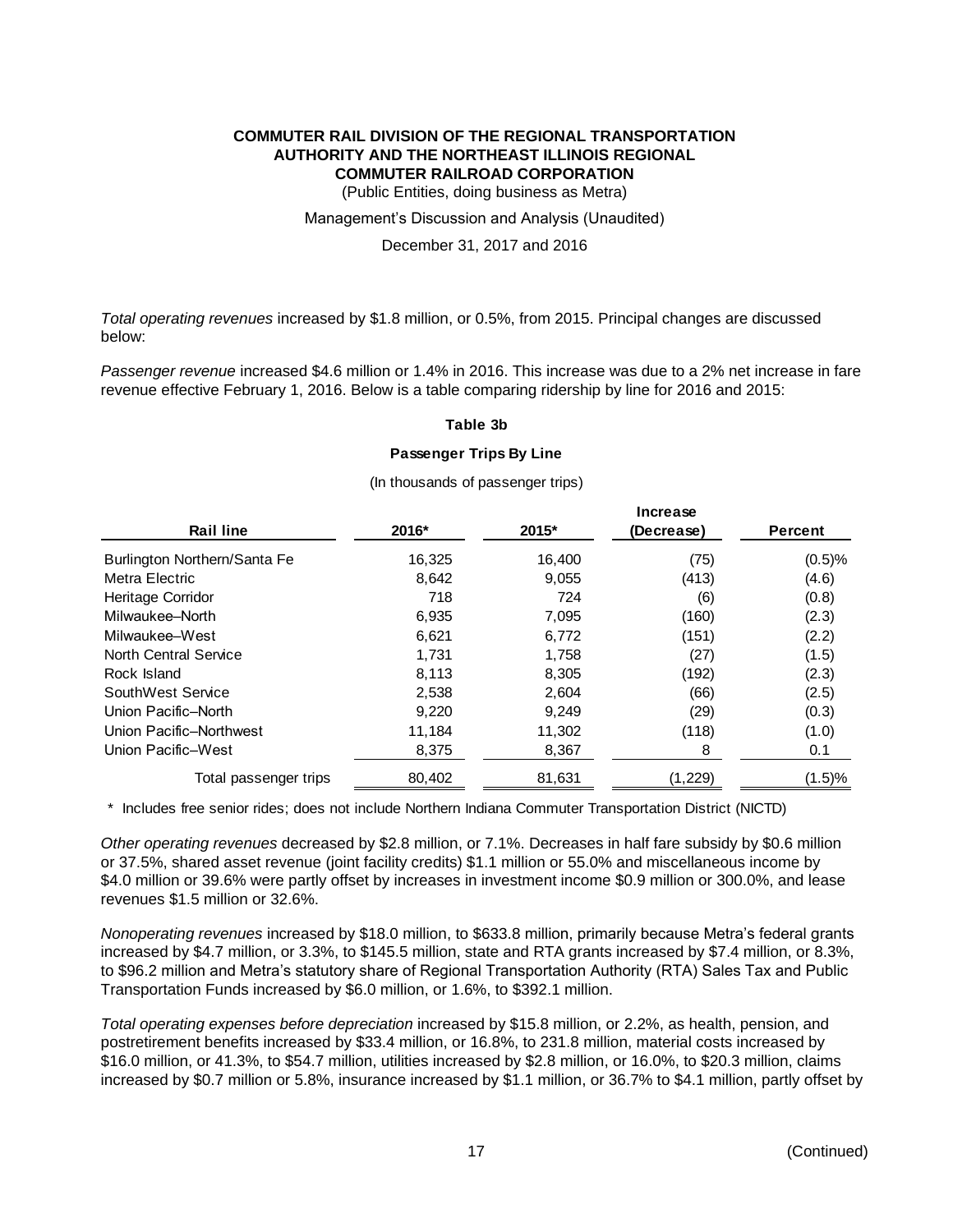(Public Entities, doing business as Metra)

Management's Discussion and Analysis (Unaudited)

December 31, 2017 and 2016

decreases in fuel by \$22.0 million, or 30.6%, to \$50.0 million, motive power by \$0.9, or 14.8%, to \$5.2 million, purchases by \$11.6 million, or 16.9%, to \$57.2 million, and labor by \$3.4 million, or 1.2%, to \$289.7 million.

Metra consumed 25.8 million gallons of diesel fuel with an average price \$1.93 per gallon in 2016 vs. 27.3 million gallons with an average price \$2.62 per gallon in 2015. Mild weather enabled considerable reductions in the fuel consumed to keep locomotives warm in winter to ensure smooth operation for the morning rush hour, resulting in substantial fuel savings. In 2016, a drop in crude oil prices resulted in favorable diesel fuel prices.

Metra consumed 71.3 million KWH of motive power in 2016 at an average price of 0.0728 per KWH vs. 81.7 million KWH in 2015 at an average price of 0.0750 per KWH. Savings to motive power are due to the phase out of old Highliner cars and mild winter.

# *Capital Assets*

Latest assessments by the RTA suggest the amount of money needed to return Metra's assets to a "State of Good Repair" (SOGR) over the 2017-26 period is approximately \$12 billion (in 2016 dollars). The difference between SOGR and present conditions is that SOGR implies assets being used no longer than their designed life. Metra's present operating practice is to use continued remanufacturing and rehabilitation of rolling stock to safely use assets far beyond their designed life. The practice of asset life extensions through asset renewals is economical, but it also has certain practical limits, which is why Metra is attempting to move forward with certain asset replacement programs.

Approximately a quarter of the funding required to attain SOGR is available from currently known sources. Since its creation in 1984, Metra has had a capital program primarily geared toward rebuilding, modernizing, and improving worn assets; this policy continues. The purpose of the capital investment policy is to maintain safe, reliable, and quality services and facilities for its customers and workers, while improving the efficiency and cost-effectiveness of its operations. Metra has always given a high priority to preservation and modernization of the existing system. Every year Metra undertakes a multitude of projects to preserve and improve Metra's capital assets. These projects help provide continued on-time and reliable public transportation services in an efficient and cost-effective manner.

As of December 31, 2016 and 2015, Metra had invested approximately \$7.0 billion and \$6.9 billion, respectively, in capital assets including land, stations, maintenance facilities, rolling stock, track, structures, and signal and communication equipment as well as other support equipment. Net of accumulated depreciation, Metra's net capital assets at December 31, 2016 and 2015 totaled approximately \$2.67 billion and \$2.85 billion,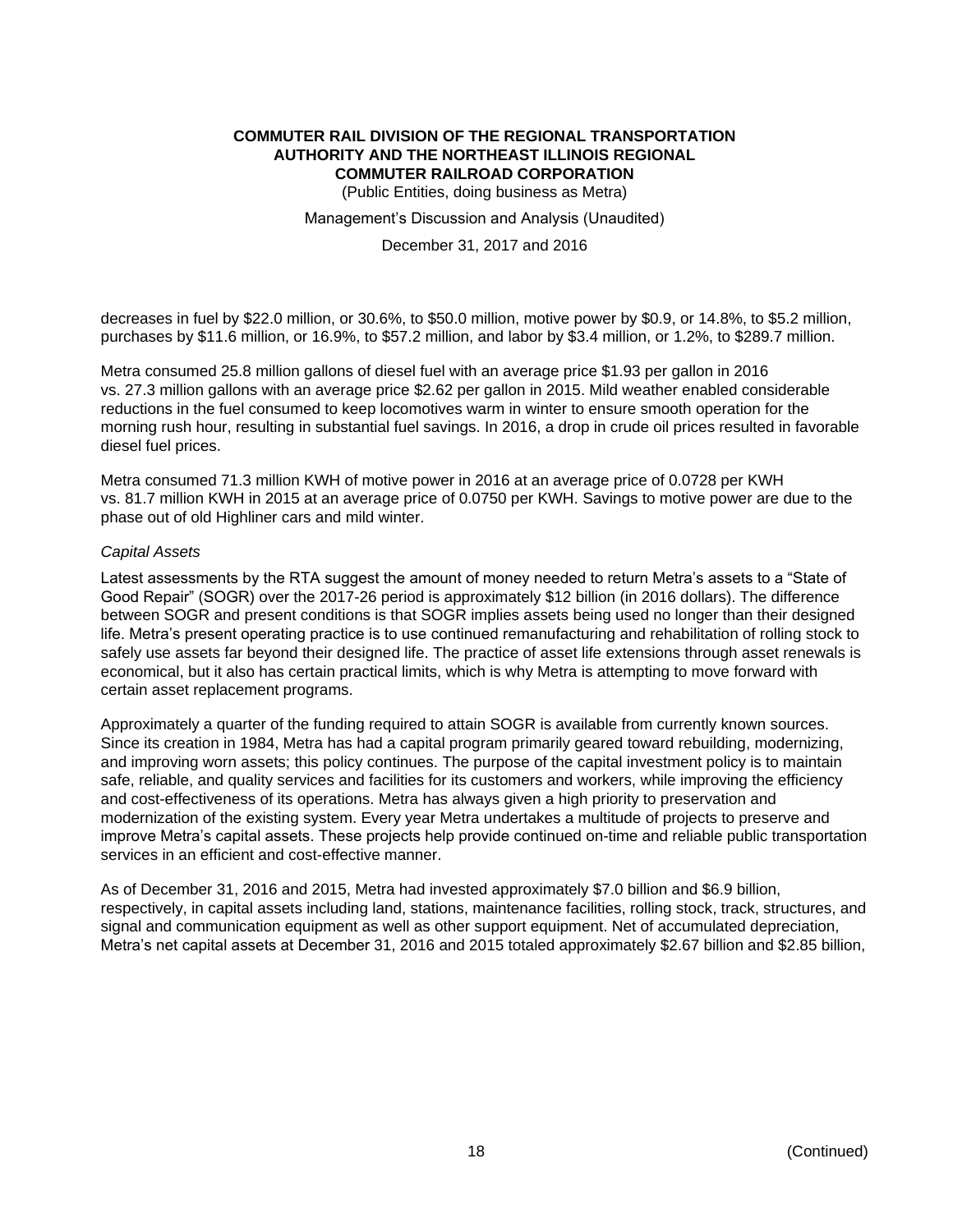(Public Entities, doing business as Metra)

Management's Discussion and Analysis (Unaudited)

December 31, 2017 and 2016

respectively, (see Table 4b). This amount represents a net decrease (including additions and disposals, net of depreciation) of \$177.6 million or 0.7% over the December 31, 2015 balance.

#### **Table 4b**

#### **Capital Assets by Funding Source**

#### **Current Year to Prior Year Analysis**

(Amounts in millions of dollars)

|                                |               |           | Change              |                |  |
|--------------------------------|---------------|-----------|---------------------|----------------|--|
|                                | December 31,  |           | increase (decrease) |                |  |
| <b>Funding source</b>          | 2016          | 2015      | <b>Dollars</b>      | <b>Percent</b> |  |
| <b>Federal Transit</b>         |               |           |                     |                |  |
| Administration                 | \$<br>3,571.0 | 3,428.5   | 142.5               | 4.2%           |  |
| Illinois Department of         |               |           |                     |                |  |
| Transportation                 | 661.0         | 654.5     | 6.5                 | 1.0            |  |
| Regional Transportation        |               |           |                     |                |  |
| Authority                      | 2,014.9       | 1,926.0   | 88.9                | 4.6            |  |
| Northern Indiana Commuter      |               |           |                     |                |  |
| <b>Transportation District</b> | 6.4           | 6.4       |                     |                |  |
| Metra                          | 998.9         | 988.2     | 10.7                | 1.1            |  |
| Total capital                  |               |           |                     |                |  |
| assets                         | 7,252.2       | 7,003.6   | 248.6               | 3.5%           |  |
| Accumulated depreciation       | (4,279.7)     | (4,051.2) | (228.5)             | 5.6            |  |
| <b>Total capital</b>           |               |           |                     |                |  |
| assets, net                    | \$<br>2,972.5 | 2,952.4   | 20.1                | 0.7%           |  |

Major capital asset expenditures during 2016 and 2015 included the following:

- Metra's *Rolling Stock* program seeks to ensure that an adequate number of locomotives and commuter railcars are available to meet the current and future service needs of the system. This program includes rehabilitation of, and improvements to, existing vehicles. In 2016 and 2015, Metra made payments totaling \$35.6 million and \$34.6 million, respectively, toward the purchase of 160 new Highliner railcars for the Metra Electric District and obtained delivery of 32 Highliner railcars. Metra expended \$63.1 million and \$48.9 million for 2016 and 2015, respectively, to upgrade and maintain its existing fleet through remanufacturing, rehabilitations, and replacement of major subassemblies.
- The *Track and Structure* program provides for the continued rehabilitation and upgrading of Metra's commuter railroad rights-of-way. In addition to maintaining operational safety, the rehabilitation of track and structures results in reduced train running times, fewer interruptions in service, greater passenger comfort,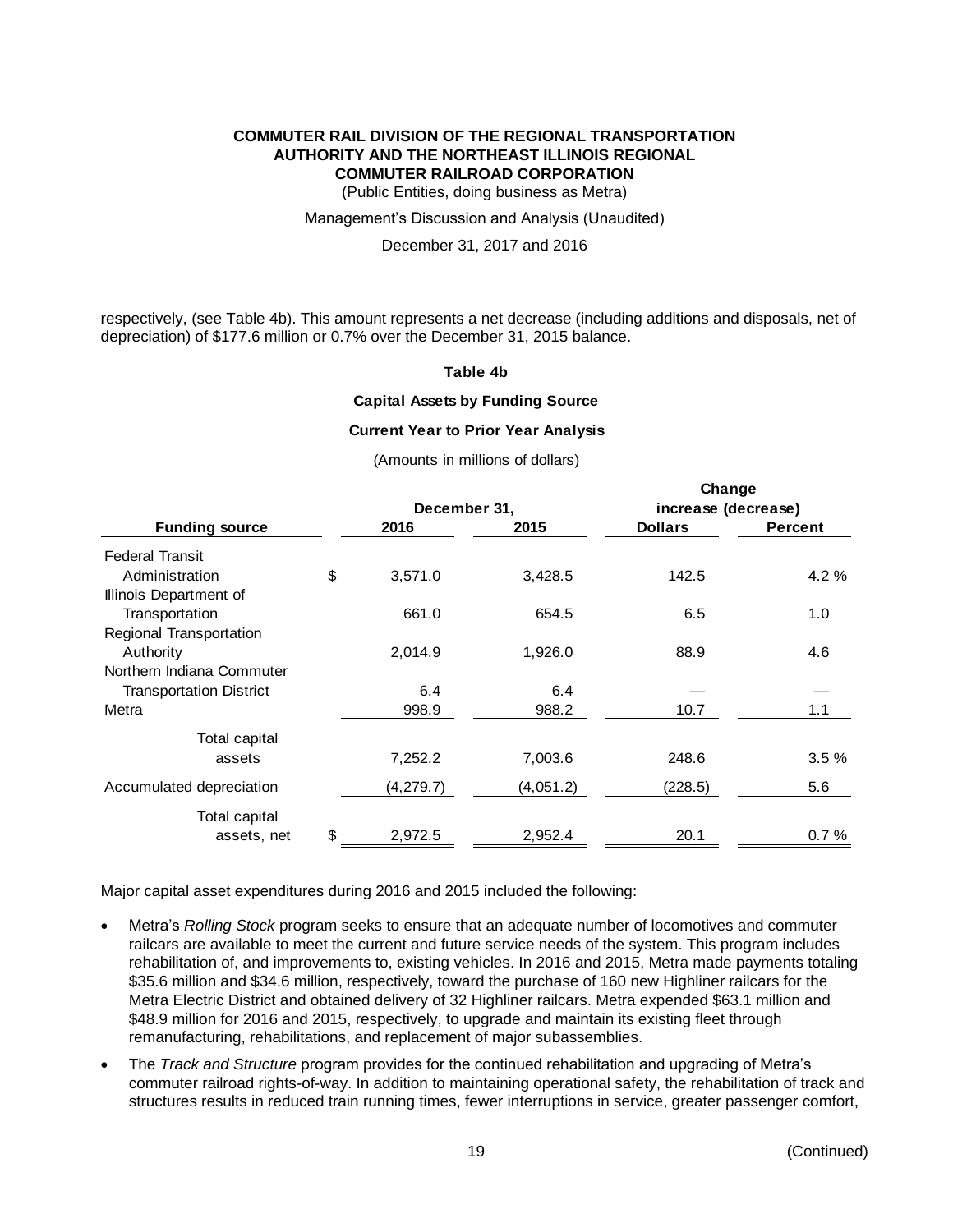(Public Entities, doing business as Metra)

Management's Discussion and Analysis (Unaudited)

December 31, 2017 and 2016

and efficient use of plant and equipment. Metra has developed a cyclical program of track rehabilitation, which includes all commuter rail lines within the region. Project priorities are decided based on train volumes, speed restrictions, age and condition of the roadbed, and track speeds essential to maintaining on-time performance. Structure projects serve objectives that are similar to those of the track program. Since 1990, when Metra's comprehensive plan for bridge rehabilitation and replacement began, the structure program has focused on the commuter rail bridges identified as high priorities for action. The Capital Program continued the implementation of these programs in 2016 and 2015 by expending \$27.6 million and \$44.4 million, respectively, in funding for the rehabilitation, replacement, and upgrade of bridges, track, and structures.

- *Signaling, Electrical, and Communications* systems and equipment improvements are designed to maximize commuter operating efficiencies, maintain reliability of rail service, and provide a safe system of dispatching and centrally controlled train movements. Signaling systems and switches control usage of track. Much of this equipment is concentrated at "interlockings," which are control systems where two railroads cross each other or where many trains change tracks. The smooth, dependable operation of these interlockings is critical for maintaining on-time performance. Metra also continues its program to improve communication systems, allowing for the provision of timely information to its customers. Signaling, electrical, and communications expenditures in 2016 and 2015 were \$86.9 million and \$64.5 million, respectively. The largest component of the expenditures in this category for 2016 and 2015 has been for Positive Train Control (PTC). PTC is a communication-based train control safety system intended to prevent train collisions. PTC is presently estimated to cost \$385 million in total. Metra has awarded and programmed \$341.5 million.
- *Support Facilities and Equipment* includes maintenance yards, layover and storage facilities, and support vehicles and equipment that are essential to maintaining reliable and efficient commuter services. Support facilities and equipment expenditures in 2016 and 2015 were \$22.6 million and \$16.3 million, respectively.
- *Commuter Stations* are portals to the Metra system and very often to the communities in which they are located. Stations must be functional and compliant with the Americans with Disabilities Act, as well as inviting to Metra customers. Commuter stations expenditures in 2016 and 2015 were \$7.6 million and \$15.0 million, respectively.
- The *Commuter Parking* program is designed to expand parking capacity to relieve overcrowding at existing facilities and to accommodate future ridership growth. Parking improvements are constructed in a manner to ensure conformance with the requirements of the Americans with Disabilities Act. Commuter parking expenditures in 2016 and 2015 were \$0.7 million and \$2.6 million, respectively.

# **RTA Sales Tax and Public Transportation Funds**

RTA Sales Tax and Public Transportation Funds (PTF) have been the primary sources of funding for the RTA and the three Service Boards (Metra, Chicago Transit Authority (CTA) and the Suburban Bus Division (Pace)) for over three decades. The RTA Sales Tax is authorized by Illinois statute and imposed by the RTA in the six-county northeastern Illinois region. The RTA Sales Tax is collected by the Illinois Department of Revenue, paid to the Treasurer of the State of Illinois, and held in trust for the RTA outside the State Treasury. Proceeds from the RTA Sales Tax are paid directly to the RTA on a monthly basis, without appropriation, by the State Treasury or on the order of the State Comptroller.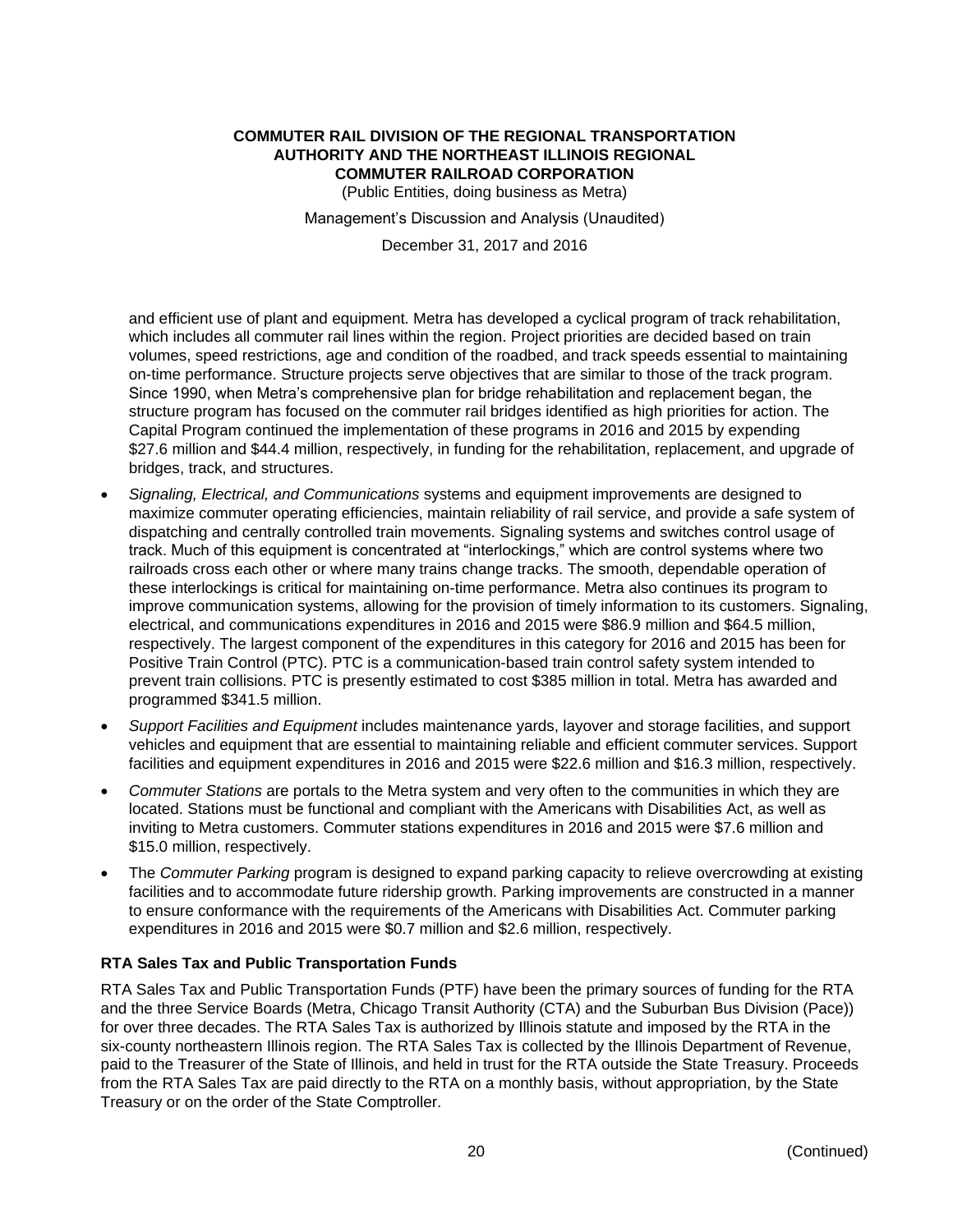(Public Entities, doing business as Metra)

Management's Discussion and Analysis (Unaudited)

December 31, 2017 and 2016

The original RTA sales tax (Sales Tax I) is levied at 1.0% in Cook County and 0.25% in the collar counties of DuPage, Kane, Lake, McHenry, and Will. The RTA distributes 85% of Sales Tax I receipts to the Service Boards according to a statutory formula. The remaining 15% of Sales Tax I is retained by the RTA to fund regional and agency expenses before being allocated at the discretion of the RTA Board. Metra receives 55% of the Service Board statutory share of Sales Tax I collected in Suburban Cook County and 70% of the share collected in the collar counties.

The Public Transportation Fund is State-provided funding initially comprising a 25% match of Sales Tax I receipts (PTF I). RTA retains 100% of PTF I, which is combined with 15% of Sales Tax I to form the basis of discretionary funding. PTF revenues are payable to the RTA upon State appropriation. None of the PTF revenues are actually paid to the RTA until the RTA certifies to the Governor, the State Comptroller, and the Mayor of the City of Chicago that it has adopted a budget and two-year financial plan as called for by the RTA Act.

The RTA Act, as amended in 2008, increased the RTA sales tax by an additional 0.25% in all six counties of the RTA region (Sales Tax II), increased the Real Estate Transfer Tax (RETT) in the City of Chicago by 0.3%, and provided additional Public Transportation Funds equal to a 5% match of Sales Tax I receipts and a 30% match of Sales Tax II receipts and RETT receipts (PTF II). By statute, CTA receives all revenue from the RETT increase and 25% PTF match on the RETT. Sales Tax II and remaining PTF II (i.e., 5% match on Sales Tax I, 30% match on Sales Tax II, and 5% match on the RETT) were distributed to the three Service Boards and the RTA in 2017 and 2016 as follows:

- \$152.1 million to Pace ADA Paratransit Service
- \$24.1 million to Pace Suburban Community Mobility Fund (SCMF)
- \$12.1 million to the RTA Innovation, Coordination, and Enhancement (ICE) Fund

After these deductions, all remaining Sales Tax II and PTF II proceeds are distributed as follows: 48% CTA, 39% Metra, and 13% Pace Suburban Service.

The graph below shows the annual Sales Tax I collected in the six-county region since 1990, together with the Sales Tax II and PTF II collected beginning in 2008. Year 2017 Sales Tax I and combined Sales Tax II/PTF II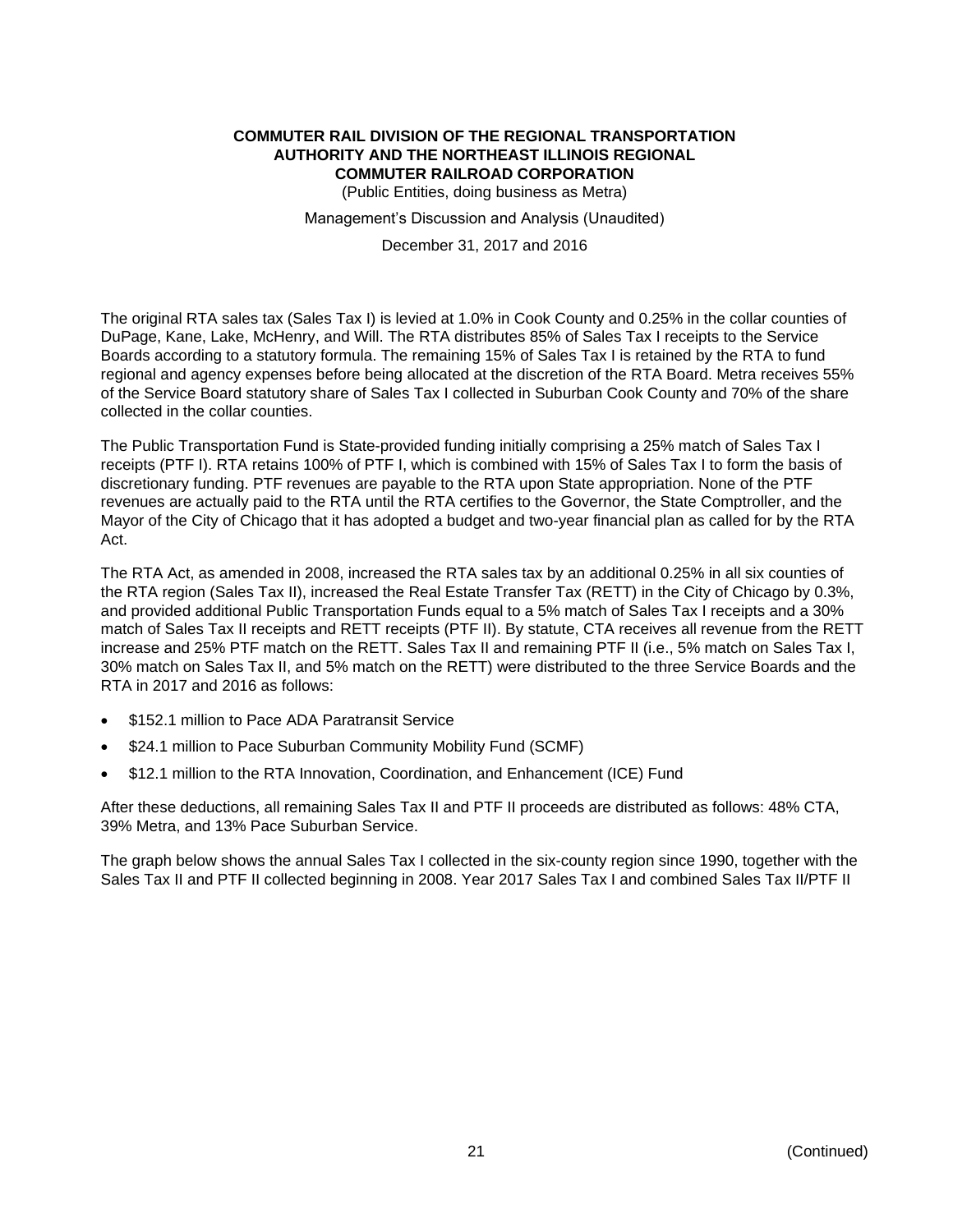(Public Entities, doing business as Metra)

Management's Discussion and Analysis (Unaudited)

December 31, 2017 and 2016

totaled \$878.6 million and \$457.4 million, respectively. Metra's statutory shares \$290.4 million and \$99.1 million, respectively) together represent 29.2% of total RTA Sales Tax and PTF II revenue sources.



# **Figure 1: Sales Tax and Metra Statutory Share**

# **Employment**

Since approximately 90% of passenger trips taken on Metra are for work, the health of the regional economy, specifically in terms of employment levels, greatly influences Metra ridership (see Figure 2). Regional employment has generally grown since 1990. The economic downturn following the September 11, 2001 attacks and the 2007 to 2009 economic recession (affecting 2008 through 2010 employment averages) are the exceptions. Average regional employment for 2017 was 0.7% higher compared to 2016. Employment remains below pre-recession levels. In 2017, approximately 4.09 million persons were employed in the Chicago region. This is comparable to 2000, 2006, and 2015.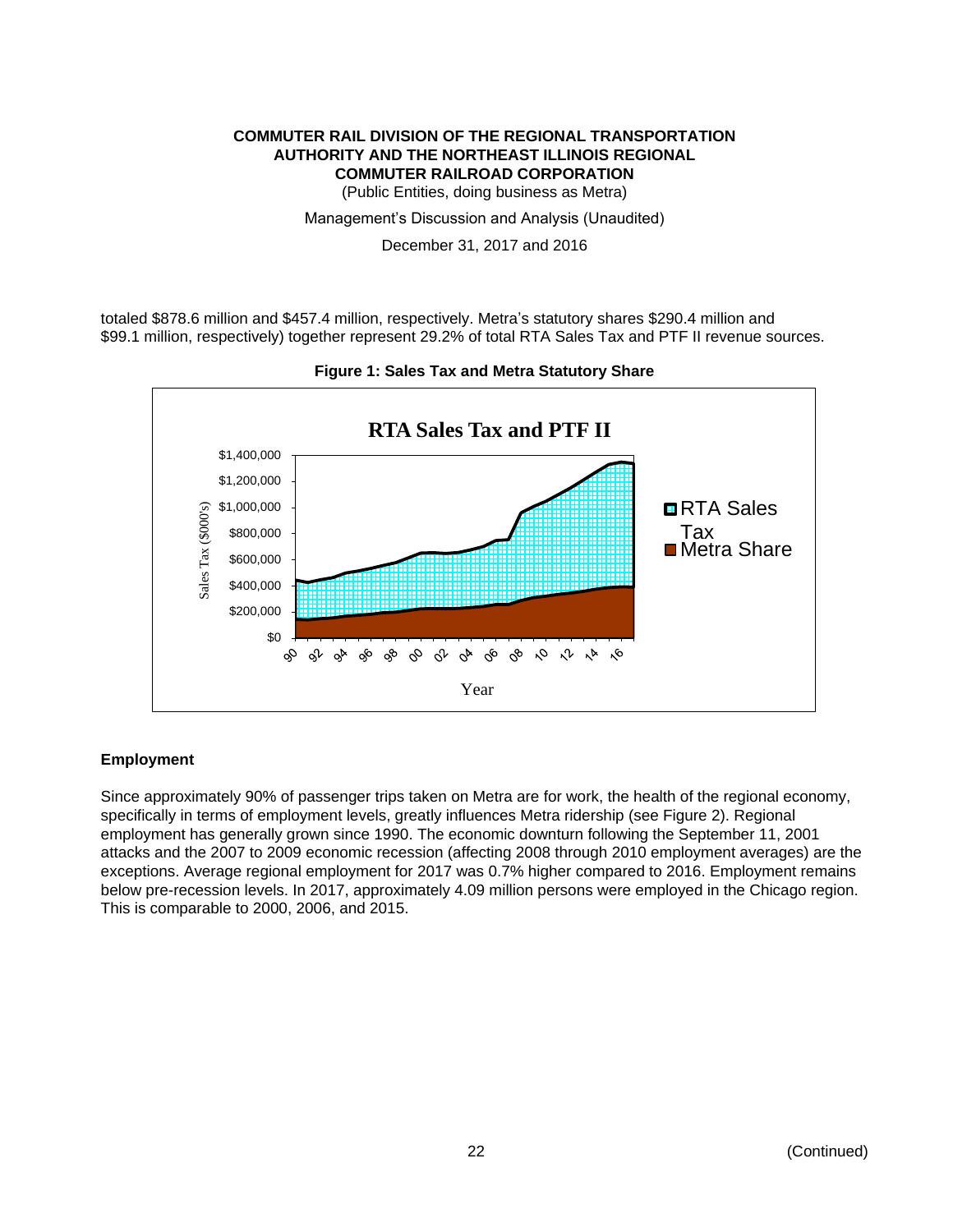(Public Entities, doing business as Metra)

Management's Discussion and Analysis (Unaudited)

December 31, 2017 and 2016

# **Figure 2: Annual Average Regional Employment**



Source: Illinois Department of Economic Security. Includes employees covered under the State's Unemployment Insurance Act. Includes employment figures for Cook, DuPage, Kane, Lake, McHenry, and Will County. Government workers are not included in these estimates.

Figure 3 shows regional employment by month for 2013 through 2017. In 2017, regional employment was down in nine months compared to 2016. This reverses a positive trend of year-over-year gains in regional employment that began in mid-2012.



**Figure 3: Regional Employment by Month**

Source: Illinois Department of Economic Security. Includes employees covered under the State's Unemployment Insurance Act. Government workers are not included.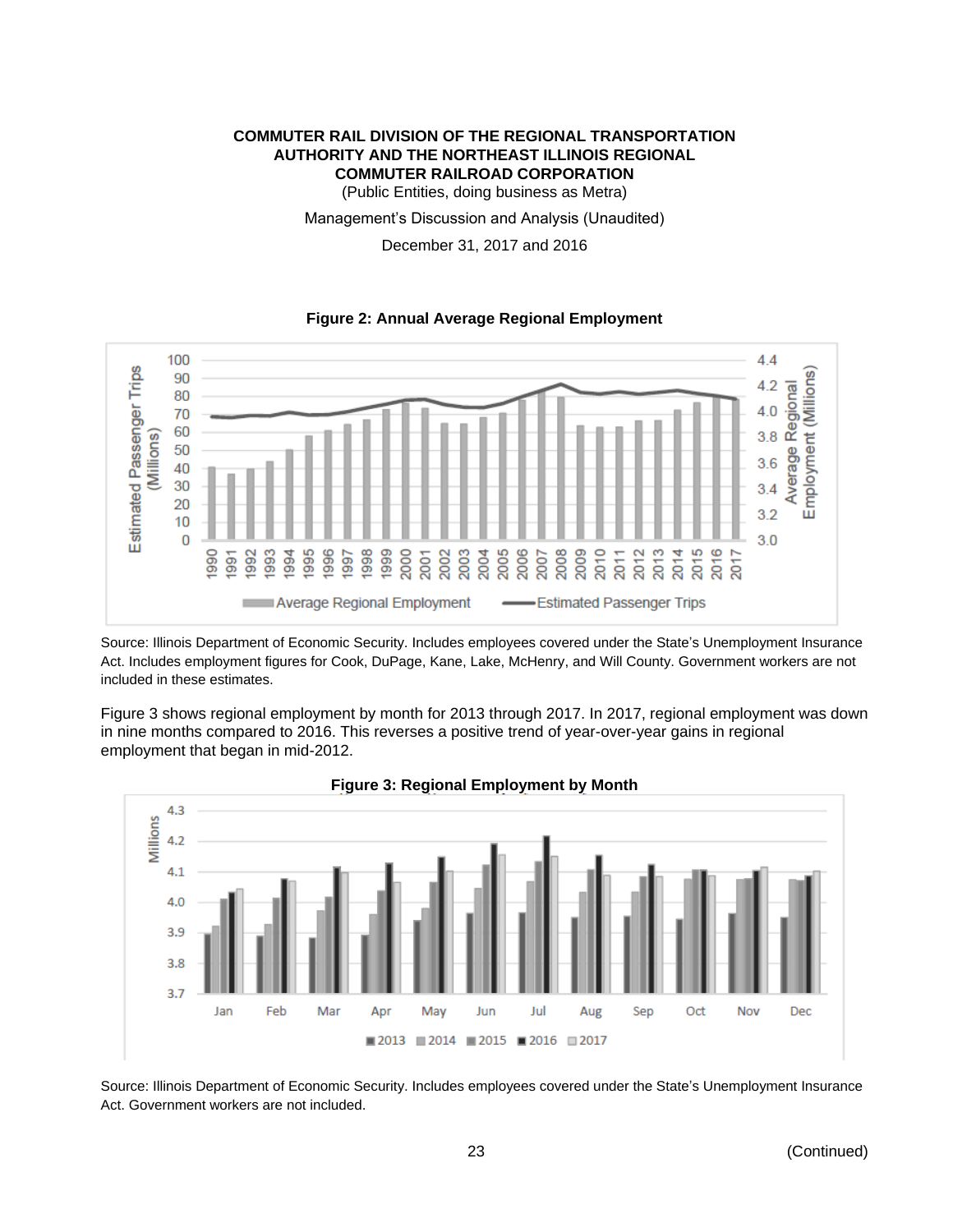(Public Entities, doing business as Metra)

Management's Discussion and Analysis (Unaudited)

December 31, 2017 and 2016

The shift in the share of total employment towards downtown Chicago is evident in office occupancy rates (see Figure 4). Downtown Chicago office occupancy rates remained constant near 85.1% between the First Quarter of 2012 through the first half of 2013. Beginning in the Third Quarter of 2013, the occupancy rate began to climb. By the Fourth Quarter of 2016, the rate had gone up to 89%. Occupancy rates dropped slightly to 87.8% by the Fourth Quarter of 2017. Office occupancy rates outside of downtown were relatively unchanged in 2017 compared to 2016. The Fourth Quarter of 2016 was 81.3% and the Fourth Quarter of 2017 was 81.4%. The difference between downtown and outside-of-downtown occupancy has been steady since the Second Quarter of 2008.



**Figure 4: Quarterly Office Space Occupancy Rates (% of Available Space Occupied)**

**Debt Administration**

Metra has no long-term or short-term debt. The Regional Transportation Authority Act, as amended by the Illinois legislature in January 2008, authorizes Metra to issue up to \$1 billion in bonds for capital projects.

# **Contacting Metra's Financial Management**

This report is designed to provide Metra's customers, vendors, and the general public with a general overview of Metra's finances and to show Metra's accountability for the money it receives. If you have questions about this report or need additional information, contact the Office of the Controller at 547 W. Jackson, Chicago, IL 60661, or www.metrarail.com.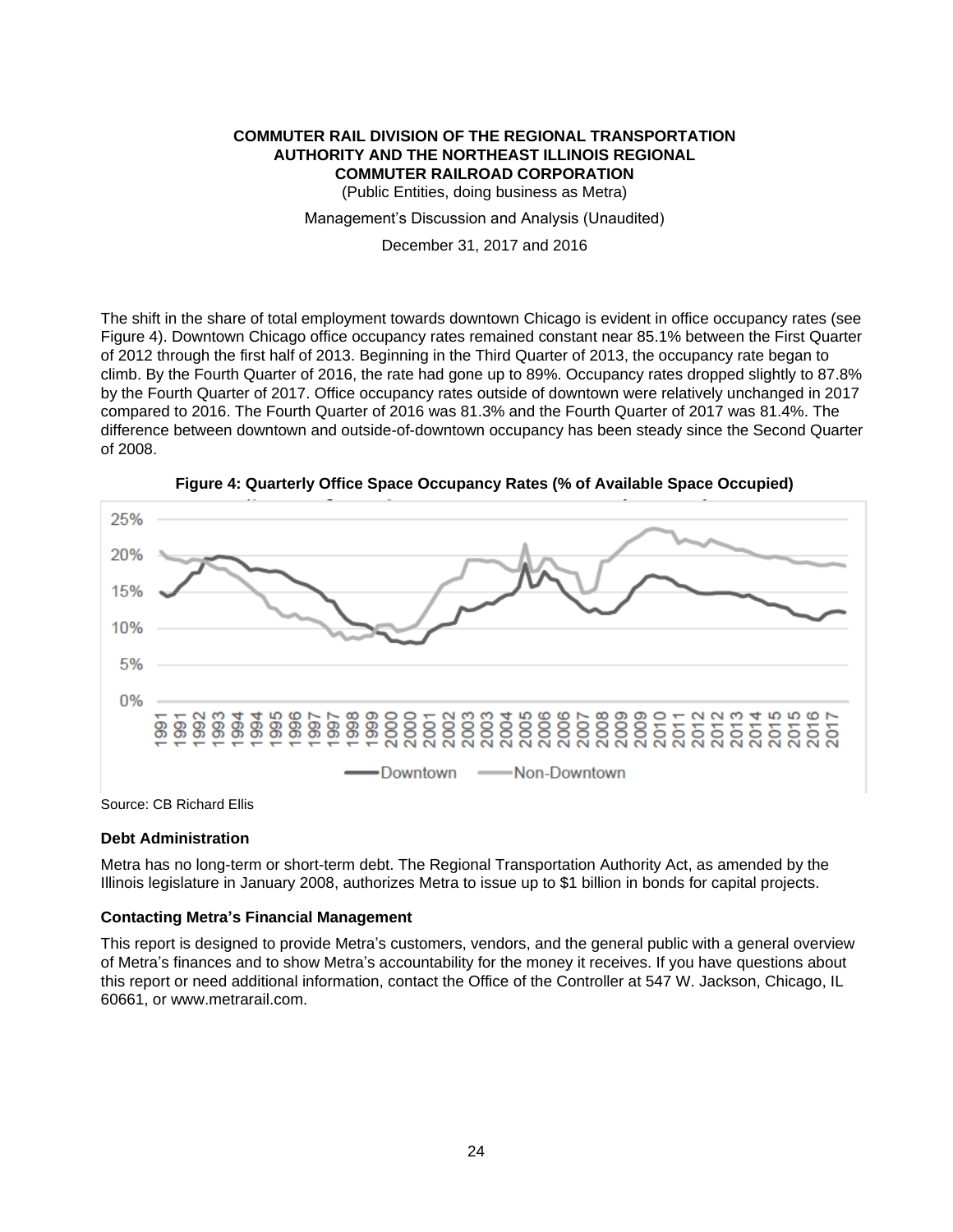(Public Entities, doing business as Metra)

Statements of Net Position

December 31, 2017 and 2016

| <b>Assets</b>                                                                                                                                                                        | 2017                                                                              | 2016                                                                                          |
|--------------------------------------------------------------------------------------------------------------------------------------------------------------------------------------|-----------------------------------------------------------------------------------|-----------------------------------------------------------------------------------------------|
| Current assets:                                                                                                                                                                      |                                                                                   |                                                                                               |
| Cash, cash equivalents, and investments:<br>Cash and cash equivalents<br>Investments                                                                                                 | \$<br>351,491<br>272,808,624                                                      | 131,512<br>231,874,033                                                                        |
| Total cash, cash equivalents, and investments                                                                                                                                        | 273,160,115                                                                       | 232,005,545                                                                                   |
| Accounts receivable:<br>Grant projects<br>Financial assistance - RTA<br>Other, net                                                                                                   | 59,963,846<br>96,180,192<br>10,837,438                                            | 69,858,887<br>98,714,714<br>4,874,698                                                         |
| Total accounts receivable                                                                                                                                                            | 166,981,476                                                                       | 173,448,299                                                                                   |
| Materials and supplies<br>Prepaid expense                                                                                                                                            | 16,499,010<br>2,603,384                                                           | 14,674,016<br>2,129,993                                                                       |
| <b>Total current assets</b>                                                                                                                                                          | 459,243,985                                                                       | 422,257,853                                                                                   |
| Capital assets:<br>Land<br>Rolling stock<br>Roadways and passenger stations<br>Support equipment and infrastructure<br>Less accumulated depreciation<br>Capital projects in progress | 154, 145, 871<br>2,478,517,500<br>4,275,345,522<br>560,668,489<br>(4,522,864,679) | 153,263,036<br>2,412,012,452<br>4,145,088,876<br>531,472,733<br>(4,279,706,129)<br>10,412,541 |
| Total capital assets                                                                                                                                                                 | 2,945,812,703                                                                     | 2,972,543,509                                                                                 |
| <b>Total assets</b>                                                                                                                                                                  | \$<br>3,405,056,688                                                               | 3,394,801,362                                                                                 |
| <b>Deferred Outflows of Resources</b>                                                                                                                                                |                                                                                   |                                                                                               |
| Deferred outflows of resources - pension related                                                                                                                                     | \$<br>22,145,406                                                                  | 23,975,067                                                                                    |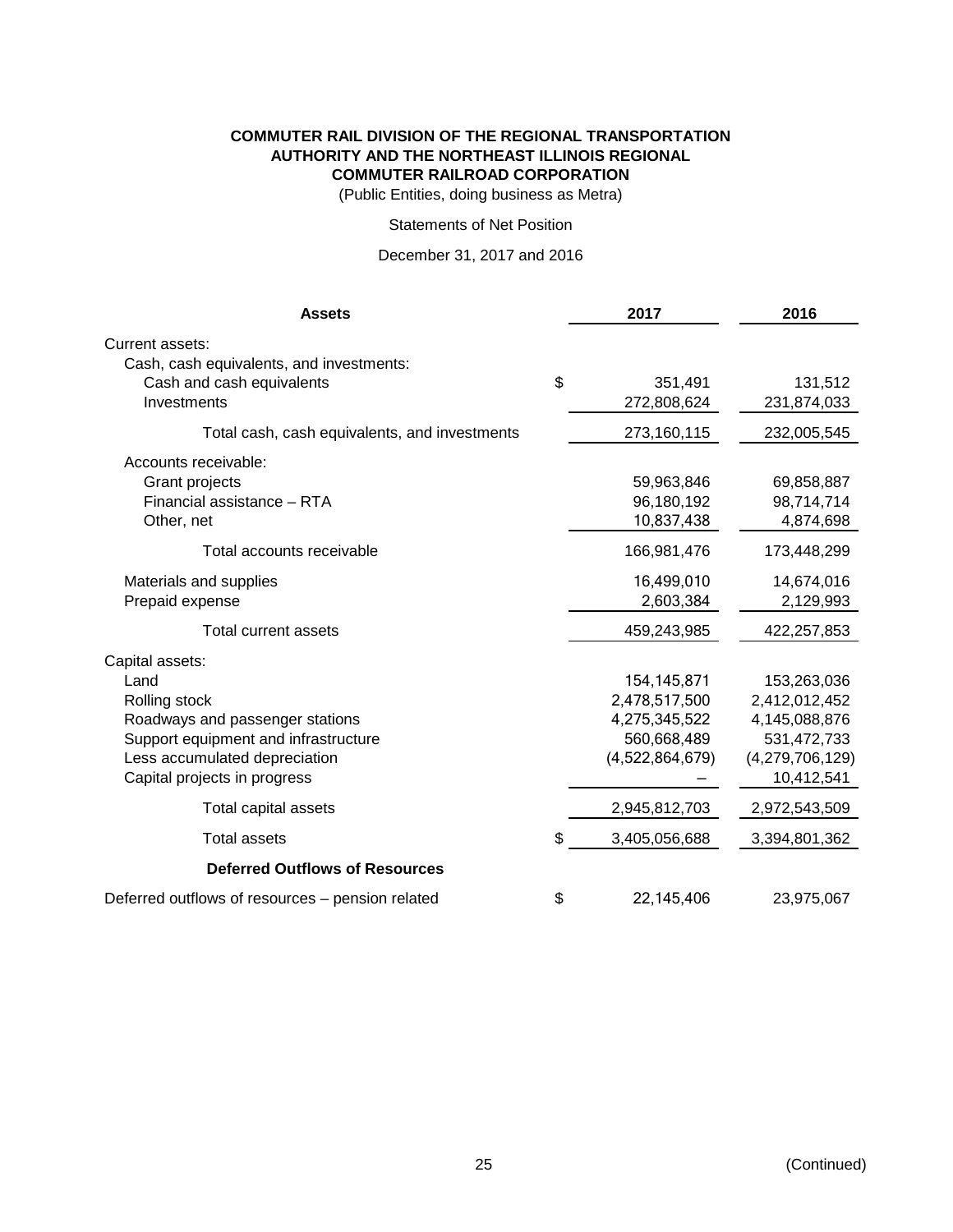(Public Entities, doing business as Metra)

Statements of Net Position

December 31, 2017 and 2016

| <b>Liabilities</b>                              | 2017                | 2016          |
|-------------------------------------------------|---------------------|---------------|
| <b>Current liabilities:</b>                     |                     |               |
| Accounts payable                                | \$<br>128,642,818   | 134,760,284   |
| Accrued wages and benefits payable              | 57,063,497          | 44,883,827    |
| Accrued claims - current                        | 10,672,100          | 9,325,300     |
| Accrued post-retiree health benefits - current  | 452,934             | 452,934       |
| Unearned revenue                                | 14,541,674          | 11,114,762    |
| <b>Total current liabilities</b>                | 211,373,023         | 200,537,107   |
| Long-term liabilities:                          |                     |               |
| Accrued claims                                  | 34,743,464          | 31,794,633    |
| Net pension liability                           | 20,073,805          | 17,255,480    |
| Accrued post-retiree health benefits            | 17,292,264          | 14,005,779    |
| Other long-term liabilities                     | 17,706,241          | 18,356,880    |
| Total long-term liabilities                     | 89,815,774          | 81,412,772    |
| <b>Total liabilities</b>                        | 301,188,797         | 281,949,879   |
| <b>Deferred Inflows of Resources</b>            |                     |               |
| Deferred inflows of resources – pension related | 1,271,417           | 769,774       |
| <b>Net Position</b>                             |                     |               |
| Net position:                                   |                     |               |
| Net investment in capital assets                | 2,945,812,703       | 2,972,543,509 |
| Unrestricted net assets                         | 178,929,176         | 163,513,263   |
| Total net position                              | \$<br>3,124,741,879 | 3,136,056,772 |

See accompanying notes to financial statements.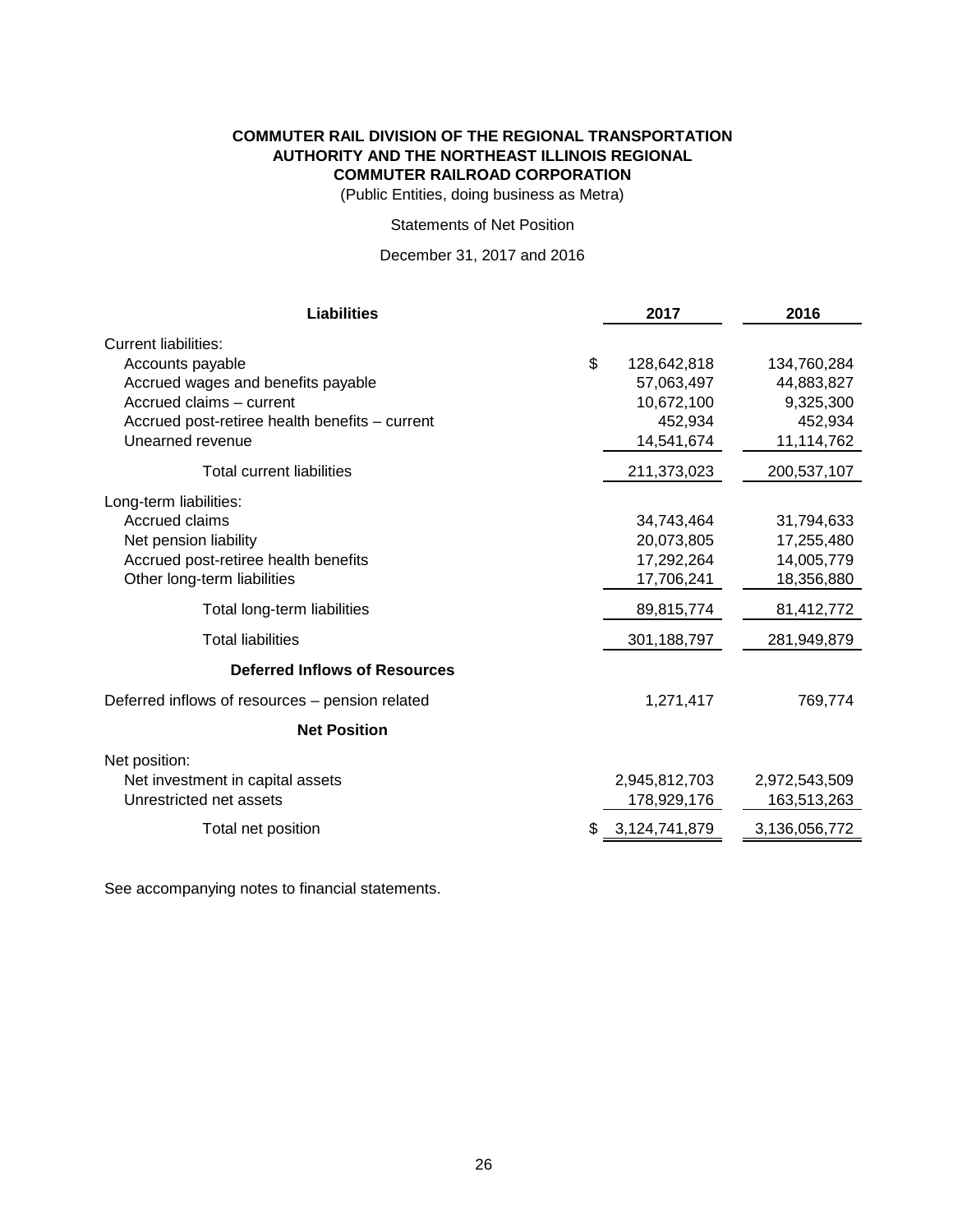(Public Entities, doing business as Metra)

Statements of Revenues, Expenses, and Changes in Net Position

Years ended December 31, 2017 and 2016

|                                              | 2017                | 2016          |
|----------------------------------------------|---------------------|---------------|
| Operating revenues:                          |                     |               |
| Passenger revenue                            | \$<br>355,260,071   | 341,966,405   |
| Other                                        | 41,364,794          | 36,769,535    |
| Total operating revenues                     | 396,624,865         | 378,735,940   |
| Operating expenses:                          |                     |               |
| Transportation                               | 249,482,585         | 245,206,437   |
| Fuel and motive power                        | 49,486,295          | 54,903,637    |
| Engineering                                  | 149,818,931         | 135,236,022   |
| Mechanical                                   | 174,260,083         | 174,610,326   |
| Administration                               | 98,837,616          | 100,785,115   |
| Claims and insurance                         | 25,370,297          | 16,787,259    |
| Downtown stations                            | 14,337,100          | 14,275,150    |
| Total operating expenses before depreciation | 761,592,907         | 741,803,946   |
| Depreciation                                 | 248,198,353         | 228,551,503   |
| Total operating expenses                     | 1,009,791,260       | 970,355,449   |
| <b>Operating loss</b>                        | (613, 166, 395)     | (591,619,509) |
| Nonoperating revenues:                       |                     |               |
| Federal                                      | 164,576,390         | 145,486,952   |
| Local                                        | 437,275,112         | 488,285,786   |
| Total financial assistance                   | 601,851,502         | 633,772,738   |
| Total nonoperating revenues                  | 601,851,502         | 633,772,738   |
| Change in net position                       | (11, 314, 893)      | 42,153,229    |
| Net position at beginning of year            | 3,136,056,772       | 3,093,903,543 |
| Net position at end of year                  | \$<br>3,124,741,879 | 3,136,056,772 |

See accompanying notes to financial statements.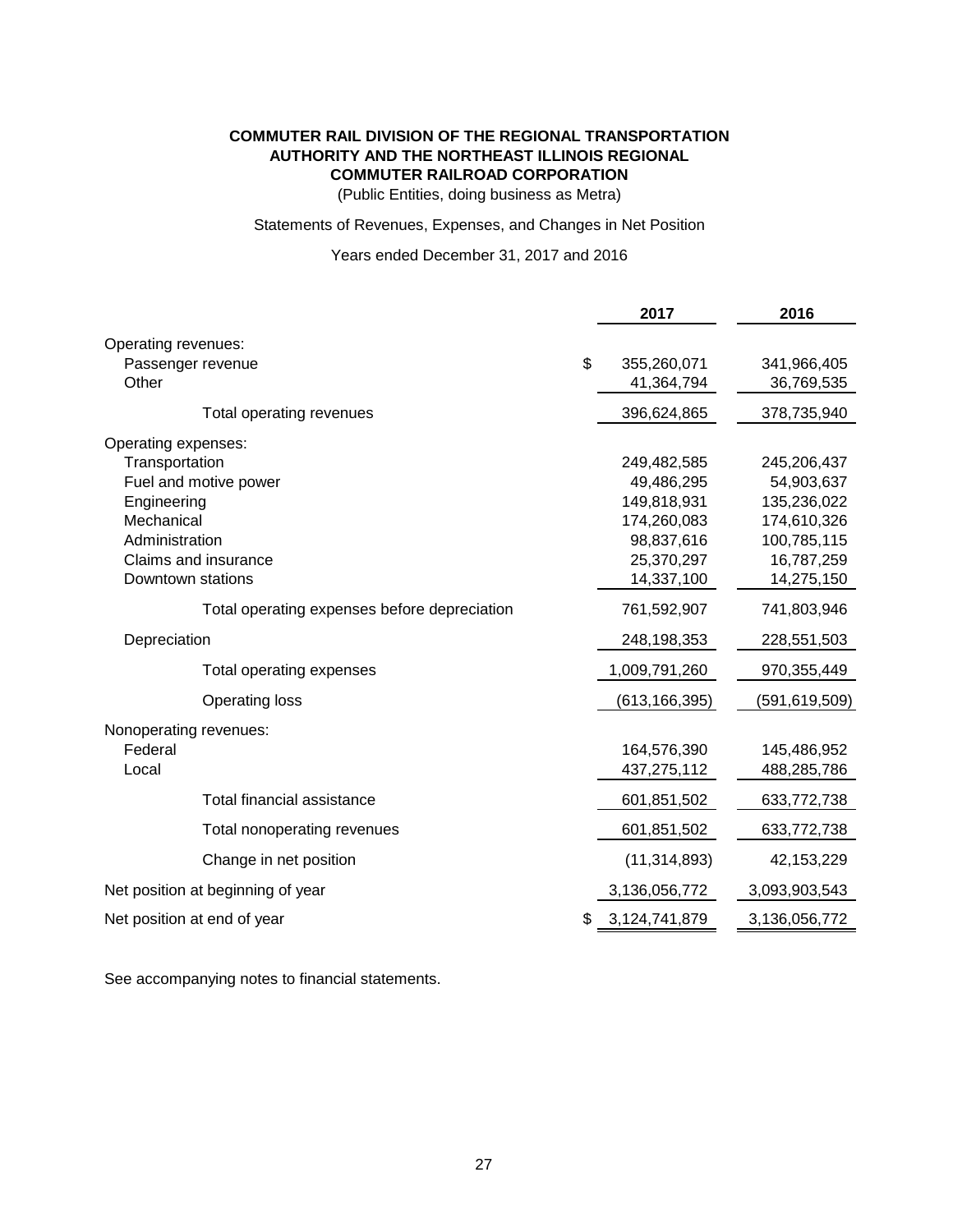(Public Entities, doing business as Metra)

# Statements of Cash Flows

Years ended December 31, 2017 and 2016

|                                                                                                                                                                                                                                                                   | 2017                                                                                  | 2016                                                                         |
|-------------------------------------------------------------------------------------------------------------------------------------------------------------------------------------------------------------------------------------------------------------------|---------------------------------------------------------------------------------------|------------------------------------------------------------------------------|
| Cash flows from operating activities:<br>Cash received from fares<br>Cash received from other operating revenue items<br>Cash paid to and on behalf of employees for services<br>Cash paid for claims<br>Cash paid to contractual service providers and suppliers | \$<br>355,811,849<br>36,658,991<br>(502, 598, 126)<br>(16,602,308)<br>(226, 547, 550) | 342,043,014<br>41,322,394<br>(495, 312, 496)<br>(6,308,166)<br>(201,594,932) |
| Net cash used in operating activities                                                                                                                                                                                                                             | (353, 277, 144)                                                                       | (319, 850, 186)                                                              |
| Cash flows from noncapital and related financing activities:<br>Cash received from RTA sales tax and other local noncapital<br>assistance<br>Cash received from noncapital state assistance<br>Cash received from noncapital federal assistance                   | 394,982,431<br>1,618,197<br>2,402,240                                                 | 387,685,664<br>1,618,197<br>2,921,032                                        |
| Net cash provided by noncapital and related financing<br>activities                                                                                                                                                                                               | 399,002,868                                                                           | 392,224,893                                                                  |
| Cash flows from capital and related financing activities:<br>Cash received from capital grants<br>Cash paid to acquire and construct capital assets                                                                                                               | 207,001,361<br>(211, 572, 506)                                                        | 238,755,626<br>(262,256,338)                                                 |
| Net cash used in capital and related financing<br>activities                                                                                                                                                                                                      | (4, 571, 145)                                                                         | (23,500,712)                                                                 |
| Cash flows from investing activities:<br>Cash received from the sale of investment securities<br>Cash paid for the purchase of investment securities                                                                                                              | 1,334,011,930<br>(1,374,946,530)                                                      | 949,550,750<br>(1,002,694,989)                                               |
| Net cash used in investing activities                                                                                                                                                                                                                             | (40,934,600)                                                                          | (53, 144, 239)                                                               |
| Net increase (decrease) in cash and cash equivalents                                                                                                                                                                                                              | 219,979                                                                               | (4,270,244)                                                                  |
| Cash and cash equivalents, beginning of year                                                                                                                                                                                                                      | 131,512                                                                               | 4,401,756                                                                    |
| Cash and cash equivalents, end of year                                                                                                                                                                                                                            | \$<br>351,491                                                                         | 131,512                                                                      |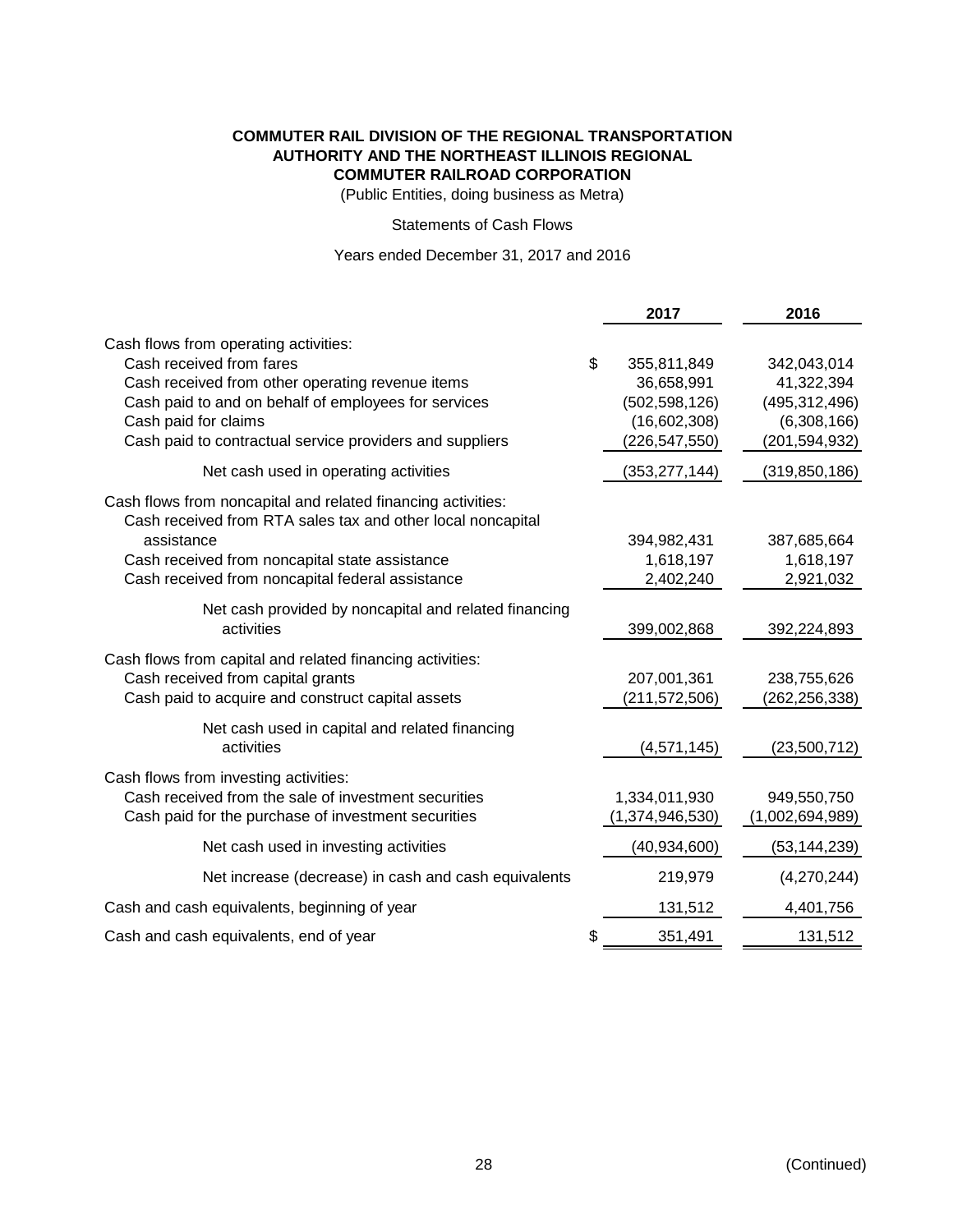(Public Entities, doing business as Metra)

# Statements of Cash Flows

# Years ended December 31, 2017 and 2016

|                                                                                      | 2017                  | 2016            |
|--------------------------------------------------------------------------------------|-----------------------|-----------------|
| Reconciliation of operating loss to net cash used in operating<br>activities:        |                       |                 |
| <b>Operating loss</b>                                                                | \$<br>(613, 166, 395) | (591, 619, 509) |
| Adjustments to reconcile operating loss to net cash used in<br>operating activities: |                       |                 |
| Depreciation                                                                         | 248,198,353           | 228,551,503     |
| Provision for claims                                                                 | 20,897,939            | 12,685,018      |
| Settlement of claims                                                                 | (16,602,308)          | (6,308,166)     |
| Half-fare revenues                                                                   | (1,483,367)           | (1,004,464)     |
| (Increase) decrease in assets:                                                       |                       |                 |
| Accounts receivable                                                                  | (6,097,570)           | 5,742,985       |
| Materials and supplies                                                               | (1,824,994)           | 5,584,477       |
| Prepaid expense                                                                      | (473, 391)            | (398, 376)      |
| Increase (decrease) in liabilities and deferred inflows:                             |                       |                 |
| Accounts payable                                                                     | (6, 117, 466)         | 940,092         |
| Accrued wages and benefits payable                                                   | 12,179,670            | 94,601          |
| Net pension liability                                                                | 2,818,325             | (15,807,246)    |
| Accrued post-retiree health benefits                                                 | 3,286,485             | 3,144,962       |
| Other long-term liabilities                                                          | (650, 639)            | 18,356,880      |
| Net deferred outflow and inflow of resources                                         | 2,331,302             | 20,296,110      |
| Unearned revenue                                                                     | 3,426,912             | (109,053)       |
| Total adjustments                                                                    | 259,889,251           | 271,769,323     |
| Net cash used in operating activities                                                | \$<br>(353, 277, 144) | (319, 850, 186) |

See accompanying notes to financial statements.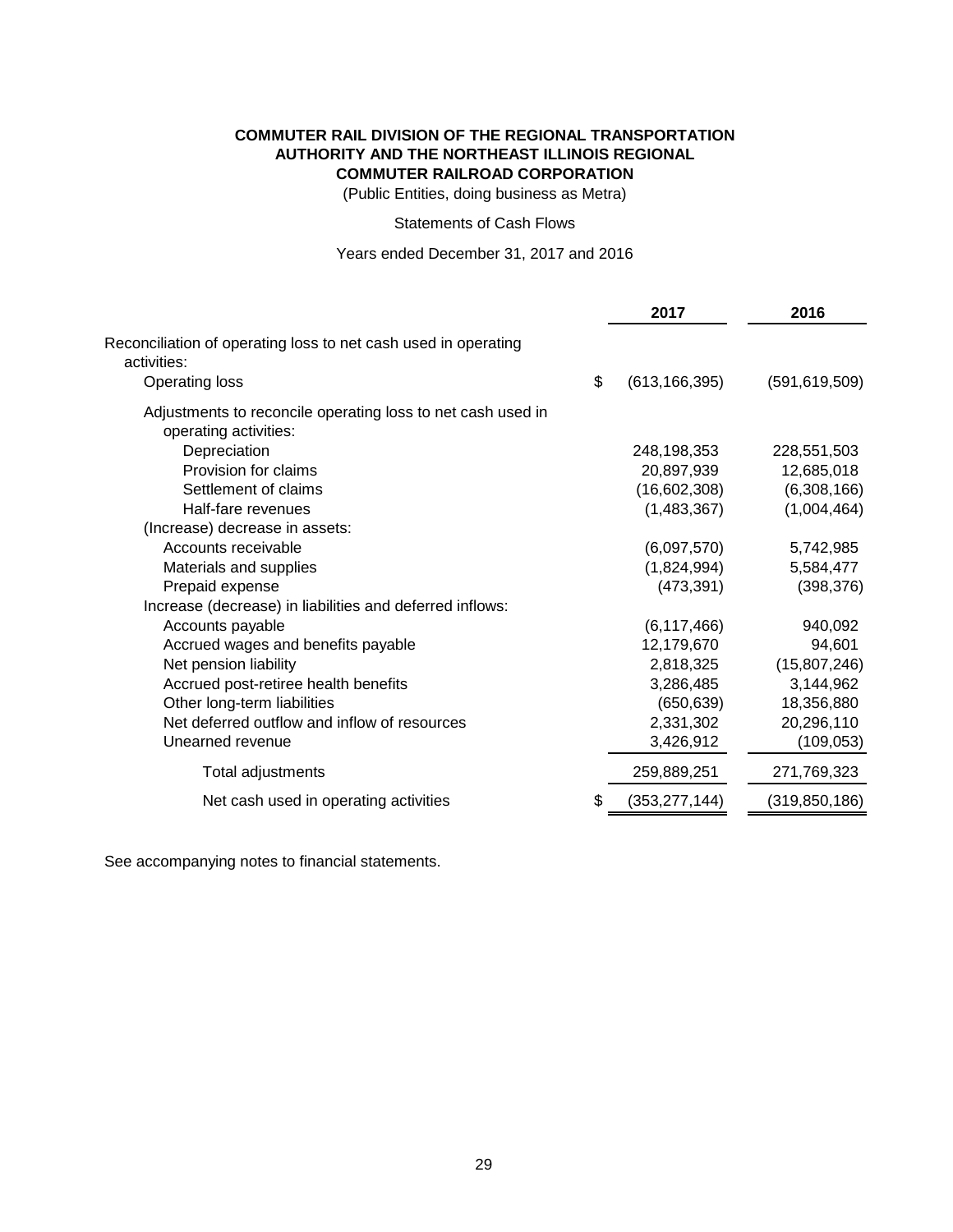(Public Entities, doing business as Metra)

Notes to Financial Statements

December 31, 2017 and 2016

# **(1) Organization**

The Commuter Rail Division (CRD) of the Regional Transportation Authority (RTA) and the Northeast Illinois Regional Commuter Railroad Corporation (NIRCRC) were established by Regional Transportation Authority Act (the RTA Act) to operate commuter rail service in the six-county region of Northeast Illinois. The CRD and NIRCRC are governed by the Commuter Rail Board (CRB) and collectively do business using the trademark name of "Metra." The CRB is responsible for establishing policy for the day-to-day operations, capital investments, finances, fare levels, and service and facilities planning for Metra.

Metra operates and manages the Rock Island, Milwaukee Road, Metra Electric, Heritage Corridor, North Central Service, and South West Service commuter lines. Metra also contracts for commuter rail service on other lines through purchase of service agreements executed with the Union Pacific Railroad (UP), BNSF Railway (BNSF), and Northern Indiana Commuter Transportation District (NICTD).

Metra also leases track rights to NICTD, Amtrak, CSX Corporation, Canadian Pacific Railway, Chicago Rail Link, Union Pacific Railroad, Norfolk Southern Railway, Wisconsin and Southern Railroad, Wisconsin Central Ltd. (Canadian National), and Iowa Interstate Railroad.

The RTA Act provides for funding of public transportation in the six-county region of Northeast Illinois. The RTA Act requires that at least 50% of system wide operating costs, excluding depreciation and certain other items, are financed through passenger fares and other revenues. The RTA serves as the oversight, funding and regional planning agency for the bus and rail services provided by Metra, Chicago Transit Authority (CTA), and the Suburban Bus Division (Pace). The RTA distributes funding for public transportation in the six-county area and establishes funding marks and recovery ratios for each service board on a budgetary basis.

*Reporting Entity* – As defined by Governmental Accounting Standards Board (GASB) Statement No. 14, *The Financial Reporting Entity*, and GASB Statement No. 39, *Determining Whether Certain Organizations are Component Units – An Amendment of GASB Statement No. 14*, the financial reporting entity consists of the primary government, as well as its component units, which are legally separate organizations for which the elected officials of the primary government are financially accountable. Financial accountability is defined as:

- Appointment of a voting majority of the component unit's board, and either (a) the ability to impose will by the primary government, or (b) the possibility that the component unit will provide a financial benefit to or impose a financial burden on the primary government; or
- Fiscal dependency on the primary government.

The RTA Board does not control the selection of any members of the Metra Board. Members of the Metra Board cannot serve on the RTA Board. The Metra Board approves the level of service, passenger fares, and operating policies and is accountable for fiscal matters, including ownership of assets, relations with federal and state transportation funding agencies that provide financial assistance, and the preparation of operating budgets. The Metra Board is also responsible for the purchase of services and approval of contracts relating to its operations.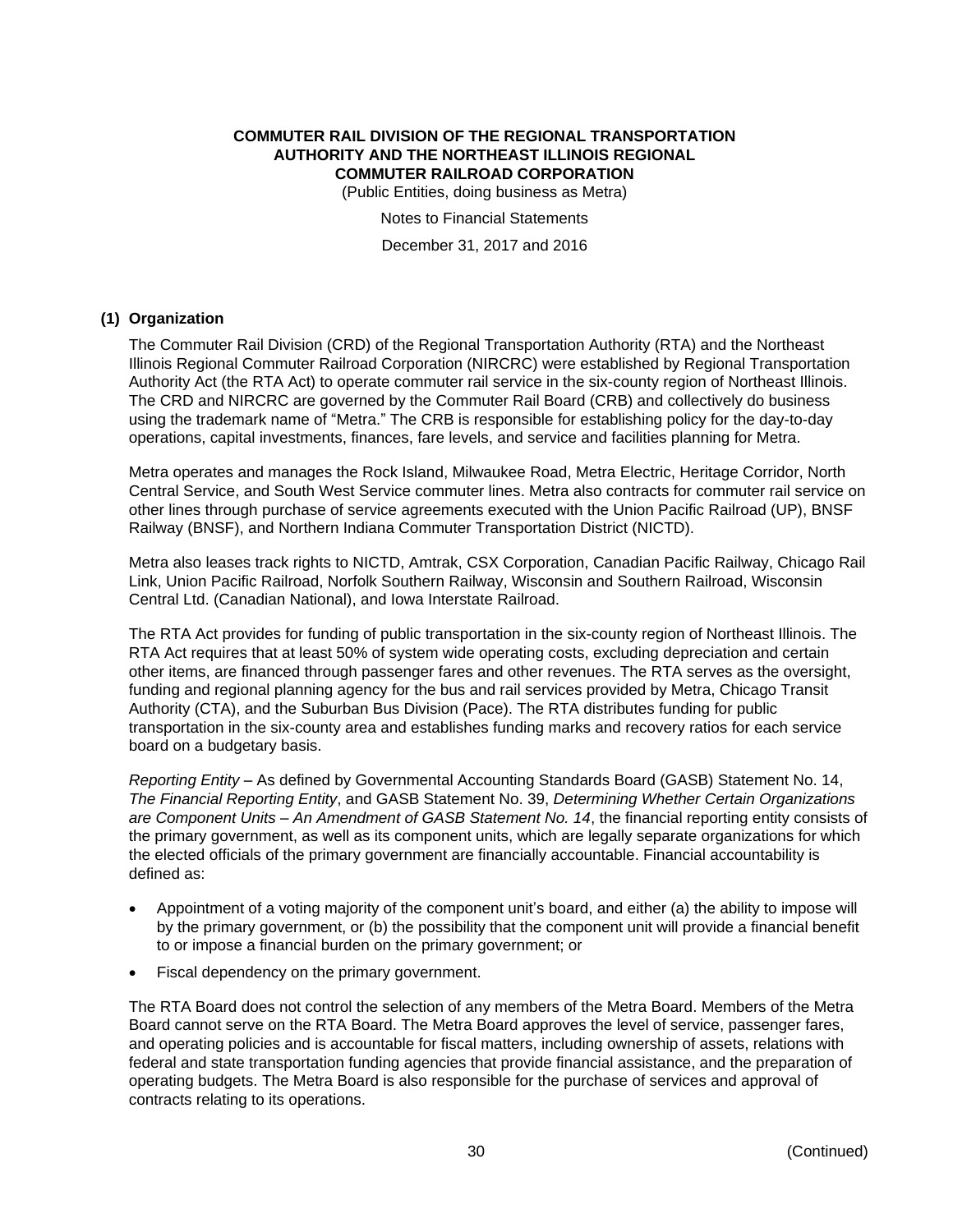(Public Entities, doing business as Metra)

Notes to Financial Statements

December 31, 2017 and 2016

Based on these factors and applying the aforementioned criteria used to determine financial accountability, strictly for technical financial reporting purposes, management does not consider Metra to be a component unit of the RTA

As described above, Metra has contracts with certain rail carriers. With the exception of deficit funding and "in-kind assistance" specifically defined in these agreements, Metra is not financially accountable for these carriers, and they are not considered to be a part of the Metra financial reporting entity.

# **(2) Summary of Significant Accounting Policies**

# *(a) Basis of Accounting*

The accompanying financial statements of Metra are maintained in accordance with U.S. generally accepted accounting principles (U.S. GAAP) applicable to governmental entities. The accounts of Metra are organized as an enterprise fund type and are used to account for Metra's activities similar to a private business enterprise on the accrual basis of accounting. Therefore, revenues are recognized when earned, and expenses are recorded at the time liabilities are incurred.

Nonexchange transactions, in which Metra receives value without directly giving equal value in return, include grants from federal, state, and local governments. On an accrual basis, revenue from grants is recognized in the fiscal year in which all eligibility requirements have been satisfied. Eligibility requirements include timing requirements, which specify the year when resources are required to be used or the fiscal year when use is first permitted, and expense requirements, in which the resources are provided to Metra on a reimbursement basis.

# *(b) Use of Estimates*

The preparation of the financial statements in conformity with U.S. GAAP requires management to make estimates and assumptions that affect the reported amounts of assets and liabilities and the disclosure of contingent assets and liabilities at the date of the financial statements and the reported amounts of revenues and expenses during the reporting period. Actual results could differ from those estimates. Significant items subject to such estimates and assumptions include the useful life of fixed assets, allowances for doubtful accounts, reserves for employee-benefit obligations, and other contingencies.

# *(c) Cash and Cash Equivalents*

For purposes of the statements of cash flows, Metra considers all highly liquid investments with a maturity at the time of purchase of three months or less to be cash equivalents.

# *(d) Investments*

Metra categorizes its fair value measurements within the fair value hierarchy established by U.S. GAAP. The hierarchy is based on valuation inputs used to measure the fair value asset. Level 1 inputs are quoted prices in active markets for identical assets; Level 2 inputs are significant other observable inputs; and Level 3 inputs are significant unobservable inputs.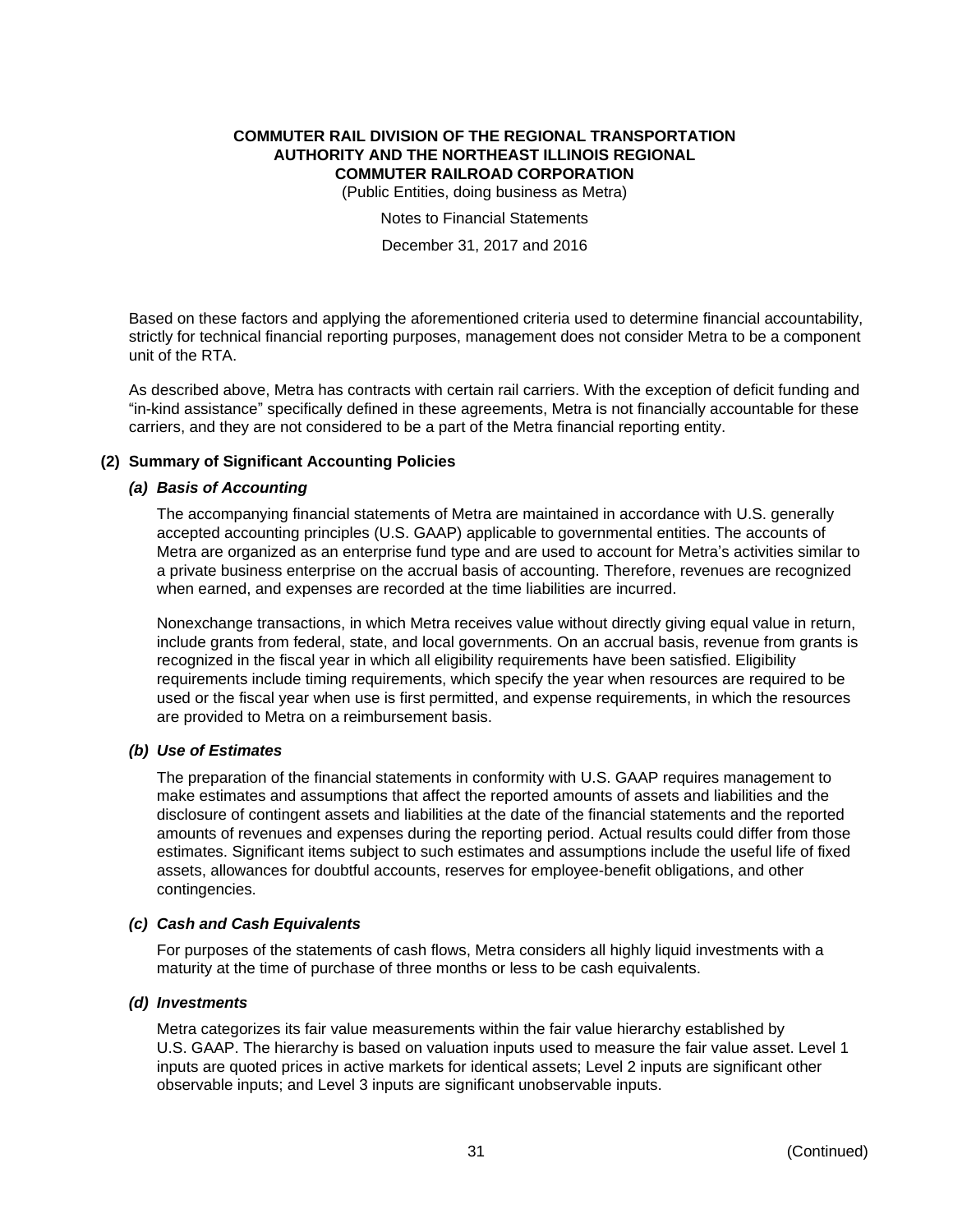(Public Entities, doing business as Metra)

Notes to Financial Statements

December 31, 2017 and 2016

The investments that Metra may purchase are limited by Illinois law to the following: (1) securities that are fully guaranteed by the U.S. government as to principal and interest; (2) certain U.S. government agency securities; (3) certificates of deposit or time deposits of banks and savings and loan associations, which are insured by a Federal corporation; (4) short-term discount obligations of the Federal National Mortgage Association; (5) certain short-term obligations of corporations (commercial paper) rated in the highest classifications by at least two of the major rating services; (6) fully collateralized repurchase agreements; (7) the State Treasurer's Illinois Funds; and (8) money market mutual funds and certain other instruments.

The Illinois Funds is an external investment pool administered by the State Treasurer. The fair value of Metra's share in the fund is the same as the value in the pool shares. Although not subject to direct oversight, the Illinois Funds is administered in accordance with the provisions of the Illinois Public Investment Act, 30 ILCS 235.

# *(e) Materials and Supplies*

Materials and supplies are recorded at average cost.

# *(f) Capital Assets*

Capital assets are recorded at cost, less accumulated depreciation. The cost of maintenance and repairs is charged to operations as incurred. Metra currently capitalizes assets, which have a useful life of more than one year, a unit or group cost of more than \$5,000, and are purchased with grant money or are not intentionally acquired for resale. Depreciation is calculated by class of assets using the straight-line method over the estimated useful lives of the respective assets, as follows:

|                                           | Years     |
|-------------------------------------------|-----------|
| Rolling stock, roadways, and structures   | $10 - 35$ |
| Furniture, fixtures, and office equipment | $2 - 10$  |

# *(g) Compensated Absences*

All employees receive compensation for vacations, holidays, illness, and certain other qualifying absences. The number of days compensated for the various categories of absence is based generally on length of service. Vacation leave that has been earned but not paid has been accrued in the accompanying financial statements. Similarly, sick leave is accrued as the benefits are earned, but only to the extent it is probable that Metra will compensate the employee through cash payments conditioned on the employee's termination or retirement. Compensation for holidays and other qualifying absences is not accrued in the accompanying financial statements because rights to such compensation amounts do not accumulate.

Metra accounts for compensated absences under GASB Statement No. 16*, Accounting for Compensated Absences*, whereby the applicable salary-related employer obligations are accrued in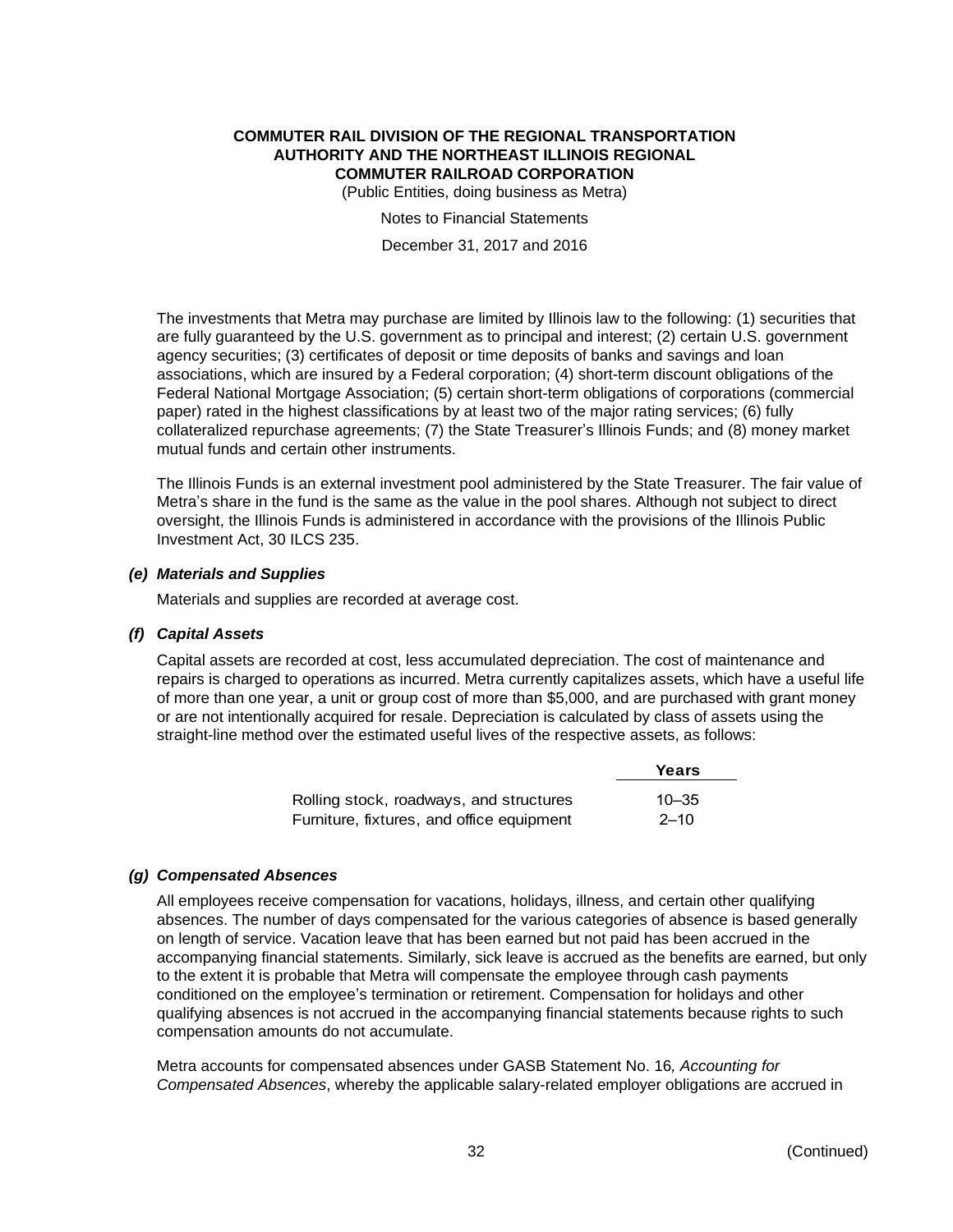(Public Entities, doing business as Metra)

Notes to Financial Statements

December 31, 2017 and 2016

addition to the compensated absences liability. The amount is recorded as a portion of accrued wages and benefits payable on the statements of net position.

# *(h) Retained Risk Programs*

Metra provides for retained risk programs for public liability, property damage, and Federal Employers Liability Act (FELA) claims. In 1993, the RTA, as authorized under the Joint Self-Insurance Fund, obtained liability insurance as part of the retained risk programs currently maintained by Metra. Claims are recorded in the year of occurrence (see note 6). Metra directly administers the public liability, property damage, and FELA programs.

#### *(i) Pensions*

For purposes of measuring the net pension liability, deferred outflows of resources and deferred inflows of resources related to pensions, and pension expense, information about the fiduciary net position of the RTA Pension Plan (RTAPP) and additions to/deductions from RTAPP's fiduciary net position have been determined on the same basis as they are reported by RTAPP. For this purpose, benefit payments are recognized when due and payable in accordance with the benefit terms. Investments are reported at fair value.

# *(j) Net Position*

Net position is displayed in two components, as follows:

*Net Investment in Capital Assets* – This consists of all federal, state, and local grant funded capital assets, net of accumulated depreciation, less the outstanding balances of any bonds, notes, or other borrowings that are attributable to the acquisition, construction, or improvement of those assets.

*Unrestricted* – This consists of the remaining components of net position that do not meet the definition of "net investment in capital assets."

# *(k) Passenger Revenues*

Metra sells full and reduced fare, one-way, 10-ride, monthly, weekend, and special event tickets. Metra tickets are sold through various distribution channels, including train stations, on-train personnel, ticket-by-mail, Ventra mobile application, vending machines and group sales. Passenger revenues are recognized in the following manner. Passenger revenues for one-way tickets are recorded when the tickets are sold. Passenger revenues for tickets sold by on-train personnel are recorded when the tickets are sold. Passenger revenues for monthly tickets are recorded in the month the ticket is valid for. Passenger revenues for monthly tickets sold prior to the month of validity are recorded as unearned revenues. Passenger revenues for weekend tickets are recorded in the month the tickets are sold. Passenger revenues for tickets sold through Ventra mobile application are recognized when activated by customers. 10-ride tickets sold through the Ventra mobile application are monitored for sold to use status; this methodology is applied to record unearned revenue for 10-ride tickets sold through other channels.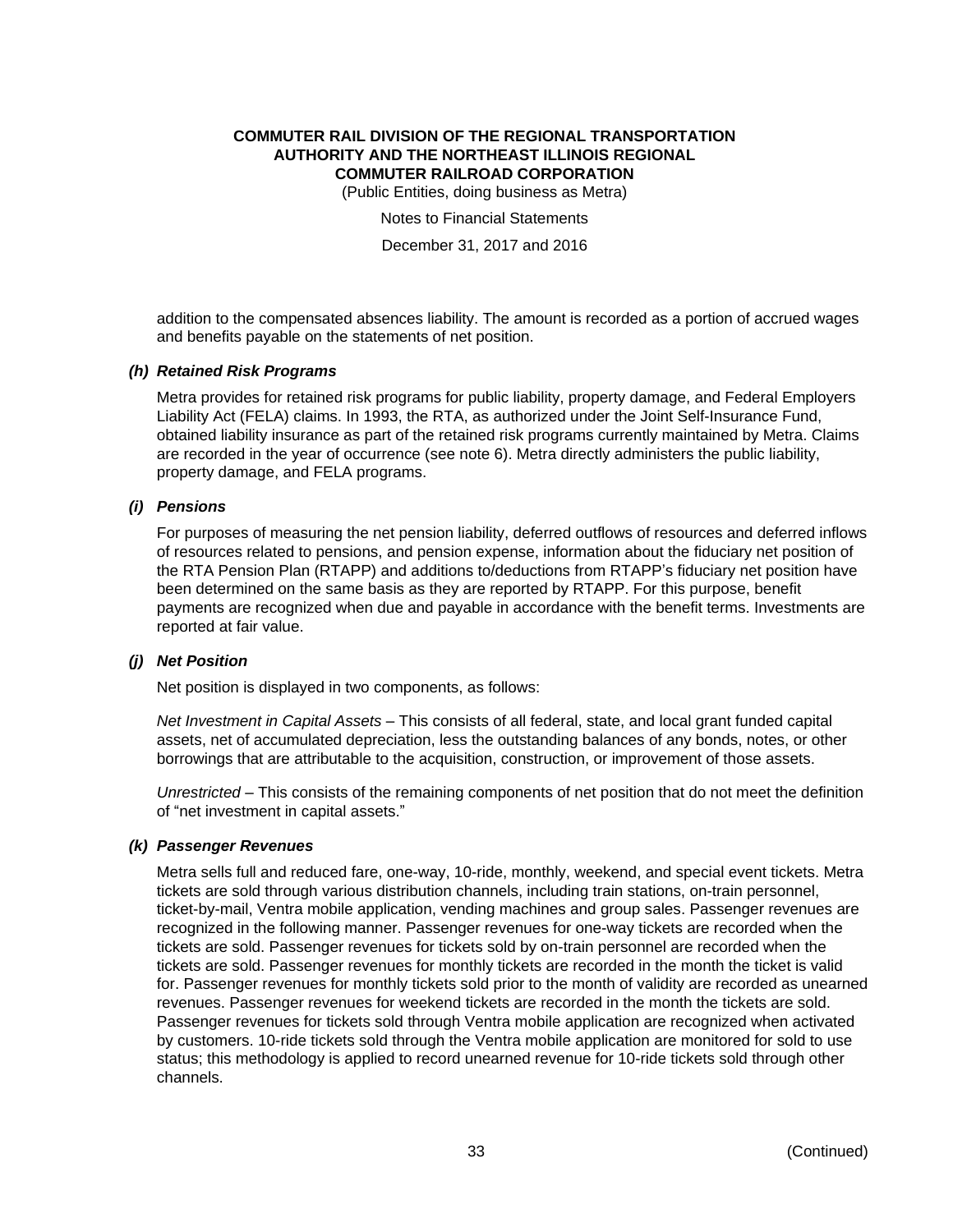(Public Entities, doing business as Metra)

Notes to Financial Statements

December 31, 2017 and 2016

# *(l) Classification of Revenues*

Metra has classified its revenues as either operating or nonoperating. Operating revenues include activities that have the characteristics of exchange transactions, including passenger revenue and other nonpassenger operating revenue. Nonpassenger operating revenues include half-fare revenues, joint facility revenue, interest income, lease and rental income, advertising income, and other miscellaneous nonfare generated income. Nonoperating revenues include activities that have the characteristics of nonexchange transactions, such as federal, state, and local grants and contracts.

Metra's nonoperating revenue includes federal, state, and local grant reimbursements, sales tax revenue, and other operating assistance distributed through appropriations from the RTA. Metra's statutory share of RTA sales tax proceeds was approximately \$389.5 million and \$390.7 million, and non-statutory share of RTA sales tax proceeds was approximately \$0.5 million and \$1.4 million, respectively, during the years ended December 31, 2017 and 2016. RTA capital funding was \$39.0 million and \$89.0 million during the years ended December 31, 2017 and 2016. Illinois Department of Revenue's share of capital financing funding was \$0.0 million and \$6.5 million, and a local share was \$6.0 million and a reduction of \$0.7 million during the years ended December 31, 2017 and 2016, respectively. In 2017, Metra received an advance of \$3.5 million in ICE funding from RTA. Metra received \$2.5 million of operating assistance in 2017 from RTA. In 2017, Metra used \$1.8 million in ICE funding to defray the cost associated with the Ventra Mobile Application. In 2016, Metra received an advance of \$4.8 million in ICE funding from RTA. Metra did not receive any operating assistance in 2016 from RTA. In 2016, Metra used \$2.3 million in ICE funding to defray the cost associated with the Ventra Mobile Application.

# *(m) Reclassification*

Certain 2016 amounts have been reclassified to conform to the 2017 financial statement preparation.

# *(n) New Accounting Pronouncements*

Effective in 2018, Metra will be required to implement GASB Statement No. 75, *Accounting and Financial Reporting for Postemployment Benefits Other Than Pensions* (GASB Statement No. 75). GASB Statement No. 75 will require state and local governments using the resource measurement focus for financial reporting to recognize a liability for postemployment benefits other than pensions (OPEB) as employees earn the OPEB benefits through service. Additionally, GASB Statement No. 75 includes substantive changes to the methods and assumptions used to determine the actuarial valuation for financial reporting purposes.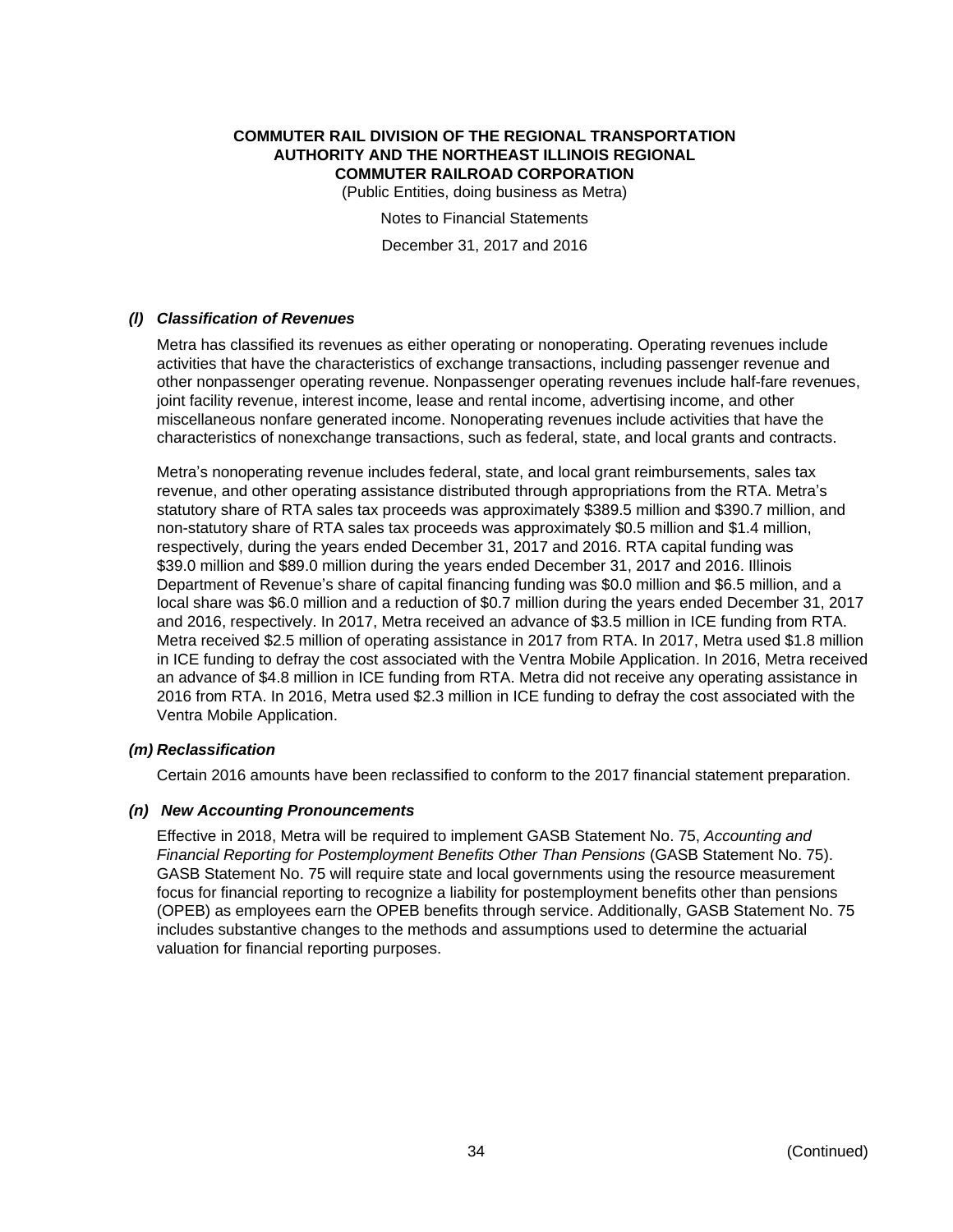(Public Entities, doing business as Metra)

Notes to Financial Statements

December 31, 2017 and 2016

# **(3) Cash, Cash Equivalents, and Investments**

# *(a) Cash, Cash Equivalents, and Investments*

Cash, cash equivalents, and investments are reported in the statements of net position as of December 31, 2017 and 2016 as follows:

|                                                           | 2017          | 2016        |
|-----------------------------------------------------------|---------------|-------------|
| Cash and cash equivalents:                                |               |             |
| Bank deposits, working cash, certificates of deposit, and |               |             |
| cash equivalents                                          | \$<br>351.491 | 131,512     |
| Investments, including board-designated funds             | 272,808,624   | 231,874,033 |
| Total                                                     | 273, 160, 115 | 232,005,545 |

Included in investments are board-designated funds (totaling \$260,524,583 at December 31, 2017 and \$191,793,488 at December 31, 2016) consisting of RTA advances, capital commitments, long-term provisions, and funds for operations.

Metra initially deposits cash in accounts maintained in Federal Deposit Insurance Corporation (FDIC) insured banks located in Illinois and earns interest as provided under Federal Reserve Bank regulations. Funds may be invested in registered time deposits and other interest-bearing accounts in FDIC-insured institutions. Funds can also be invested in U.S. government obligations, commercial paper, collateralized repurchase agreements arranged through various banks and brokerage firms, and other investments as permitted by Metra's investment policy.

# *(b) Custodial Credit Risk – Deposits*

Custodial credit risk, as it relates to deposits, is the risk that in the event of a financial institution failure, Metra's deposits may not be returned. Metra's investment policy requires deposits in excess of FDIC coverage be collateralized with securities or financial instruments permitted by the Public Funds Investment Act with maturities not exceeding five years. Metra's bank balances were \$8,394,218 and \$4,762,134 at December 31, 2017 and 2016, respectively \$3,469,038 and \$4,762,134 were covered by FDIC insurance or by collateral held by third party at December 31, 2017 and 2016, respectively.

# *(c) Custodial Credit Risk – Investments*

Custodial credit risk, as it relates to investments, is the risk that, in the event of the failure of the counterparty, Metra will not be able to recover the value of its investments or collateral securities that are in the possession of a third party. Metra's investment policy requires that safekeeping and collateralization is in compliance with the requirements of the Public Funds Investment Act.

# *(d) Interest Rate Risk*

Interest rate risk exists when there is a possibility that changes in interest rates could adversely affect an investment's fair value. Metra's investment policy seeks to ascertain safety of principal and to attain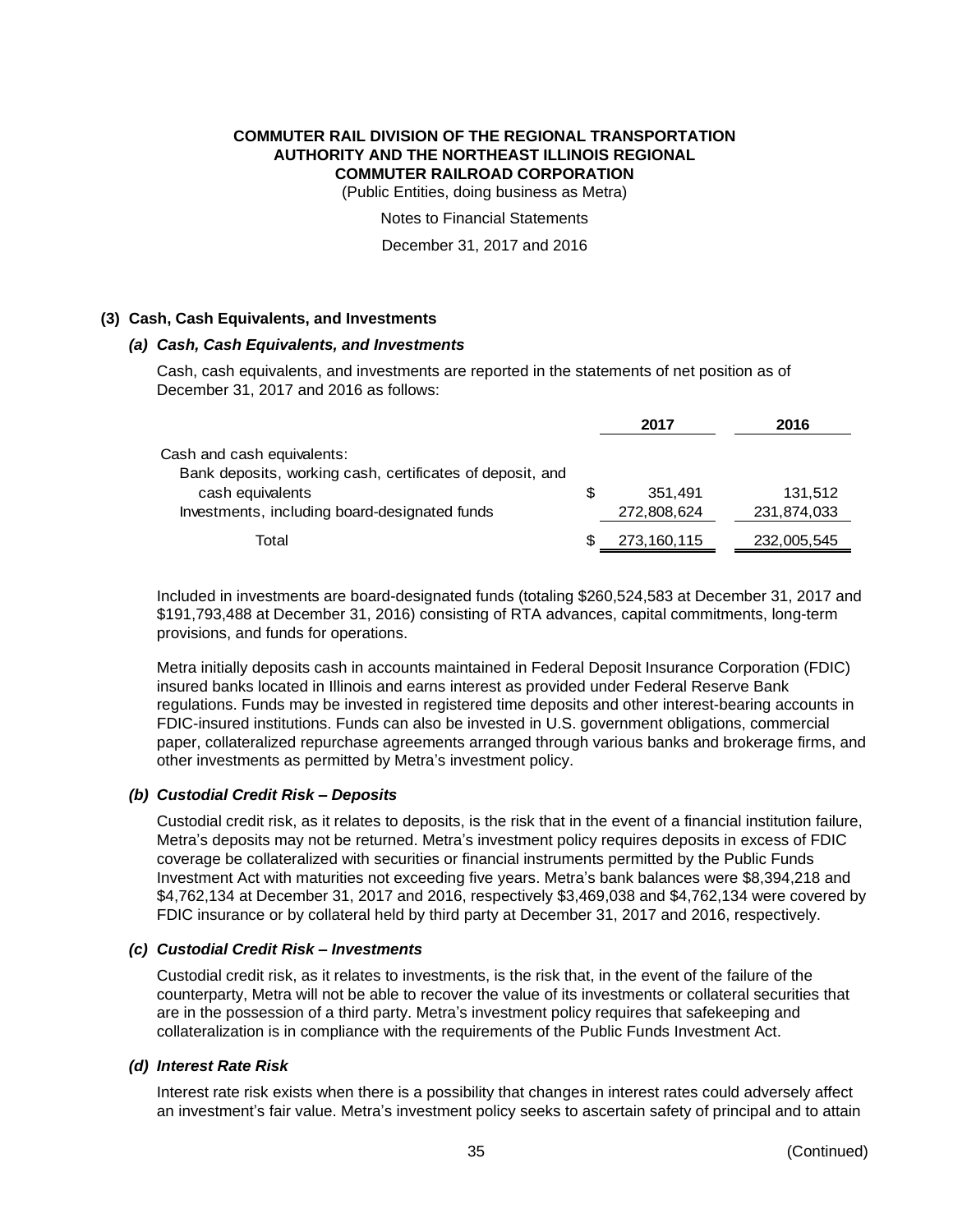(Public Entities, doing business as Metra)

Notes to Financial Statements

December 31, 2017 and 2016

a market average or better rate of return, taking into account risk, constraints, cash flow, and legal restrictions on investments. Metra's policy is to routinely monitor the contents of the portfolio, the available markets, and the relative values of competing instruments to assess the effectiveness of the portfolio in meeting the safety, liquidity, rate of return, diversification, and general performance objectives, and to adjust the portfolio accordingly. Metra did not have long-term investments in its portfolio at December 31, 2017 and 2016, and, therefore, had no material exposure to interest rate fluctuations. The following schedule reports the fair values and maturities (using the segmented time distribution method) for Metra's investments as of December 31, 2017 and 2016:

|                                                   |    | Investments as of<br>December 31, 2017 |                       |  |  |
|---------------------------------------------------|----|----------------------------------------|-----------------------|--|--|
|                                                   |    | <b>Investment maturities</b>           |                       |  |  |
| Investment type                                   |    | <b>Fair value</b>                      | Less than<br>one year |  |  |
| U.S. Treasury Securities                          | \$ | 104,456,630                            | 104,456,630           |  |  |
| U.S. agencies                                     |    | 47,726,990                             | 47,726,990            |  |  |
| Illinois Funds (local government investment pool) |    | 31,225,984                             | 31,225,984            |  |  |
| Money market                                      |    | 22,756                                 | 22,756                |  |  |
| Commercial paper                                  |    | 89,376,264                             | 89,376,264            |  |  |
| Total                                             | S  | 272,808,624                            | 272,808,624           |  |  |

|                                                   | Investments as of<br>December 31, 2016 |             |  |  |
|---------------------------------------------------|----------------------------------------|-------------|--|--|
|                                                   | <b>Investment maturities</b>           |             |  |  |
|                                                   |                                        | Less than   |  |  |
| Investment type                                   | <b>Fair value</b>                      | one year    |  |  |
| U.S. Treasury Securities                          | \$<br>90,712,910                       | 90,712,910  |  |  |
| U.S. agencies                                     | 35,855,830                             | 35,855,830  |  |  |
| Illinois Funds (local government investment pool) | 29,565,259                             | 29,565,259  |  |  |
| Money market                                      | 2,520,846                              | 2,520,846   |  |  |
| Commercial paper                                  | 73,219,188                             | 73,219,188  |  |  |
| Total                                             | \$<br>231,874,033                      | 231,874,033 |  |  |

# *(e) Credit Risk*

Credit risk exists when there is a possibility the issuer or other counterparty to an investment may be unable to fulfill its obligations. Metra's investment policy is to apply the prudent-person rule, which states that investments shall be made with judgment and care, under circumstances then prevailing,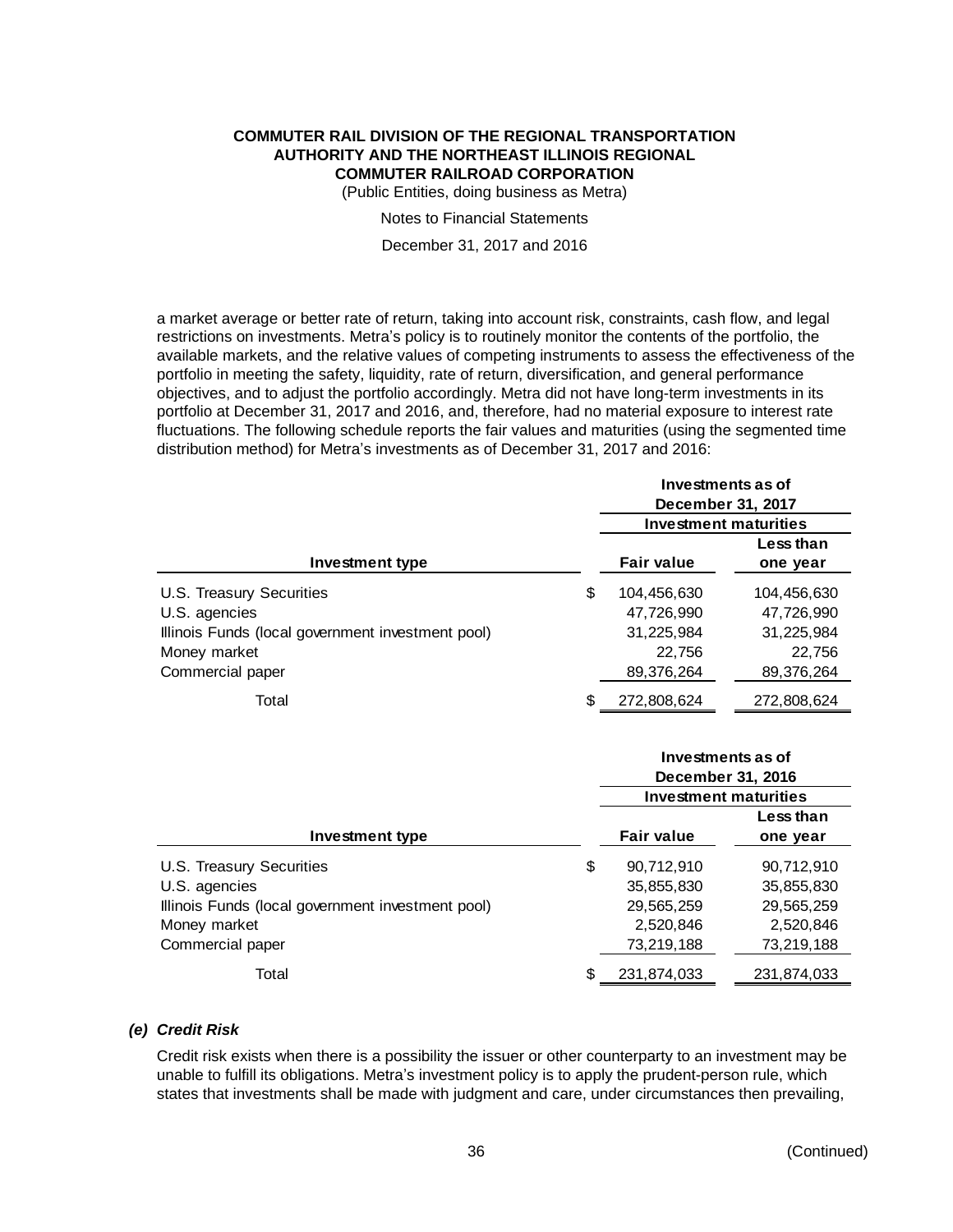(Public Entities, doing business as Metra)

Notes to Financial Statements

December 31, 2017 and 2016

which persons of prudence, discretion, and intelligence exercise in the management of their own affairs, not for speculation, but for investment, considering the probable safety of the capital as well as the probable income to be derived. Metra's investment policy limits investments in short-term obligations of corporations organized in the United States with assets exceeding \$500 million if (i) such obligations are rated at the time of purchase at one of the three highest classifications established by at least two standard rating services and which mature not later than 180 days from the date of purchase; (ii) such purchases do not exceed 10% of the corporation's outstanding obligations; and (iii) no more than one-third of Metra's funds may be invested in short-term obligations of corporations.

Credit ratings for Metra's investments as described by Standard & Poor's at December 31, 2017 are as follows:

# **Credit Ratings Investments Held as of December 31, 2017 (S&P)**

| Investment type                    |  | <b>Fair value</b> | <b>Percent</b> | S&P   |  |
|------------------------------------|--|-------------------|----------------|-------|--|
| U.S. Treasury securities           |  | 104.456.630       | 38.3 %         | AA+   |  |
| U.S. Agencies                      |  | 47,726,990        | 17.5           | $AA+$ |  |
| Illinois Funds                     |  | 31,225,984        | 11.4           | AAAm  |  |
| Money market                       |  | 22,756            |                | AAAm  |  |
| Commercial paper                   |  | 89,376,264        | 32.8           | A1P1  |  |
| Total investments at fair value \$ |  | 272,808,624       | 100.0 %        |       |  |

(As a percentage of total fair value for investment securities)

Credit ratings for Metra's investments as described by Standard & Poor's at December 31, 2016 are as follows:

#### **Credit Ratings Investments Held as of December 31, 2016 (S&P)**

(As a percentage of total fair value for investment securities)

| <b>Investment type</b>             |    | <b>Fair value</b> | <b>Percent</b> | S&P   |  |
|------------------------------------|----|-------------------|----------------|-------|--|
| U.S. Treasury securities           | \$ | 90,712,910        | 39.1%          | AA+   |  |
| U.S. Agencies                      |    | 35,855,830        | 15.5           | $AA+$ |  |
| Illinois Funds                     |    | 29,565,259        | 12.8           | AAAm  |  |
| Money market                       |    | 2,520,846         | 1.1            | AAAm  |  |
| Commercial paper                   |    | 73,219,188        | 31.5           | A1P1  |  |
| Total investments at fair value \$ |    | 231,874,033       | 100.0 %        |       |  |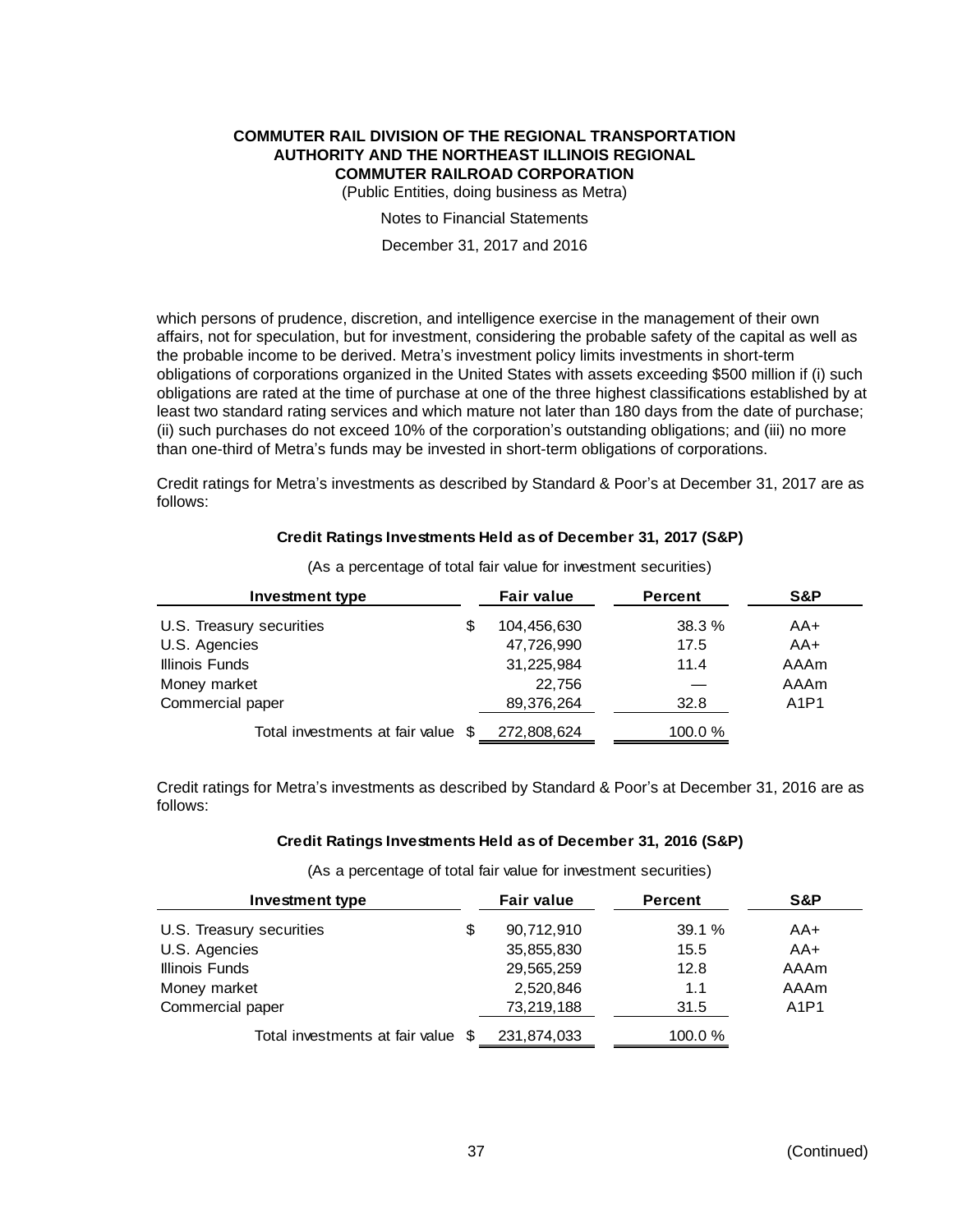(Public Entities, doing business as Metra)

Notes to Financial Statements

December 31, 2017 and 2016

# *(f) Concentration of Credit Risk*

Concentration of credit risk occurs when investments in one issuer exceed 5% of the investment portfolio (lack of diversification). Metra's investment policy is in accordance with the Illinois Public Funds Investment Act and states that commercial paper purchases should not exceed 10% of the issuing corporation's outstanding obligations.

Following are the investments by issuer that exceeded 5.0% or more of the total investments, and the percent of the fair value to total investments, as of December 31, 2017 and 2016:

|                                   | 2017              |                | 2016              |                |  |
|-----------------------------------|-------------------|----------------|-------------------|----------------|--|
| <b>Issuer</b>                     | <b>Fair value</b> | <b>Percent</b> | <b>Fair value</b> | <b>Percent</b> |  |
| U.S. Agencies:                    |                   |                |                   |                |  |
| \$<br><b>Federal Agricultural</b> |                   | $-$ %          | 14,943,900        | $7.5 \%$       |  |
| Mortgage Corp.                    |                   |                |                   |                |  |
| Federal Home Loan                 |                   |                |                   |                |  |
| Bank                              | 17,832,250        | 6.5            | 16,920,010        | 8.5            |  |
| Commercial paper:                 |                   |                |                   |                |  |
| <b>Dealer Capital Access</b>      |                   |                |                   |                |  |
| Trust $ULC$                       |                   |                | 10,490,178        | 5.3            |  |
| Chesham Finance LLC               | 14,891,325        | 5.5            |                   |                |  |
| Halkin Finance LLC USC            | 14,888,864        | 5.5            |                   |                |  |
| Ridgefield Funding Co.            | 14,880,044        | 5.5            |                   |                |  |
| <b>White Plains Capital</b>       | 14.903.475        | 5.5            |                   |                |  |

# *(g) Fair Value Measurement of Investments*

Fair value is the amount that would be received to sell the investment in an orderly transaction between market participants at the measurement date (i.e. the exit price). Fair value measurements are determined within a framework that utilizes a three‐tier hierarchy, which maximizes the use of observable inputs and minimizes the use of unobservable inputs. Investments measured and reported at fair value are classified and disclosed in one of the following categories:

U.S. Treasury securities (Level 1) – Unadjusted quoted prices in active markets for identical assets.

U.S. Agencies and Commercial paper (Level 2) – Inputs other than quoted prices that are observable for the asset, either directly or indirectly.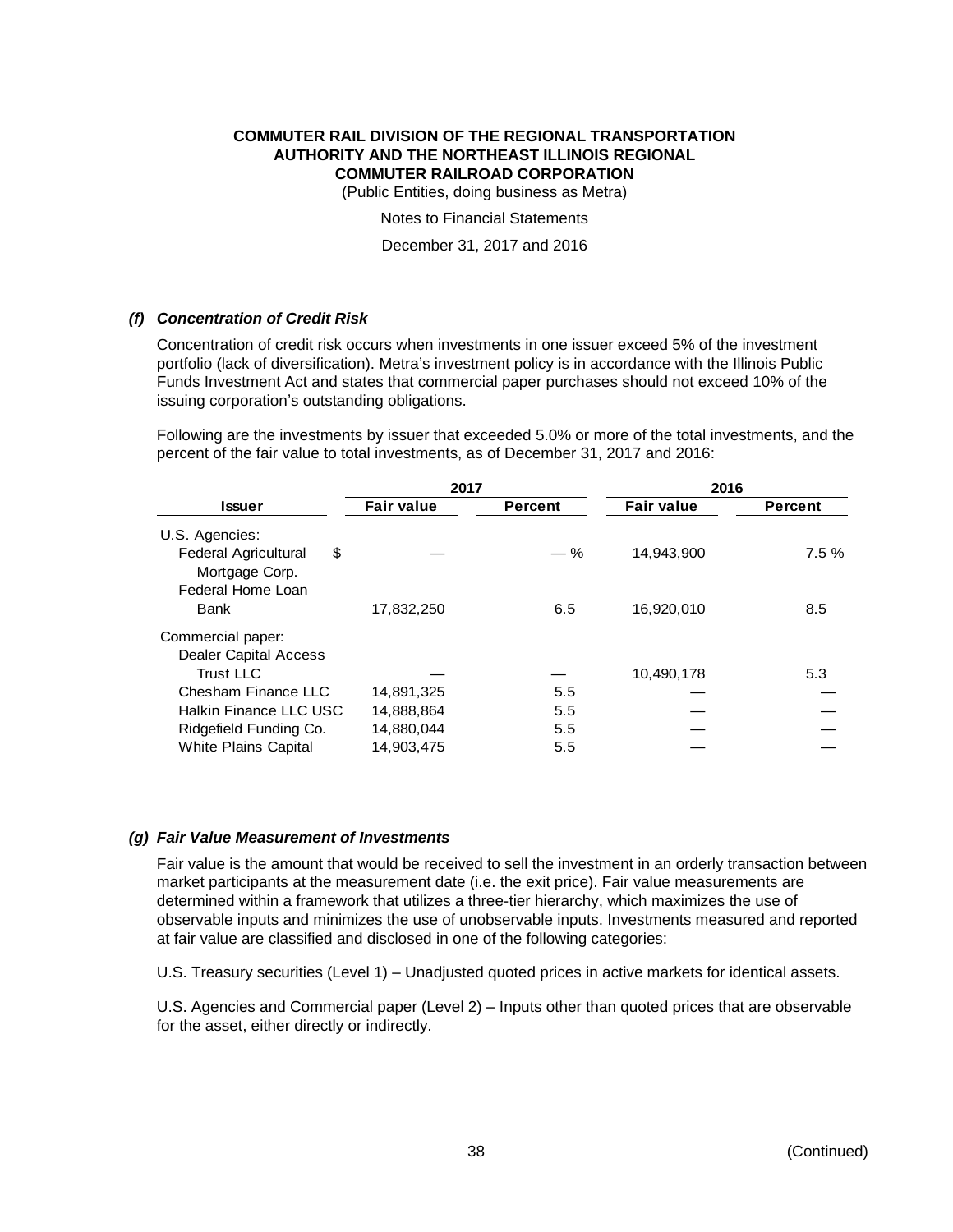(Public Entities, doing business as Metra)

Notes to Financial Statements

December 31, 2017 and 2016

These inputs include:

(a) quoted prices for similar assets in active markets;

(b) quoted prices for identical or similar assets in markets that are not active;

| Investments by fair<br>value level                       | December 31,<br>2017 | <b>Quoted prices</b><br>in active<br>markets for<br>identical<br>assets<br>(Level 1) | Significant<br>other<br>observable<br>inputs<br>(Level 2) | Significant<br>unobservable<br>assets<br>(Level 3) |
|----------------------------------------------------------|----------------------|--------------------------------------------------------------------------------------|-----------------------------------------------------------|----------------------------------------------------|
| U.S. Treasury securities                                 | \$<br>104,456,630    | 104,456,630                                                                          |                                                           |                                                    |
| U.S. Agencies                                            | 47,726,990           |                                                                                      | 47,726,990                                                |                                                    |
| Commercial paper                                         | 89,376,264           |                                                                                      | 89,376,264                                                |                                                    |
| <b>Investments</b><br>measured<br>at fair value<br>level | 241,559,884          | 104,456,630                                                                          | 137,103,254                                               |                                                    |
| <b>Investments not measured</b><br>at fair value         |                      |                                                                                      |                                                           |                                                    |
| Illinois Funds                                           | 31,225,984           |                                                                                      |                                                           |                                                    |
| Money market                                             | 22,756               |                                                                                      |                                                           |                                                    |
| Total                                                    |                      |                                                                                      |                                                           |                                                    |
| investments \$                                           | 272,808,624          |                                                                                      |                                                           |                                                    |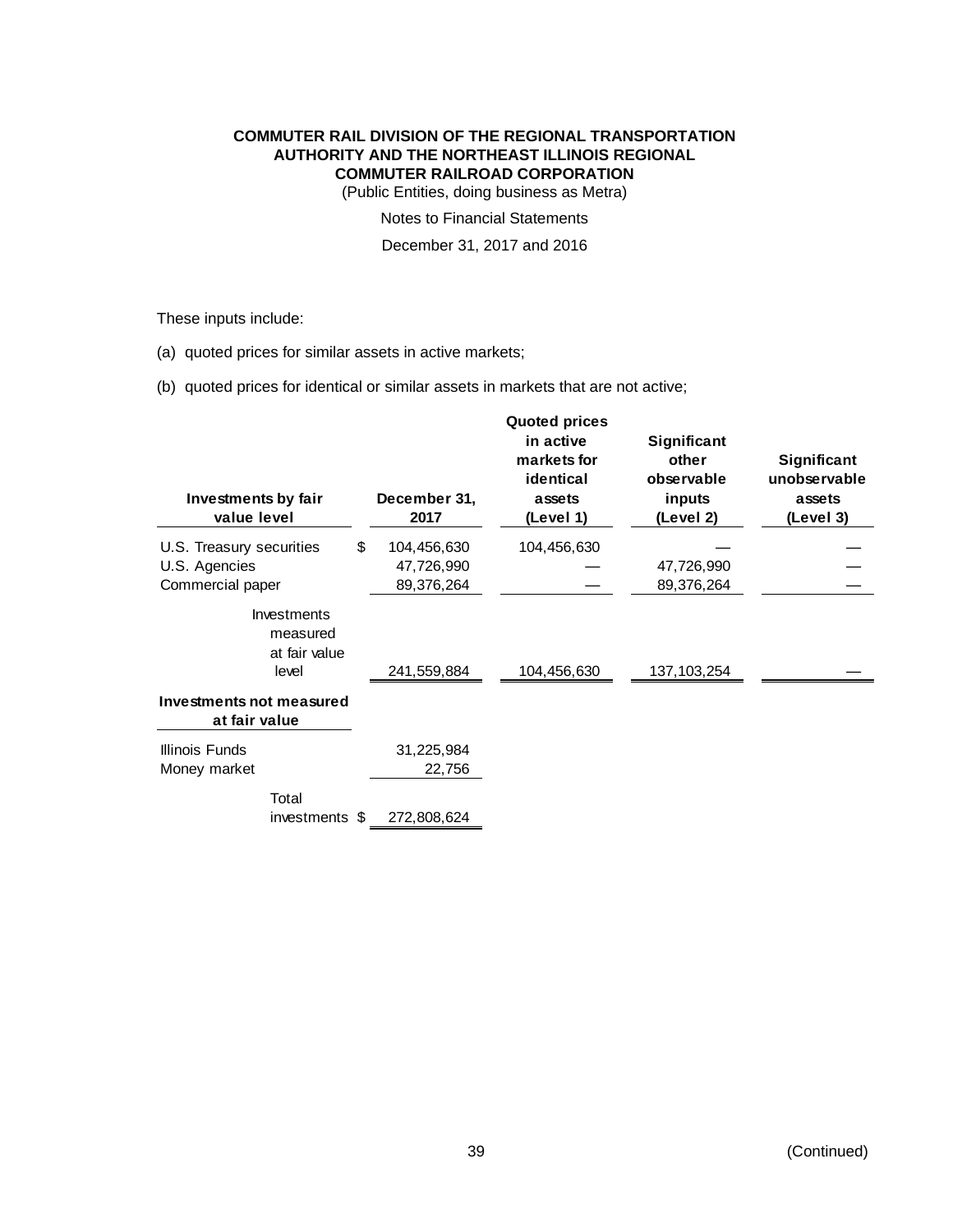(Public Entities, doing business as Metra)

Notes to Financial Statements

December 31, 2017 and 2016

| Investments by fair<br>value level                | December 31,<br>2016    | <b>Quoted prices</b><br>in active<br>markets for<br>identical<br>assets<br>(Level 1) | Significant<br>other<br>observable<br>inputs<br>(Level 2) | <b>Significant</b><br>unobservable<br>assets<br>(Level 3) |
|---------------------------------------------------|-------------------------|--------------------------------------------------------------------------------------|-----------------------------------------------------------|-----------------------------------------------------------|
| U.S. Treasury securities                          | \$<br>90,712,910        | 90,712,910                                                                           |                                                           |                                                           |
| U.S. Agencies                                     | 35,855,830              |                                                                                      | 35,855,830                                                |                                                           |
| Commercial paper                                  | 73,219,188              |                                                                                      | 73,219,188                                                |                                                           |
| Investments<br>measured<br>at fair value<br>level | 199,787,928             | 90,712,910                                                                           | 109,075,018                                               |                                                           |
| Investments not measured<br>at fair value         |                         |                                                                                      |                                                           |                                                           |
| Illinois Funds<br>Money market                    | 29,565,259<br>2,520,846 |                                                                                      |                                                           |                                                           |
| Total<br>investments \$                           | 231,874,033             |                                                                                      |                                                           |                                                           |

# **(4) Capital Assets**

In 2010, Metra entered into a seven-year contract totaling \$577.7 million with a vendor to furnish 160 new electric multiunit gallery type (Highliner) railcars and associated spare parts. The total project cost is \$586.2 million. Funding for this contract is provided primarily by bonds issued by the State of Illinois and administered by the RTA under a grant contract agreement with Metra. The vendor furnished Metra with an irrevocable letter of credit (LOC) in an amount equal to funds advanced to the vendor to cover start-up costs until the new Highliner railcars are delivered. All cars have been received and the related LOC was reduced to zero in 2017.

In 2017, Metra entered in to agreements with vendor to receive 7 new trailer cars at no cost to Metra.Two cars and related engineering costs are to satisfy the liquidated damages related to the original contract.Five cars are in exchange for Metra not executing the VRE option.The vendor furnished Metra with an irrevocable letter of credit (LOC) in the amount of \$25M in 2017.The LOC amount will be reduced as the cars are delivered.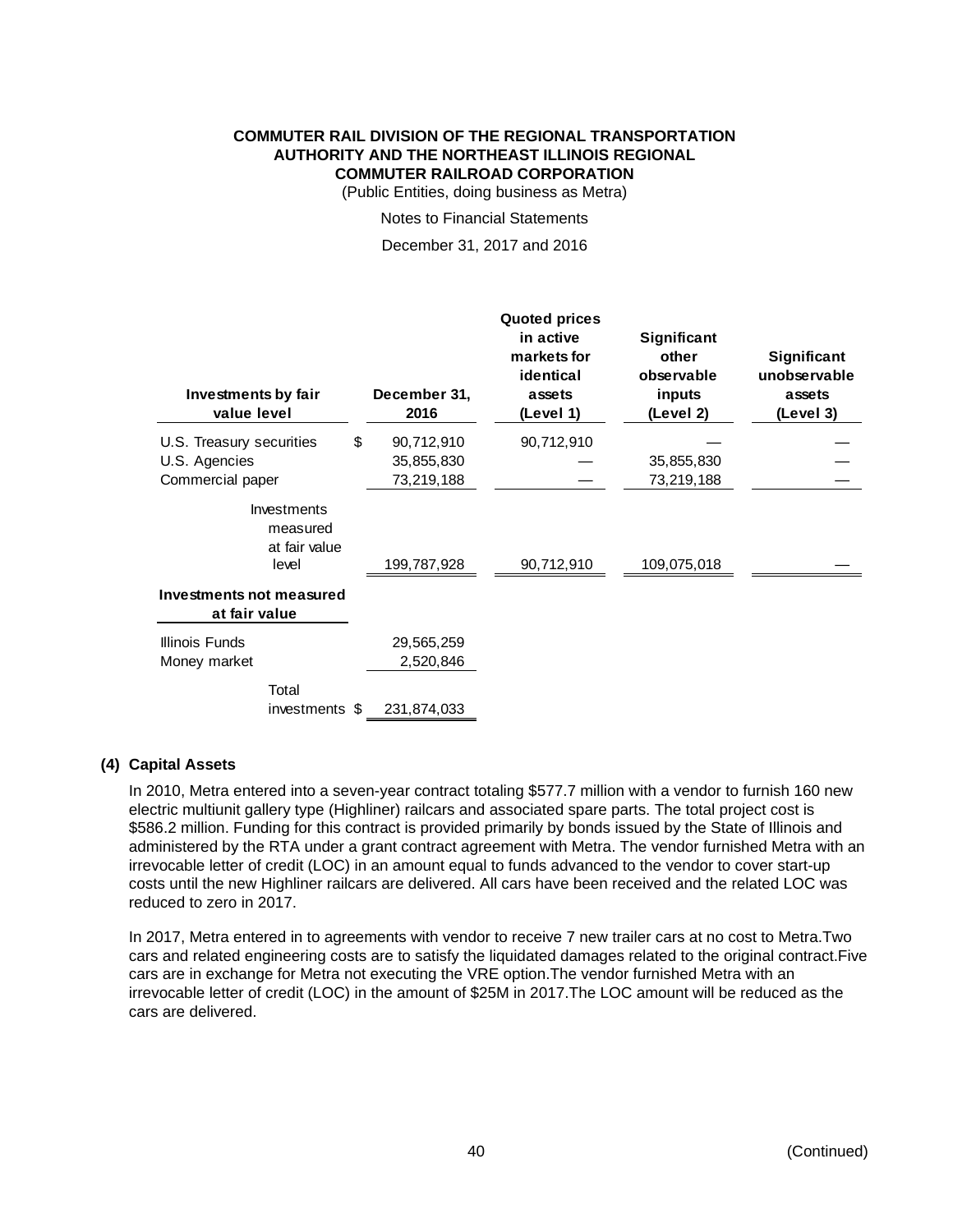(Public Entities, doing business as Metra)

Notes to Financial Statements

December 31, 2017 and 2016

The following schedules summarize the capital asset activity of Metra for the years ended December 31, 2017 and 2016:

|                                                                                                                               | 2017                                                   |                                                   |                   |                                                     |
|-------------------------------------------------------------------------------------------------------------------------------|--------------------------------------------------------|---------------------------------------------------|-------------------|-----------------------------------------------------|
|                                                                                                                               | <b>Beginning</b><br>balance                            | <b>Additions</b>                                  | <b>Reductions</b> | Ending<br>balance                                   |
| Capital assets, not being depreciated:<br>Land<br>Capital projects in progress                                                | \$<br>153,263,036<br>10,412,541                        | 882,835<br>(10,412,541)                           |                   | 154,145,871                                         |
| Total capital assets,<br>not being depreciated                                                                                | 163,675,577                                            | (9,529,706)                                       |                   | 154,145,871                                         |
| Capital assets being depreciated:<br>Rolling stock<br>Roadways and passenger stations<br>Support equipment and infrastructure | 2,412,012,452<br>4,145,088,876<br>531,472,733          | 66,505,048<br>130,256,646<br>34,235,558           | (5,039,802)       | 2,478,517,500<br>4,275,345,522<br>560,668,489       |
| Total capital assets<br>being depreciated                                                                                     | 7,088,574,061                                          | 230,997,252                                       | (5,039,802)       | 7,314,531,511                                       |
| Less accumulated depreciation:<br>Rolling stock<br>Roadways and passenger stations<br>Support equipment and infrastructure    | (1, 117, 684, 913)<br>(2,727,658,281)<br>(434,362,935) | (95, 214, 323)<br>(129, 726, 361)<br>(23,257,669) | 5,039,802         | (1,212,899,236)<br>(2,857,384,642)<br>(452,580,802) |
| Total accumulated<br>depreciation                                                                                             | (4,279,706,129)                                        | (248, 198, 353)                                   | 5,039,802         | (4,522,864,679)                                     |
| Total capital assets<br>being depreciated, net                                                                                | 2,808,867,932                                          | (17,201,101)                                      |                   | 2,791,666,832                                       |
| Total capital assets, net                                                                                                     | 2,972,543,509                                          | (26, 730, 807)                                    |                   | 2,945,812,703                                       |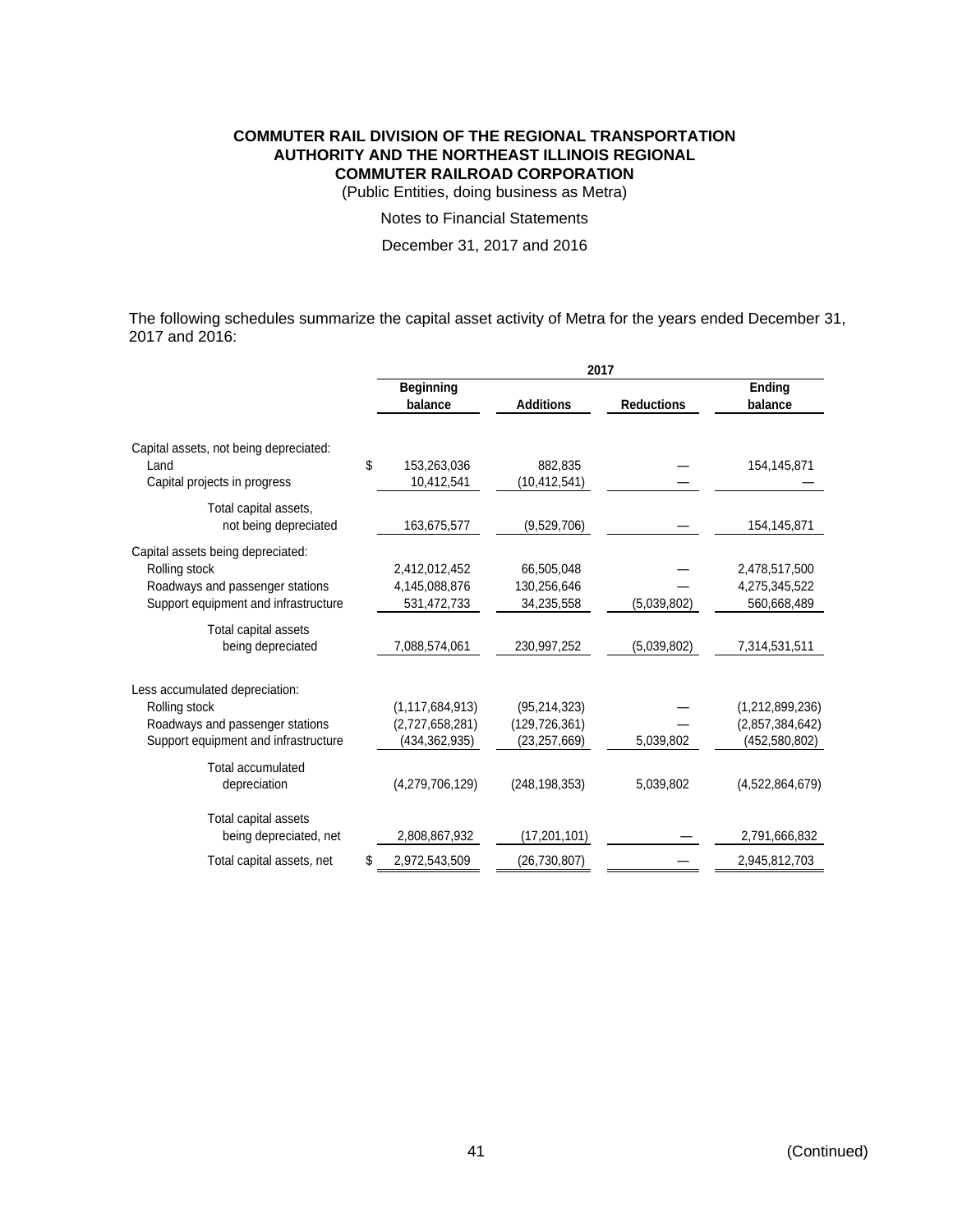(Public Entities, doing business as Metra)

Notes to Financial Statements

December 31, 2017 and 2016

|                                        | 2016              |                  |                   |                    |
|----------------------------------------|-------------------|------------------|-------------------|--------------------|
|                                        | <b>Beginning</b>  |                  |                   | <b>Ending</b>      |
|                                        | balance           | <b>Additions</b> | <b>Reductions</b> | balance            |
| Capital assets, not being depreciated: |                   |                  |                   |                    |
| Land                                   | \$<br>153,263,036 |                  |                   | 153,263,036        |
| Capital projects in progress           | 86,438,384        |                  | (76, 025, 843)    | 10,412,541         |
| Total capital assets,                  |                   |                  |                   |                    |
| not being depreciated                  | 239,701,420       |                  | (76, 025, 843)    | 163,675,577        |
| Capital assets being depreciated:      |                   |                  |                   |                    |
| Rolling stock                          | 2,232,644,622     | 179,367,830      |                   | 2,412,012,452      |
| Roadways and passenger stations        | 4,024,210,897     | 120,877,979      |                   | 4,145,088,876      |
| Support equipment and                  |                   |                  |                   |                    |
| infrastructure                         | 506,994,804       | 24,477,929       |                   | 531, 472, 733      |
| Total capital assets                   |                   |                  |                   |                    |
| being depreciated                      | 6,763,850,323     | 324,723,738      |                   | 7,088,574,061      |
| Less accumulated depreciation:         |                   |                  |                   |                    |
| Rolling stock                          | (1.028, 381, 487) | (89, 303, 426)   |                   | (1, 117, 684, 913) |
| Roadways and passenger stations        | (2,605,312,362)   | (122, 345, 919)  |                   | (2,727,658,281)    |
| Support equipment and                  |                   |                  |                   |                    |
| infrastructure                         | (417,460,777)     | (16,902,158)     |                   | (434,362,935)      |
| Total accumulated                      |                   |                  |                   |                    |
| depreciation                           | (4,051,154,626)   | (228, 551, 503)  |                   | (4,279,706,129)    |
| Total capital assets                   |                   |                  |                   |                    |
| being depreciated, net                 | 2,712,695,697     | 96, 172, 235     |                   | 2,808,867,932      |
| Total capital assets, net              | 2,952,397,117     | 96, 172, 235     | (76, 025, 843)    | 2,972,543,509      |
|                                        |                   |                  |                   |                    |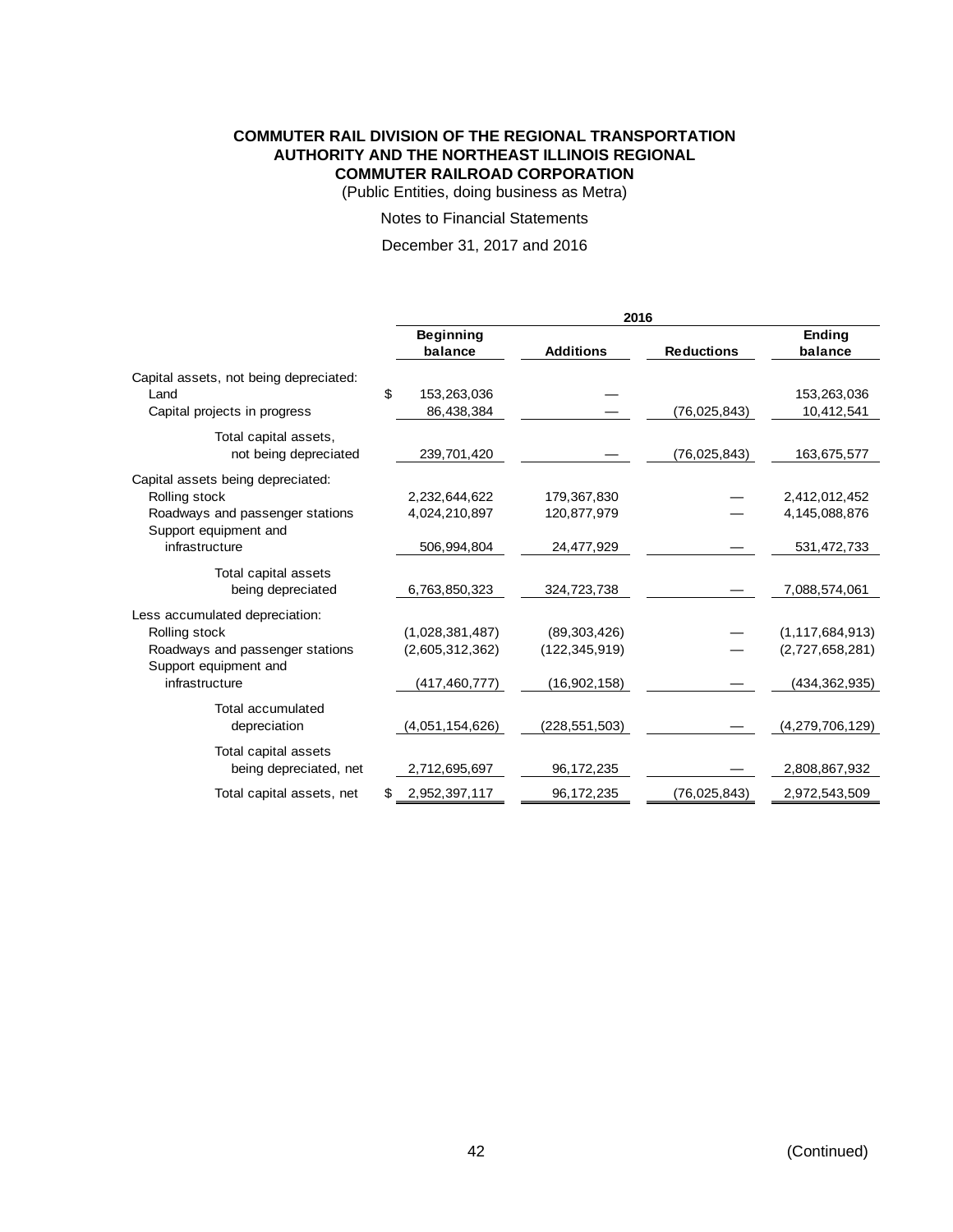(Public Entities, doing business as Metra)

Notes to Financial Statements

December 31, 2017 and 2016

# **(5) Long-Term Liabilities**

Long-term liabilities activity for the years ended December 31, 2017 and 2016 was as follows:

|                                      |                             |                  | 2017              |                          |                        |
|--------------------------------------|-----------------------------|------------------|-------------------|--------------------------|------------------------|
|                                      | <b>Beginning</b><br>balance | <b>Additions</b> | <b>Reductions</b> | <b>Ending</b><br>balance | Due within<br>one year |
| Accrued claims                       | 41,119,933                  | 20,897,939       | (16,602,308)      | 45,415,564               | 10,672,100             |
| Net pension liability                | 17,255,480                  | 10,895,495       | (8,077,170)       | 20,073,805               |                        |
| Accrued post-retiree health benefits | 14,458,713                  | 3,286,485        | (452, 934)        | 17,292,264               | 452.934                |
| Other long-term liabilities          | 18,356,880                  |                  | (650, 639)        | 17,706,241               |                        |
| Total                                | 91,191,006                  | 35,079,919       | (25,783,051)      | 100,487,874              | 11,125,034             |

|                                      |                             |                  | 2016              |                   |                        |
|--------------------------------------|-----------------------------|------------------|-------------------|-------------------|------------------------|
|                                      | <b>Beginning</b><br>balance | <b>Additions</b> | <b>Reductions</b> | Ending<br>balance | Due within<br>one year |
| Accrued claims                       | \$34,743,081                | 12,685,018       | (6,308,166)       | 41,119,933        | 9,325,300              |
| Net pension liability                | 33,062,726                  | 9,551,507        | (25, 358, 753)    | 17,255,480        |                        |
| Accrued post-retiree health benefits | 11,313,751                  | 3,597,896        | (452, 934)        | 14,458,713        | 452.934                |
| Other long-term liabilities          |                             | 18,356,880       |                   | 18,356,880        |                        |
| Total                                | \$79,119,558                | 44,191,301       | (32, 119, 853)    | 91,191,006        | 9,778,234              |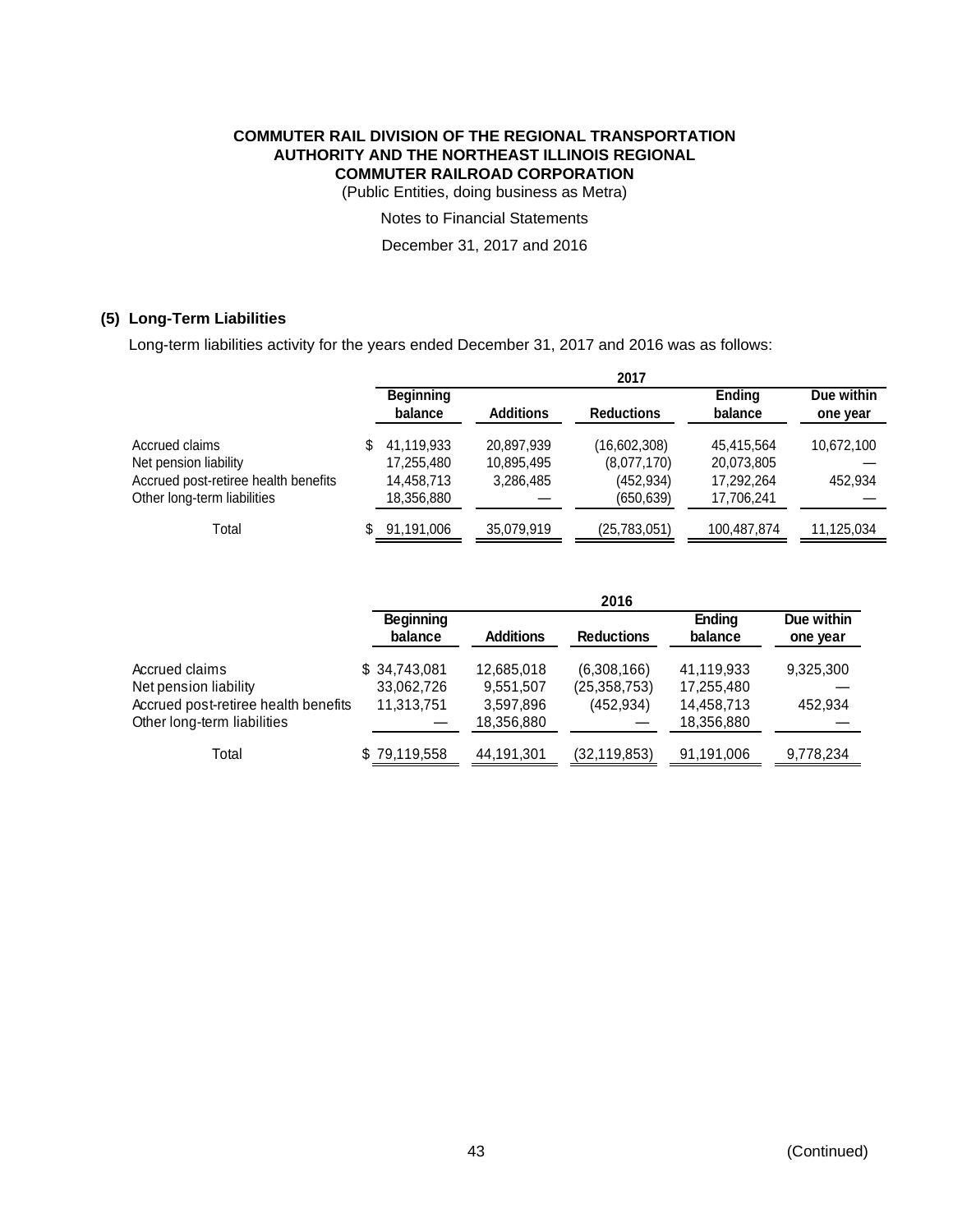(Public Entities, doing business as Metra)

Notes to Financial Statements

December 31, 2017 and 2016

# **(6) Retained Risk Programs**

A liability for each retained risk is provided based upon the estimated ultimate cost of settling claims using a case-by-case review and historical perspective. Changes in the retained risk portion of injury and damage, and Federal Employers Liability Act (FELA) accounts were as follows:

| Balance, December 31, 2015 | \$<br>34,743,081 |
|----------------------------|------------------|
| 2016 provision             | 12,685,018       |
| 2016 payments              | (6,308,166)      |
| Balance, December 31, 2016 | 41,119,933       |
| 2017 provision             | 20,897,939       |
| 2017 payments              | (16,602,308)     |
| Balance, December 31, 2017 | \$<br>45,415,564 |

# **(7) Postemployment Healthcare Plan**

*Plan Description*. Metra provides limited health benefits to retired management employees for Medicare supplemental insurance under a single employer plan established by Metra's Board. Metra also provides health benefits to retired contract police officers, under a union contract, between 60 and 65 who retired with 10 or more years of service.

*Funding Policy*. Funding is provided by Metra on a pay-as-you-go basis with no contribution from the retiree. Metra's contributions were \$452,934 for the year 2017 based on the annual actuarial determination.

*Annual OPEB Cost and Net OPEB Obligation*. Metra's annual other postemployment benefit (OPEB) cost (expense) is calculated based on the annual required contribution of the employer (ARC), an amount actuarially determined bi-annually in accordance with the parameters of GASB Statement No. 45, *Accounting and Financial Reporting by Employers for Postemployment Benefits other than Pensions.* The ARC represents a level of funding that, if paid on an ongoing basis, is projected to cover normal cost each year and amortize any unfunded actuarial liabilities (or funding excess) over a period not to exceed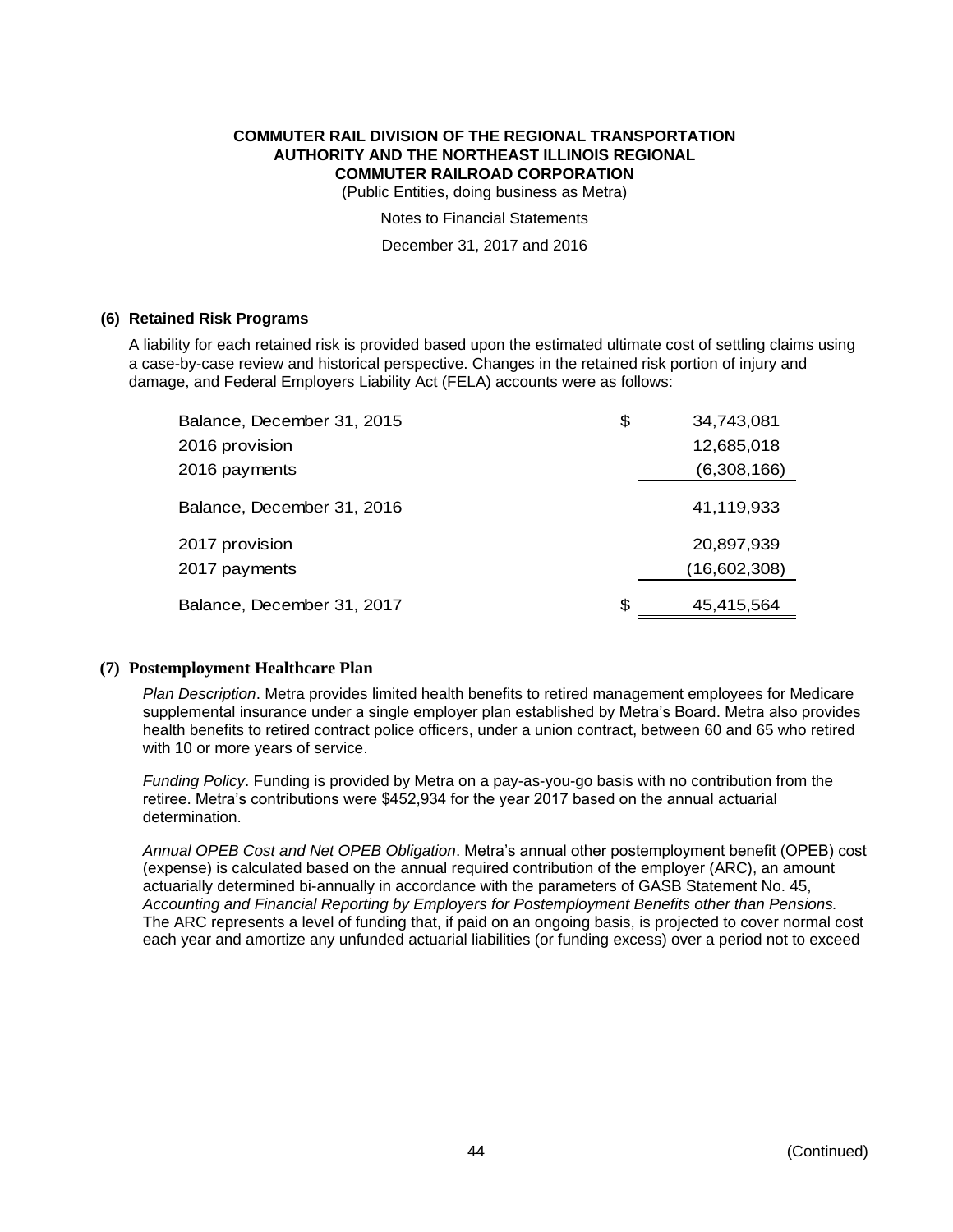(Public Entities, doing business as Metra)

Notes to Financial Statements

December 31, 2017 and 2016

30 years. The following table shows the components of the Metra's annual OPEB cost for 2017 and 2016, the amount actually contributed to the plan, and changes in the Metra's net OPEB obligation:

|                                                                                                               |    | 2017                 | 2016                 |
|---------------------------------------------------------------------------------------------------------------|----|----------------------|----------------------|
| Annual required contribution<br>Interest on net OPEB obligation<br>Adjustment to annual required contribution | \$ | 3,088,777<br>650,642 | 3,088,777<br>509,119 |
| Annual OPEB cost                                                                                              |    | 3,739,419            | 3,597,896            |
| Contributions made                                                                                            |    | (452, 934)           | (452, 934)           |
| Increase in net OPEB obligation                                                                               |    | 3,286,485            | 3,144,962            |
| Net OPEB obligation beginning of year                                                                         |    | 14,458,713           | 11,313,751           |
| Net OPEB obligation end of year                                                                               | S  | 17,745,198           | 14,458,713           |

# **Annual OPEB Cost and Net OPEB Obligation**

Metra's annual OPEB cost, the percentage of annual OPEB cost contributed to the plan, and the net OPEB obligation for 2017 and the two preceding years were as follows:

|                                                                            | Annual<br><b>OPEB</b><br>cost       | Percentage of<br>annual<br><b>OPEB</b> cost<br>contributed |   | <b>Net</b><br><b>OPEB</b><br>obligation |
|----------------------------------------------------------------------------|-------------------------------------|------------------------------------------------------------|---|-----------------------------------------|
| Year ended:<br>December 31, 2017<br>December 31, 2016<br>December 31, 2015 | \$<br>N/A<br>3,597,896<br>2,912,514 | N/A<br>12.6%<br>15.6%                                      | S | N/A<br>14,456,713<br>11,313,751         |

N/A - Actuarial report not performed in 2017

*Funded Status and Funding Progress*. As of December 31, 2016, the most recent actuarial valuation date, the plan was unfunded. The actuarial accrued liability for benefits was \$30.6 million. The covered payroll (annual payroll of active employees covered by the plan) was \$44.8 million, and the ratio of the funded accrued actuarial liability to the covered payroll was 68.4%. Actuarial valuations of an ongoing plan involve estimates of the value of reported amounts and assumptions about the probability of occurrence of events far into the future. Examples include assumptions about future employment, mortality, and the healthcare cost trend. Amounts determined regarding the funded status of the plan and the annual required contributions of the employer are subject to continual revision as actual results are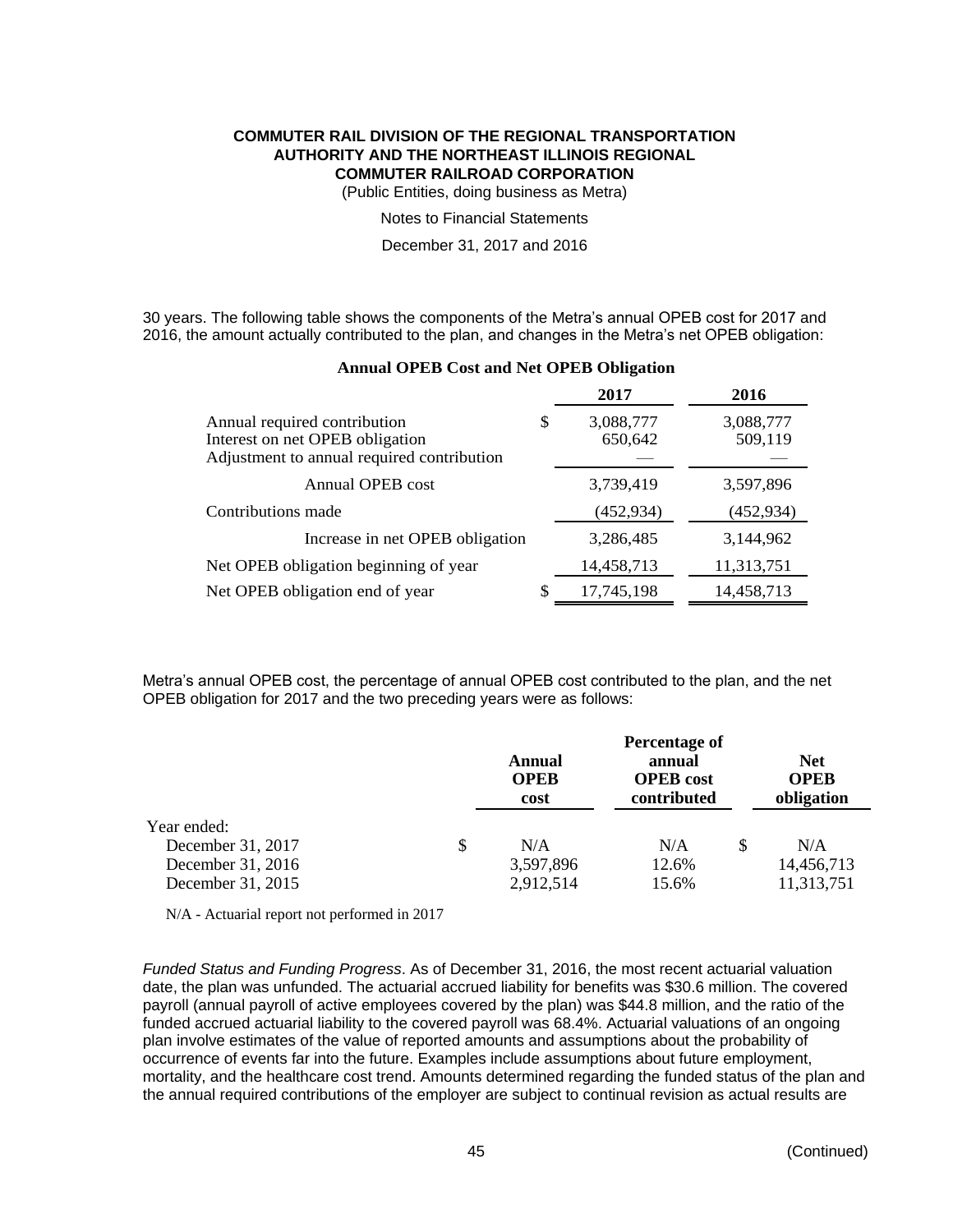(Public Entities, doing business as Metra)

Notes to Financial Statements

December 31, 2017 and 2016

compared with past expectations and new estimates are made about the future. The schedule of funding progress, presented as required supplementary information following the notes to the financial statements, presents multiyear trend information about whether the actuarial value of plan assets is increasing or decreasing over time relative to the actuarial accrued liabilities for benefits.

*Actuarial Methods and Assumptions*. Projections of benefits for financial reporting purposes are based on the substantive plan (the plan as understood by the employer and the plan members) and include the types of benefits provided at the time of each valuation. The actuarial methods and assumptions used include techniques that are designed to reduce the effects of short-term volatility in actuarial accrued liabilities and the actuarial value of assets, consistent with the long-term perspective of the calculations.

In the December 31, 2016 actuarial valuation, the most recent actuarial valuation performed for the plan, the entry age actuarial cost method was used. The actuarial assumptions included a 4.5% investment rate of return (net of administrative expenses), which is based on the expected long-term investment returns on the employer's own investments and an annual healthcare cost trend rate of 7.0% initially, reduced by decrements to an ultimate rate of 6.2% by 2040. Both rates included a 3.0% inflation assumption. The unfunded actuarial accrued liability is being amortized as a level percentage of projected payrolls on an open basis. The remaining amortization period at December 31, 2017 was 27 years.

Union employees are eligible to receive retiree health benefits through a defined contribution plan established under the Railway Labor Act called the Railroad Employees National Early Retirement Major Medical Benefit Plan (the Plan) administered by United Healthcare. Eligible individuals are those who retire at age 60 with 30 or more years of service in the railroad industry. Metra is required to pay a rate premium per participating employee, which is calculated by the Plan on an annual basis. Metra contributed \$4,418,458 and \$3,551,114 for the years ended December 31, 2017 and 2016, respectively.

# **(8) Deferred Compensation Plans**

Metra offers its employees a deferred compensation plan established in accordance with Internal Revenue Code Section 457. The plan, available to all Metra employees, permits deferral of a portion of compensation until future years. The deferred amount is not available to employees, other than participant loans, until termination, retirement, death, or unforeseeable emergency.

All assets of the deferred compensation plan are held in a separate trust in accordance with Section 1448 of the Small Business Jobs Protection Act of 1996. As a result, such amounts are not subject to the claims of Metra's general creditors, and deferred compensation plan assets are not presented on Metra's statements of net position as of December 31, 2017 and 2016. Employee contributions were \$2,508,186 and \$1,804,731, respectively, for the years ended December 31, 2017 and 2016.

Metra also offers its employees a defined contribution plan in accordance with Internal Revenue Code Section 401(k). The plan, available to all qualified full-time Metra employees, permits the income tax deferral of a portion of compensation until future years. The amount deferred is generally not available to employees, other than through participant loans, until termination, retirement, or death. A third-party trustee forwards the participants' contributions to the investment companies selected by the individual participant.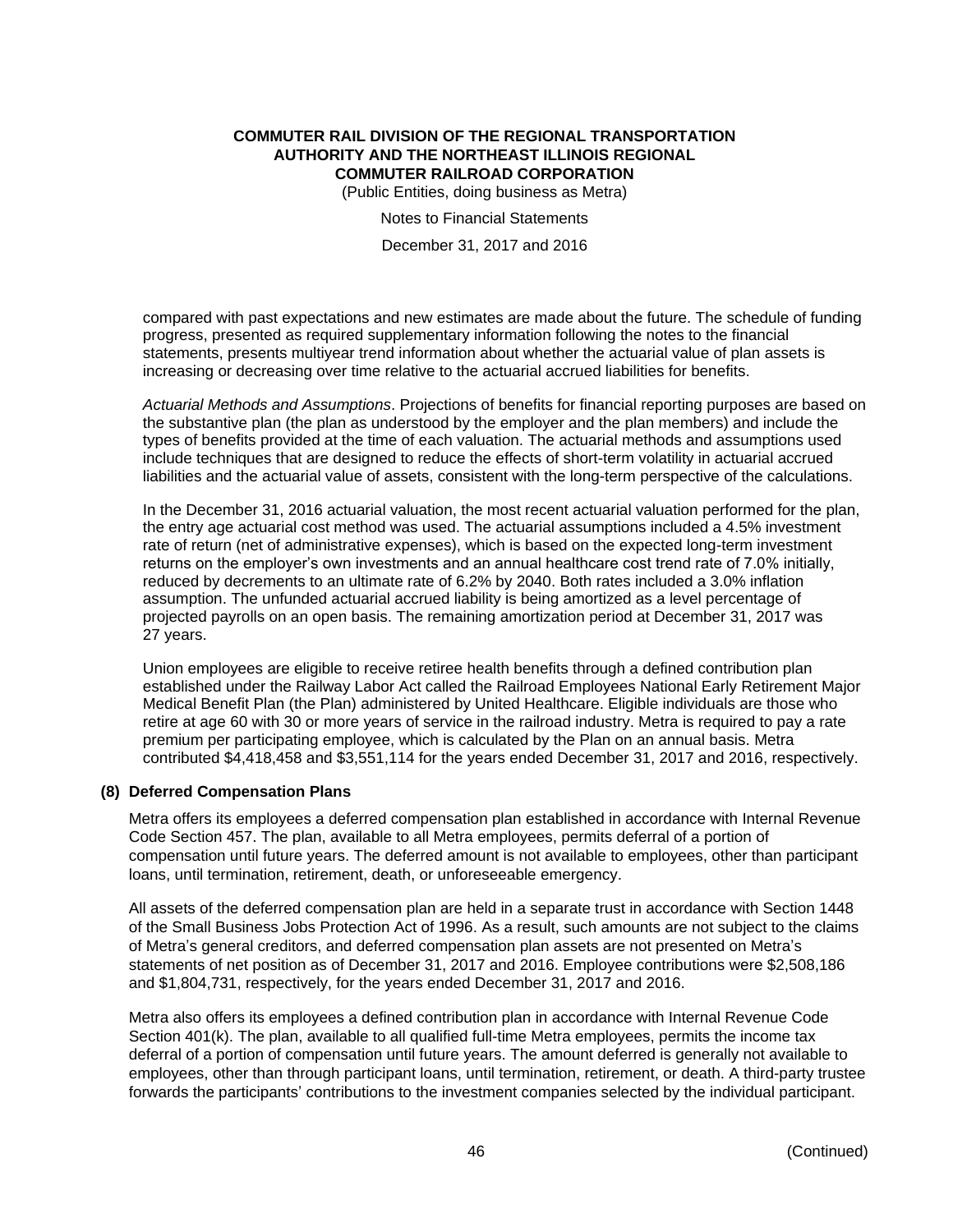(Public Entities, doing business as Metra)

Notes to Financial Statements

December 31, 2017 and 2016

Employee contributions were \$7,470,126 and \$6,619,066, respectively, for the years ended December 31, 2017 and 2016.

Metra is required to contribute to various defined contribution plans in accordance with union agreements. Employer contributions to these plans were \$2,543,872 and \$2,393,471 for the years ended December 31, 2017 and 2016, respectively.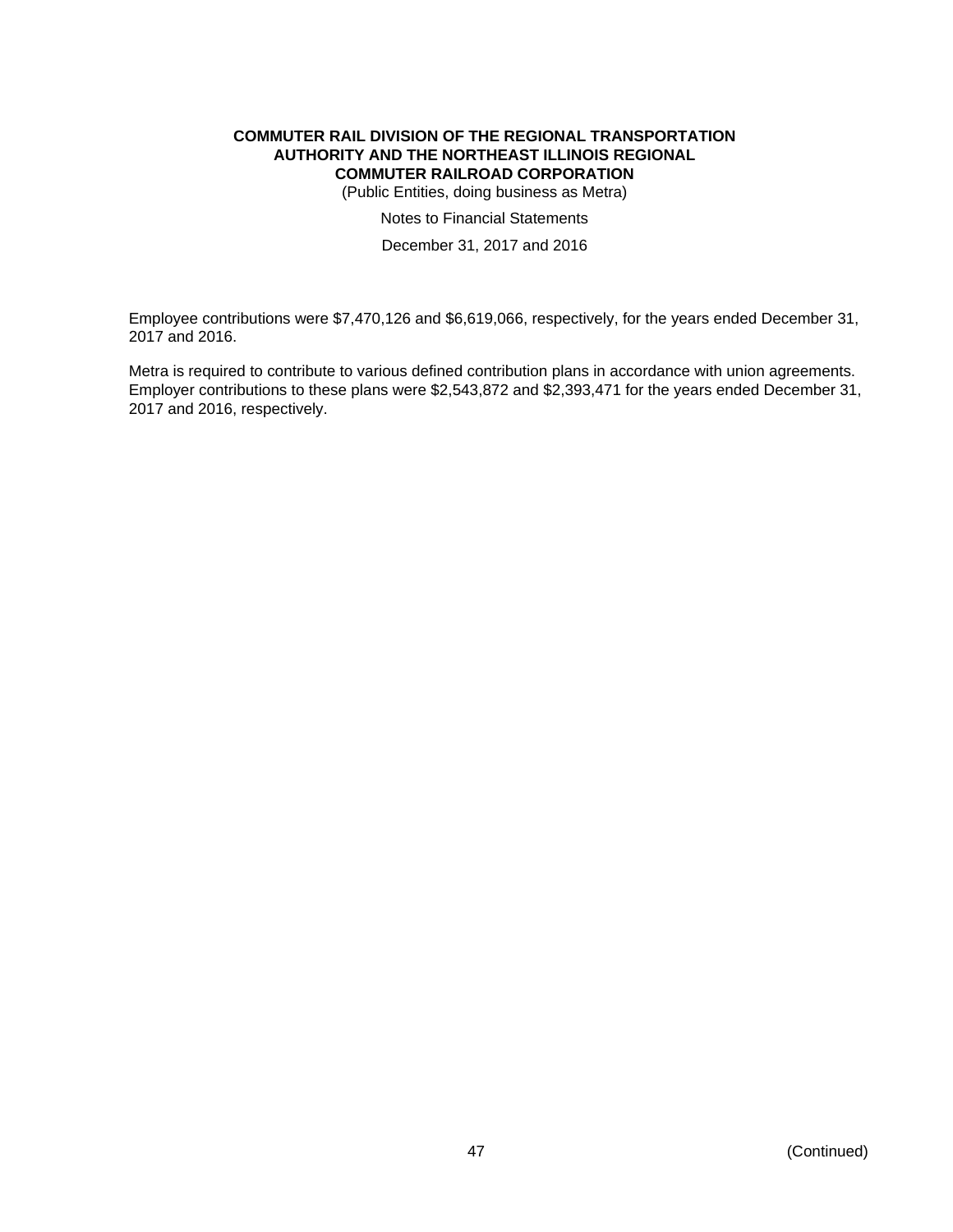(Public Entities, doing business as Metra)

Notes to Financial Statements

December 31, 2017 and 2016

#### **(9) Purchase of Service Carriers' Expenses**

The following details the revenue and expense activity of Metra's Purchase of Service Carriers (PSA) carriers, which are included in the financial statements of Metra. The in‑kind expenses include expenses Metra has paid on behalf of the participating commuter rail carriers for assistance, such as fuel and insurance coverage.

|                                         | Year ended December 31, 2017 |                |              |  |
|-----------------------------------------|------------------------------|----------------|--------------|--|
|                                         | <b>Union</b>                 |                |              |  |
|                                         | <b>Pacific</b>               | <b>BNSF</b>    | <b>Total</b> |  |
| Operating revenues:                     |                              |                |              |  |
| Passenger revenue                       | \$<br>127,048,281            | 75,646,101     | 202,694,382  |  |
| Other revenue                           | 888,455                      | 117,354        | 1,005,809    |  |
| Total operating revenues                | 127,936,736                  | 75,763,455     | 203,700,191  |  |
| Operating expenses:                     |                              |                |              |  |
| Carrier-level expenses paid by carrier: |                              |                |              |  |
| Transportation                          | 77,055,701                   | 31,404,050     | 108,459,751  |  |
| Engineering                             | 48,736,155                   | 7,272,845      | 56,009,000   |  |
| Mechanical                              | 54,510,103                   | 25,267,874     | 79,777,977   |  |
| Administration                          | 9,340,944                    | 7,094          | 9,348,038    |  |
| Total carrier-level expenses            | 189,642,903                  | 63,951,863     | 253,594,766  |  |
| Deficit (excess) funding                | 61,706,167                   | (11, 811, 592) | 49,894,575   |  |
| Centralized expenses paid by Metra:     |                              |                |              |  |
| Diesel fuel                             | 18,864,161                   | 8,141,180      | 27,005,341   |  |
| Claims and insurance                    | 2, 177, 794                  | 1,924,106      | 4,101,900    |  |
| Downtown stations                       | 1,373,347                    | 5,291,316      | 6,664,663    |  |
| Total in-kind expenses                  | 22,415,302                   | 15,356,602     | 37,771,904   |  |
| Total operating expenses                | 212,058,205                  | 79,308,465     | 291,366,670  |  |
| Purchase of service carriers'           |                              |                |              |  |
| operating loss                          | \$<br>(84, 121, 469)         | (3, 545, 010)  | (87,666,479) |  |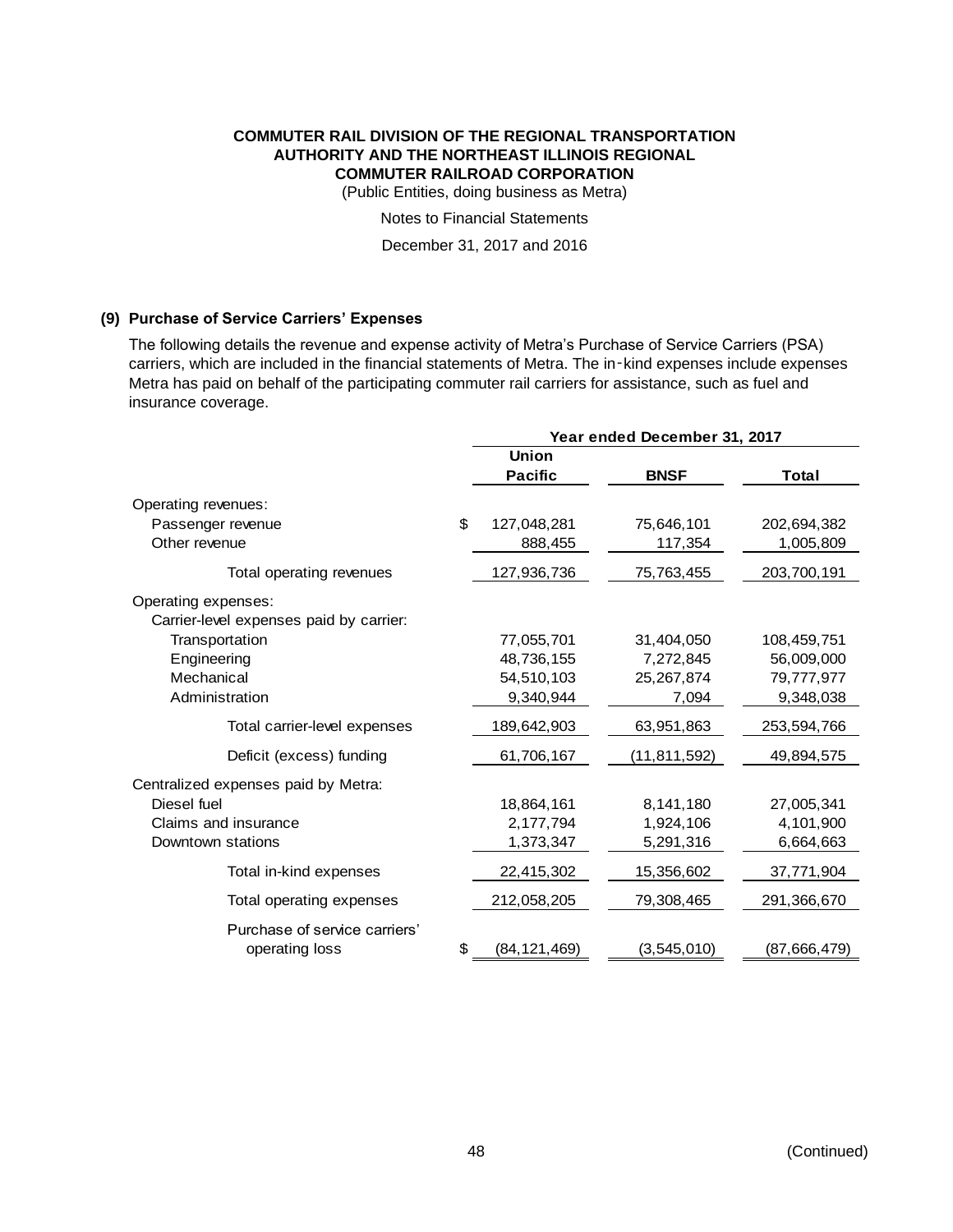(Public Entities, doing business as Metra)

Notes to Financial Statements

December 31, 2017 and 2016

|                                         | Year ended December 31, 2016 |                |                |  |
|-----------------------------------------|------------------------------|----------------|----------------|--|
|                                         | Union                        |                |                |  |
|                                         | <b>Pacific</b>               | <b>BNSF</b>    | <b>Total</b>   |  |
| Operating revenues:                     |                              |                |                |  |
| Passenger revenue                       | \$<br>120,969,964            | 71,415,721     | 192,385,685    |  |
| Other revenue                           | 947,828                      | 145,708        | 1,093,536      |  |
| Total operating revenues                | 121,917,792                  | 71,561,429     | 193,479,221    |  |
| Operating expenses:                     |                              |                |                |  |
| Carrier-level expenses paid by carrier: |                              |                |                |  |
| Transportation                          | 79,447,040                   | 31,570,807     | 111,017,847    |  |
| Engineering                             | 42,572,268                   | 4,867,015      | 47,439,283     |  |
| Mechanical                              | 61,140,996                   | 23,644,764     | 84,785,760     |  |
| Administration                          | 5,747,165                    | 6,487          | 5,753,652      |  |
| Total carrier-level expenses            | 188,907,469                  | 60,089,073     | 248,996,542    |  |
| Deficit (excess) funding                | 66,989,677                   | (11, 472, 356) | 55,517,321     |  |
| Centralized expenses paid by Metra:     |                              |                |                |  |
| Diesel fuel                             | 20,481,220                   | 11,199,080     | 31,680,300     |  |
| Claims and insurance                    | 1,228,328                    | 686.584        | 1,914,912      |  |
| Downtown stations                       | 1,416,802                    | 5,255,273      | 6,672,075      |  |
| Total in-kind expenses                  | 23,126,350                   | 17,140,937     | 40,267,287     |  |
| Total operating expenses                | 212,033,819                  | 77,230,010     | 289,263,829    |  |
| Purchase of service carriers'           |                              |                |                |  |
| operating loss                          | \$<br>(90, 116, 027)         | (5,668,581)    | (95, 784, 608) |  |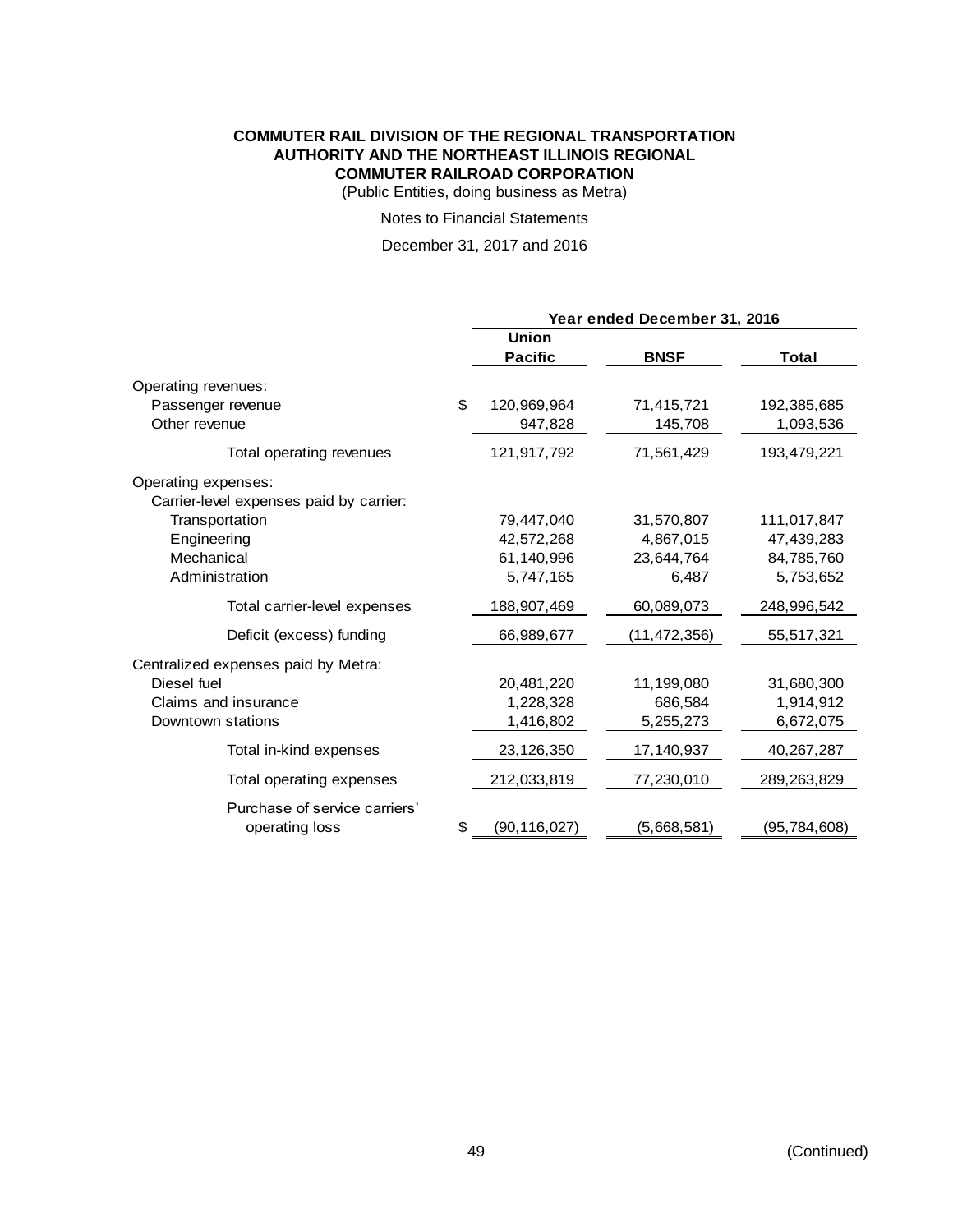(Public Entities, doing business as Metra)

Notes to Financial Statements

December 31, 2017 and 2016

# **(10) Commitments**

Leases – Metra has entered into several noncancelable operating leases, primarily for the use of passenger terminals, which expire on various dates through 2045. Future minimum rental payments under all noncancelable operating leases having initial or remaining terms in excess of one year as of December 31, 2017 were as follows:

| 2018       | \$<br>10,485,975 |
|------------|------------------|
| 2019       | 4,830,068        |
| 2020       | 2,003,117        |
| 2021       | 2,005,128        |
| 2022       | 2,007,177        |
| 2023-2027  | 8,532,440        |
| 2028-2032  | 5,935,920        |
| 2033-2037  | 5,935,920        |
| Thereafter | 9,497,472        |
| Total      | \$<br>51,233,217 |

Total rent expense aggregated \$15,734,947 and \$16,136,520, respectively, for the years ended December 31, 2017 and 2016.

Grants – At December 31, 2017 and 2016, Metra had \$367.3 million and \$382.7 million in obligations related to federal, state, and local capital grant contracts that are in progress.

# **(11) The Regional Transportation Authority Pension Plan**

The Regional Transportation Authority Pension Plan (the Plan) is a multiple-employer cost-sharing, defined benefit pension plan. The Plan covers substantially all employees of the RTA and its Commuter Rail and Suburban Bus Divisions (Metra and Pace, respectively), who are not otherwise covered by a union pension plan. The responsibilities for administering the Plan are divided among a Board of Trustees, a Retirement Committee, a Plan Administrator, and the RTA Board of Directors (RTA Board). The Plan issues a separate financial report that includes financial statements and required supplementary information. More information regarding the elements of the Plan's basic financial statements can be obtained by writing to Metra, 547 West Jackson Blvd, Chicago, IL 60661 or by calling (312) 322-6346 to request a copy of the financial report.

Employees are eligible for participation on the first day of the month that coincides with or follows their date of employment. Participants are entitled to annual pension benefits upon normal retirement at age 65, generally a percentage of the average annual compensation in the highest three years of service, whether consecutive or not, multiplied by the number of years of credited service.

*Pension Benefits*. The Plan provides that, upon retirement, benefits will be reduced by a defined percentage for participants who received credit for prior service with an eligible employer. The Plan permits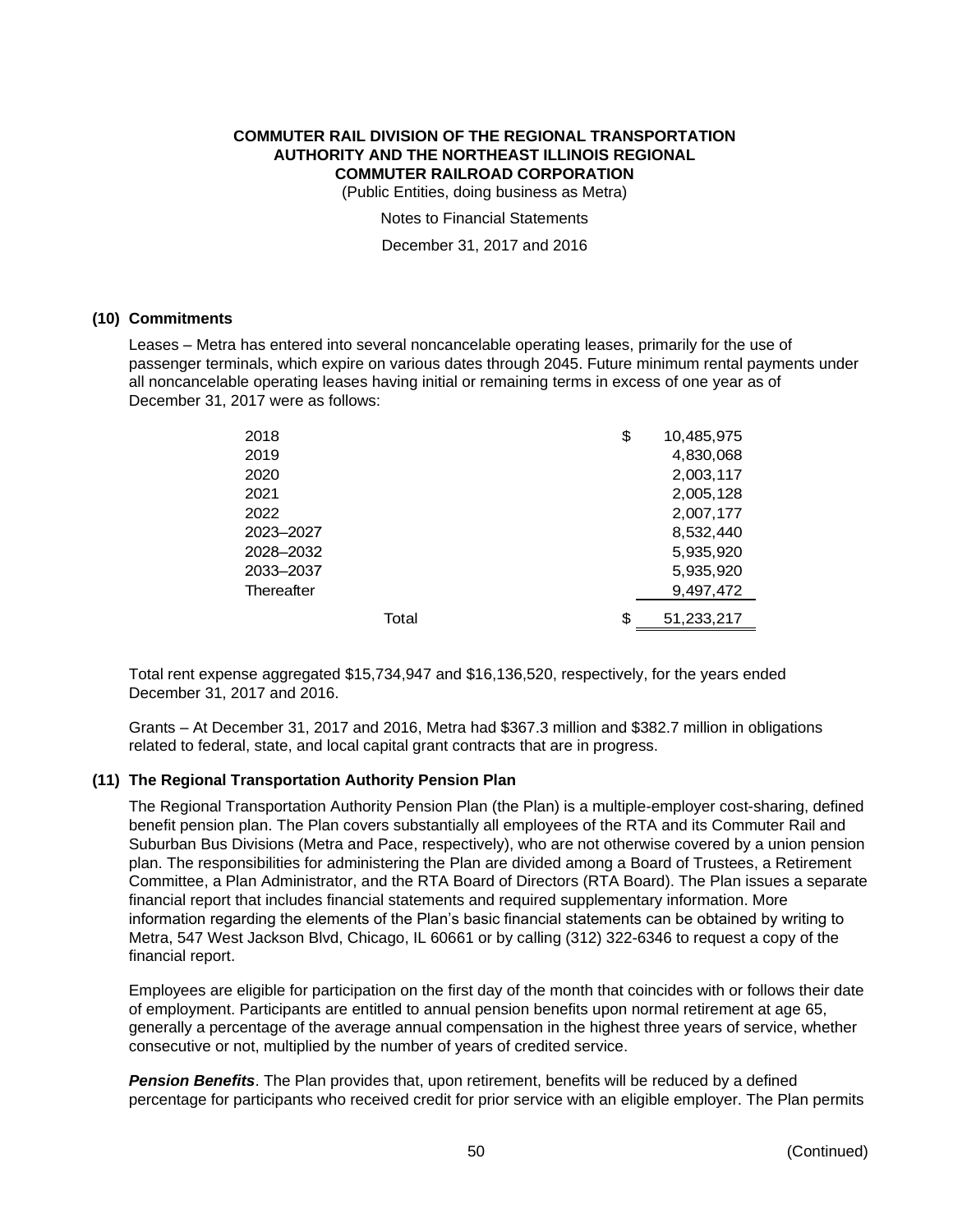(Public Entities, doing business as Metra)

Notes to Financial Statements

December 31, 2017 and 2016

early retirement with reduced benefits at age 55 after completing 10 years of credited service. As a result of the August 1, 1999 amendment to the Plan, participants may receive their full vested benefits if they are at least 55 years of age and their combined age at retirement and credited years of service equals eighty-five or higher (known as Rule of Eighty Five Early Retirement). The Plan provides for benefit payments to beneficiaries subject to the election of the participant. In addition, the lump sum payment form is no longer an optional form of payment for participants that have not earned credited service prior to January 1, 2011. This change did not affect the valuation results. An employee is eligible for a disability pension if he or she becomes disabled after the completion of 10 years of credited service, and is no longer receiving long-term disability benefits under a separate RTA benefit plan, or after reaching age 65, whichever is later.

*Contributions*. The Plan is funded solely by employer contributions, which are actuarially determined under the projected unit credit method. The pension plan document defines the employers' funding policy as contributions at least equal to an amount determined advisable by the Plan's actuary to maintain the Plan on a sound actuarial basis. For the purpose of determining contributions, the Plan uses an asset smoothing method which smoothes asset gains and losses over a five-year period. The minimum contribution is the sum of the normal cost and the 30-year amortization of the unfunded liability. If participants terminate continuous service before rendering five years (10 years prior to January 1, 1987) of credited service, they forfeit the right to receive the portion of their accumulated benefits attributable to employer contributions. All forfeitures are applied to reduce the amount of contributions otherwise payable by the employer.

*Net Pension Liability.* For Metra's fiscal year ended December 31, 2017, measurements as of the reporting date are based on fair value of assets as of December 31, 2016 and the total pension liability is based on an actuarial valuation performed as of January 1, 2016 with liabilities rolled forward to the measurement date of December 31, 2016. Metra's proportionate share of net pension liability was \$20,073,805 as of December 31, 2017. Metra's proportionate share of net pension liability was \$17,255,480 as of December 31, 2016.

Metra's proportion of the collective net pension liability is consistent with the manner in which contributions to the pension plan were determined. The schedule of employer allocations shown below presents the actual fiscal year contributions used within the proportionate share calculation for each employer and the respective allocation percentage. For Metra's fiscal year ended December 31, 2017, for purposes of allocating the beginning net pension liability for 2017, the Plan utilized contributions reported during fiscal year 2016. (As a December 31, 2016 actuarial valuation is used (and then rolled forward), it is proper to show 2015 and 2016 below.)

|       | 2016                       | 2016                   | 2015                       | 2015                   |
|-------|----------------------------|------------------------|----------------------------|------------------------|
|       | Actuarially                | <b>Metra</b>           | Actuarially                | <b>Metra</b>           |
|       | determined<br>contribution | proportionate<br>share | determined<br>contribution | proportionate<br>share |
| Metra | 5,062,642                  | $53.10\%$ \$           | 6,785,849                  | 49.90 %                |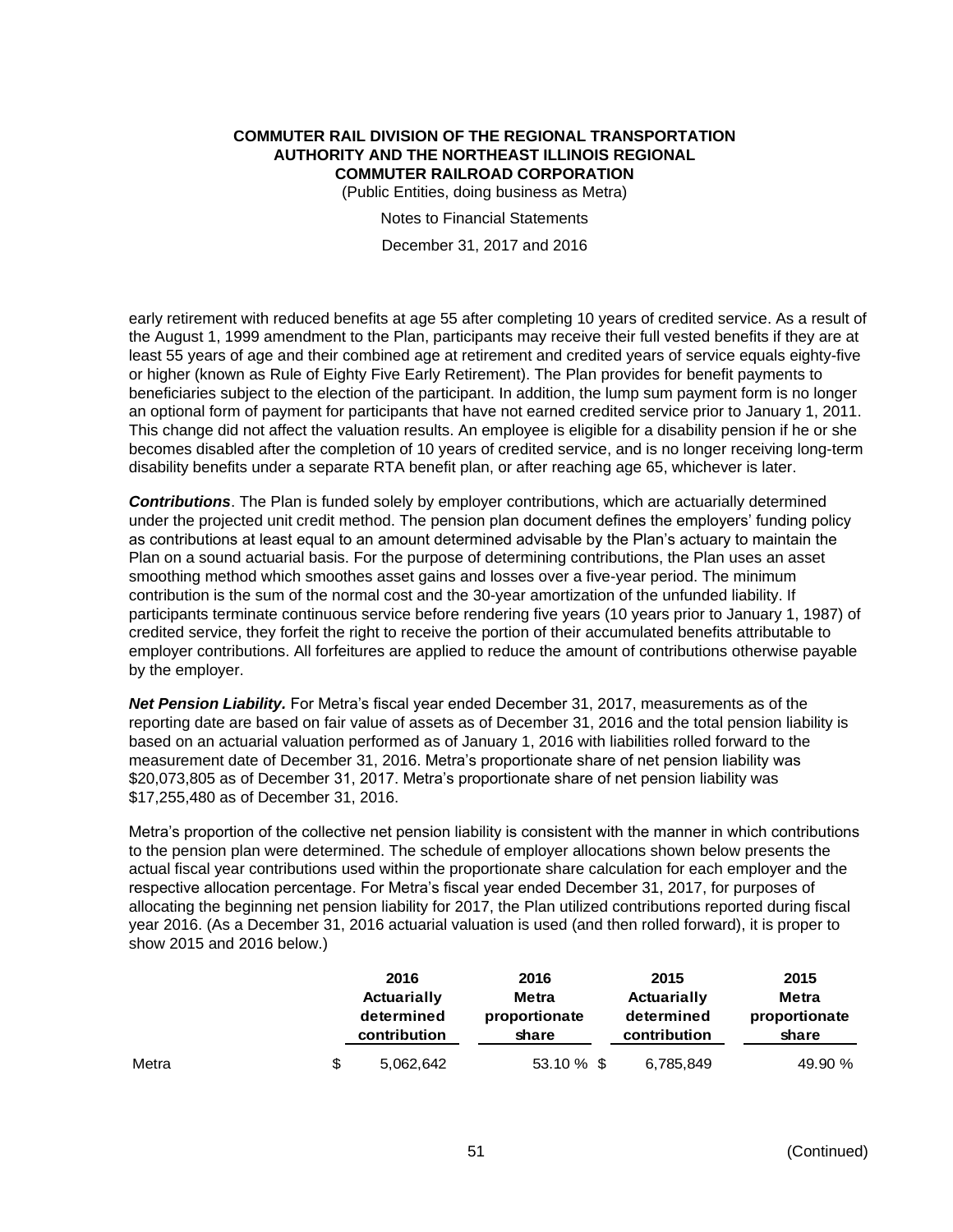(Public Entities, doing business as Metra)

Notes to Financial Statements

December 31, 2017 and 2016

The table below shows Metra's proportion of the changes in the collective net pension liability during the measurement year based on the measurement date of December 31, 2015. For Metra's fiscal year ended December 31, 2016, measurements as of the reporting date are based on fair value of assets as of December 31, 2015 and the total pension liability is based on an actuarial valuation performed as of January 1, 2015 with liabilities rolled forward to the measurement date of December 31, 2015.

|       | 2015<br>Actuarially<br>determined<br>contribution | 2015<br>Metra<br>proportionate<br>share | 2014<br>Actuarially<br>determined<br>contribution | 2014<br><b>Metra</b><br>proportionate<br>share |
|-------|---------------------------------------------------|-----------------------------------------|---------------------------------------------------|------------------------------------------------|
| Metra | \$<br>6,785,849                                   | 49.90 % \$                              | 6,466,096                                         | 47.24 %                                        |

**Pension Expense.** The annual pension expense recognized represents the changes in net pension liability, deferred outflows and deferred inflows plus the employer contributions. Metra's total pension expense for 2017 was \$10,895,495 and for 2016 was \$9,551,507.

*Deferred Outflows and Inflows.* In 2017, deferred outflows and inflows of resources can arise from differences between expected and actual experiences, changes in assumptions, differences between projected and actual earnings, changes in the employer's proportion and the difference between the employer's contributions and the employer's proportionate share of contributions as well as contributions made subsequent to the measurement date. The difference between projected and actual earnings on investments is recognized over a period of five years. The net effect of changes in assumptions and the change in the employer proportionate share of contributions are amortized over the average of the expected remaining service lives of all employees. For 2016, this average is 5.0301 years. Contributions made during fiscal year 2017, subsequent to the measurement date of December 31, 2016, totaled \$5,745,866. The table below summarizes Metra's proportionate share of the deferred outflows and deferred inflows of resources that are to be recognized in future pension expenses as of December 31, 2017.

|                                                            | <b>Deferred</b><br>outflows of<br>resources | <b>Deferred</b><br>inflows of<br>resources |
|------------------------------------------------------------|---------------------------------------------|--------------------------------------------|
| Contributions made subsequent to measurement date          | \$<br>5,745,866                             |                                            |
| Changes in assumption                                      |                                             | 718,351                                    |
| Net difference between projected and actual earnings on    |                                             |                                            |
| pension plan investments                                   | 9,966,111                                   |                                            |
| Difference between expected and actual economic experience | 4,316,855                                   |                                            |
| Change in employer proportionate share                     | 2,116,574                                   | 553,066                                    |
| Total                                                      | \$<br>22,145,406                            | 1,271,417                                  |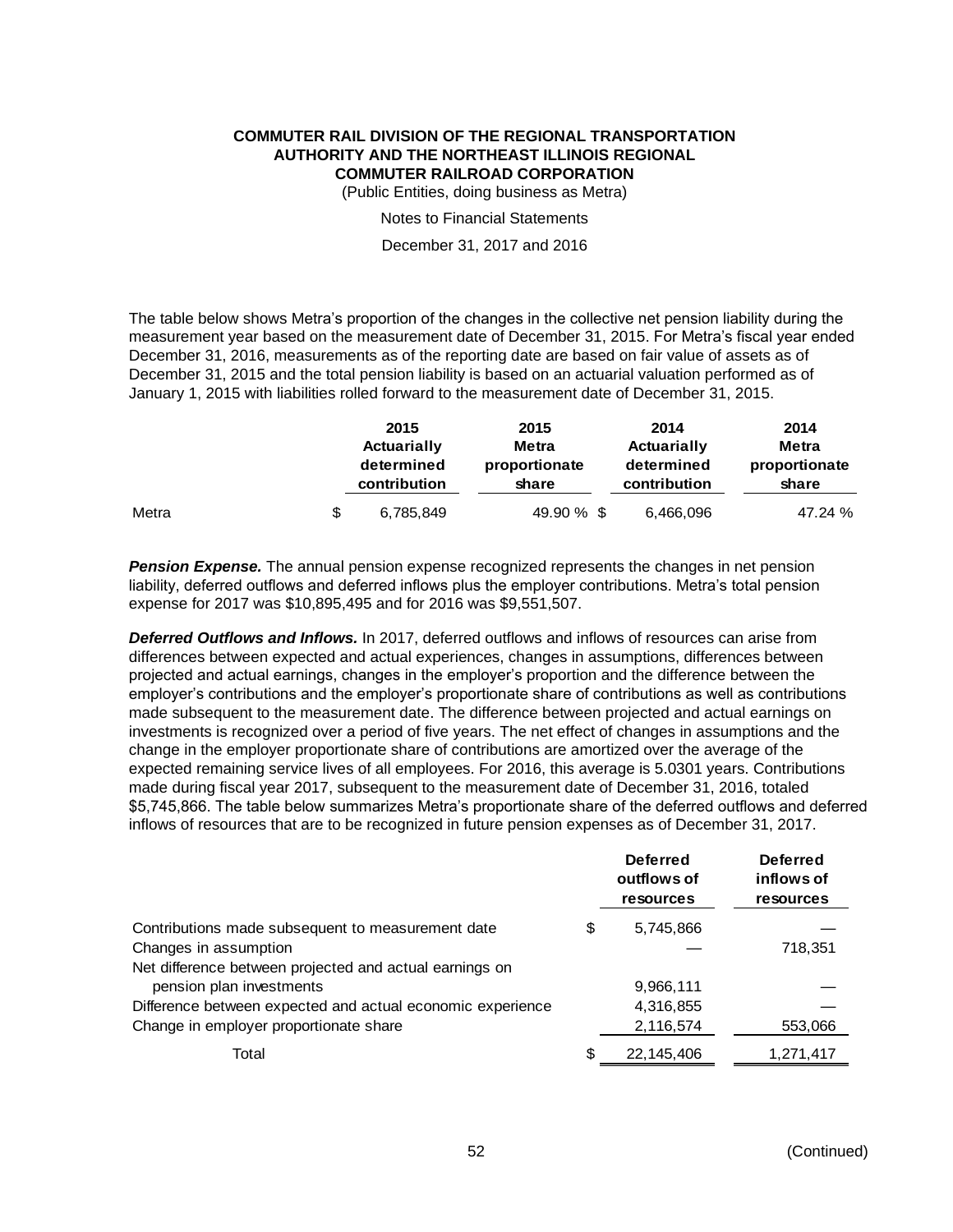(Public Entities, doing business as Metra)

Notes to Financial Statements

December 31, 2017 and 2016

The \$5,745,866 reported as deferred outflow of resources related to pension resulting from contributions subsequent to the measurement date will be recognized as a reduction of the net pension liability in the year ended December 31, 2018.

Other amounts reported as deferred outflows and deferred inflows of resources will be recognized as pension expense in the following periods:

| Year Ended December 31: |                    |
|-------------------------|--------------------|
| 2018                    | \$<br>3,992,106    |
| 2019                    | 3,992,106          |
| 2020                    | 3,992,106          |
| 2021                    | 3,109,313          |
| 2022                    | 42,492             |
|                         | \$<br>15, 128, 123 |

Deferred outflows and inflows of resources can arise from differences between expected and actual experiences, changes in assumptions, differences between projected and actual earnings, changes in the employer's proportion and the difference between the employer's contributions and the employer's proportionate share of contributions as well as contributions made subsequent to the measurement date. The difference between projected and actual earnings on investments is recognized over a period of five years. The net effect of changes in assumptions and the change in the employer proportionate share of contributions are amortized over the average of the expected remaining service lives of all employees. For 2015, this average is 5.0769 years. Contributions made during fiscal year 2016, subsequent to the measurement date of December 31, 2015, totaled \$5,062,642.

The table below summarizes Metra's proportionate share of the deferred outflows and deferred inflows of resources that are to be recognized in future pension expenses as of December 31, 2016:

|                                                            | <b>Deferred</b><br>outflows of<br>resources | <b>Deferred</b><br>inflows of<br>resources |
|------------------------------------------------------------|---------------------------------------------|--------------------------------------------|
| Contributions made subsequent to measurement date          | \$<br>5,062,642                             |                                            |
| Changes in assumption                                      |                                             | 769,774                                    |
| Net difference between projected and actual earnings on    |                                             |                                            |
| pension plan investments                                   | 13,748,145                                  |                                            |
| Difference between expected and actual economic experience | 2,457,037                                   |                                            |
| Change in employer proportionate share                     | 2,707,243                                   |                                            |
| Total                                                      | \$<br>23,975,067                            | 769,774                                    |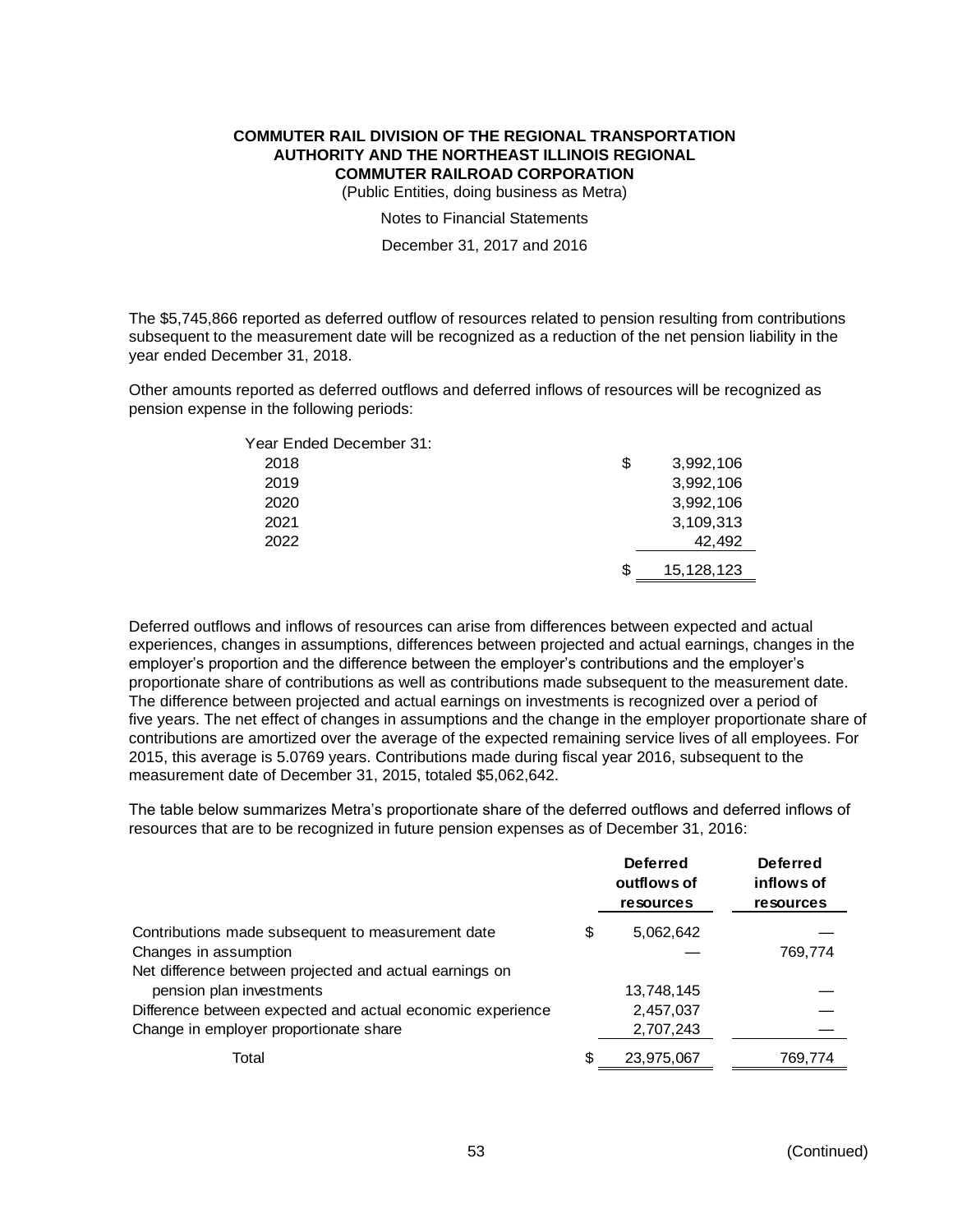(Public Entities, doing business as Metra)

Notes to Financial Statements

December 31, 2017 and 2016

The \$5,062,642 reported as deferred outflow of resources related to pension resulting from contributions subsequent to the measurement date will be recognized as a reduction of the net pension liability in the year ended December 31, 2017.

Other amounts reported as deferred outflows and deferred inflows of resources will be recognized as pension expense in the following periods:

| Year Ended December 31: |    |            |
|-------------------------|----|------------|
| 2017                    | \$ | 4,787,599  |
| 2018                    |    | 4,787,599  |
| 2019                    |    | 4,787,599  |
| 2020                    |    | 3,728,895  |
| 2021                    |    | 50,959     |
|                         | S  | 18,142,651 |
|                         |    |            |

*Assumptions.* The total pension liability for the measurement date of December 31, 2016 was determined by an actuarial valuation as of January 1, 2016, using the following actuarial assumptions applied to all periods included in the measurement:

| Valuation date                | January 1, 2016                            |
|-------------------------------|--------------------------------------------|
| Actuarial cost method         | Entry age normal                           |
| Asset valuation method        | Five-year smoothed market                  |
| Amortization method           | Level dollar closed                        |
| Remaining Amortization Period | 29                                         |
| Life expectancy assumed       | RP2014 Combined Mortality Table            |
| Rate of return                | 7.50%                                      |
| Salary increases              | 3.25% to 8.75% including inflation         |
| Inflation                     | 2.75%                                      |
| Retirement age                | Age based table of rates that are specific |
|                               | to the type of eligibility condition.      |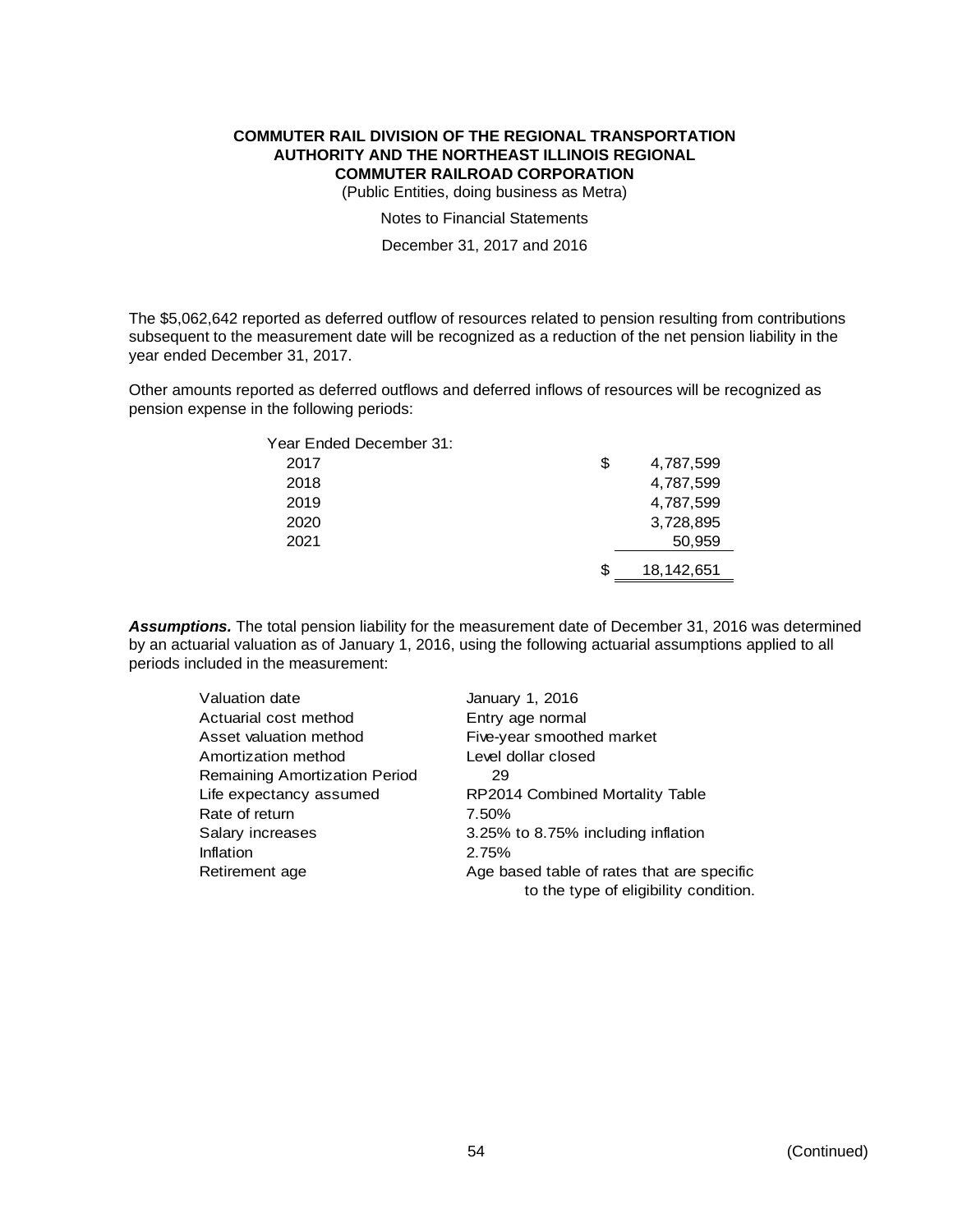(Public Entities, doing business as Metra)

Notes to Financial Statements

December 31, 2017 and 2016

The total pension liability for the measurement date of December 31, 2015 was determined by an actuarial valuation as of January 1, 2015, using the following actuarial assumptions applied to all periods included in the measurement:

| Valuation date                       | January 1, 2015                            |
|--------------------------------------|--------------------------------------------|
| Actuarial cost method                | Entry age normal                           |
| Asset valuation method               | Five-year smoothed market                  |
| Amortization method                  | Level dollar closed                        |
| <b>Remaining Amortization Period</b> | 29                                         |
| Life expectancy assumed              | RP2014 Combined Mortality Table            |
| Rate of return                       | 7.50%                                      |
| Salary increases                     | 3.25% to 8.75% including inflation         |
| Inflation                            | 2.75%                                      |
| Retirement age                       | Age based table of rates that are specific |
|                                      | to the type of eligibility condition.      |

*Discount rate.* A single discount rate of 7.50% was used to measure the total pension liability for both 2016 and 2015 measurement dates. This single discount rate was based on the future expected rate of return on pension plan investments of 7.50%. The projection of cash flows used to determine this single discount rate assumed that employer contributions will be made at the actuarially determined contribution rates. Based on these assumptions, the pension plan's fiduciary net position was projected to be available to make all projected future benefit payments of current plan members. Therefore, the long-term expected rate of return on pension plan investments was applied to all periods of projected benefit payments to determine the total pension liability.

**Sensitivity of the net pension liability to changes in the discount rate.** Regarding the sensitivity of the net pension liability to changes in the single discount rate, the following presents Metra's proportionate share of the Plan's collective net pension liability, calculated using a single discount rate of 7.50%, as well as what the proportionate share would be if it were calculated using a single discount rate that is one percent lower or one percent higher:

|                                                         | 2017                             |                                           |                               |  |
|---------------------------------------------------------|----------------------------------|-------------------------------------------|-------------------------------|--|
|                                                         | 2017<br>1% Decrease<br>$(6.5\%)$ | <b>Current</b><br>discount rate<br>(7.5%) | 2017<br>1% Increase<br>(8.5%) |  |
| Metra's proportionate share of net pension<br>liability | \$<br>36,448,868                 | 20,073,805                                | 5,992,645                     |  |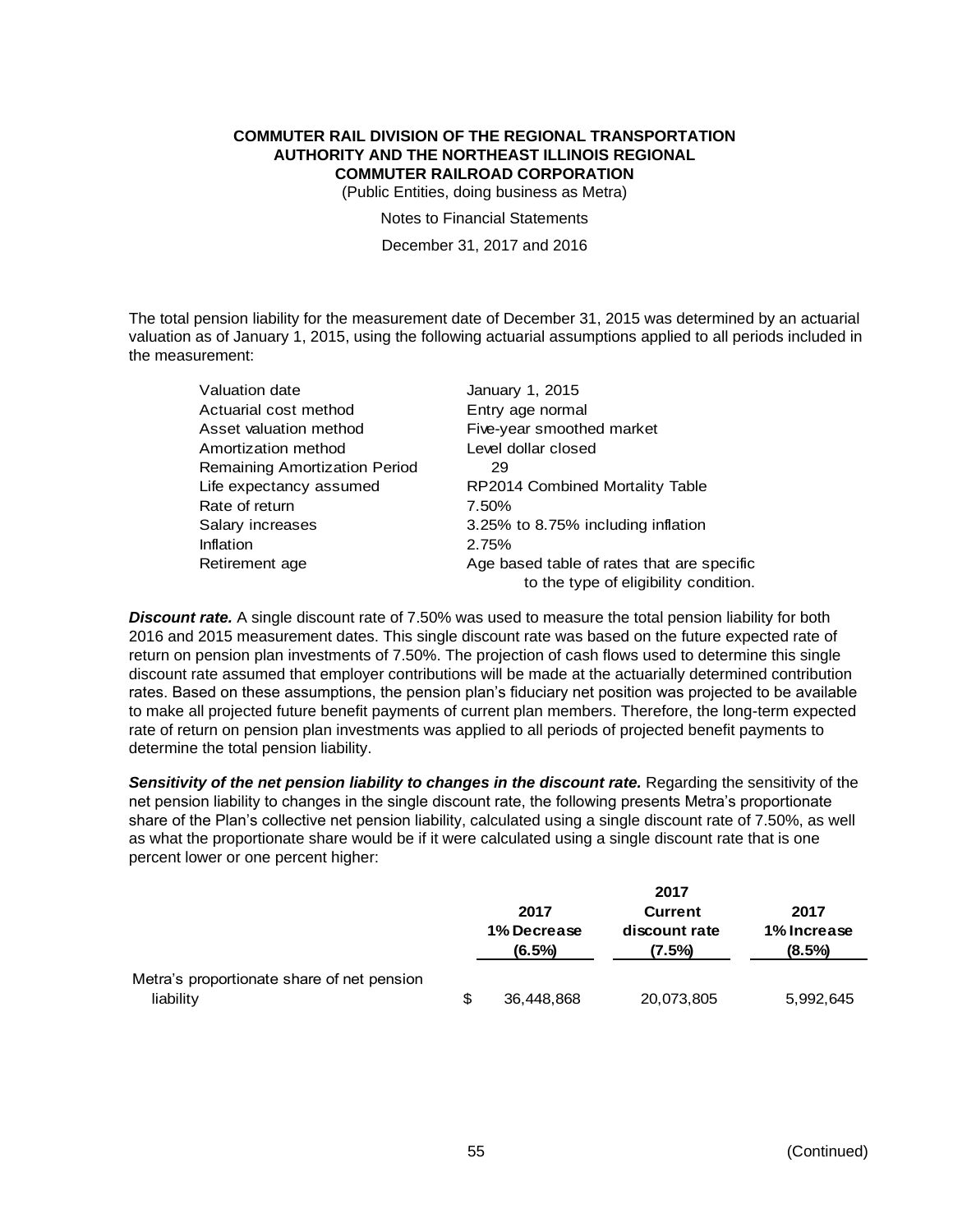(Public Entities, doing business as Metra)

Notes to Financial Statements

December 31, 2017 and 2016

|                                            | 2016                |                                 |                     |  |
|--------------------------------------------|---------------------|---------------------------------|---------------------|--|
|                                            | 2016<br>1% Decrease | <b>Current</b><br>discount rate | 2016<br>1% Increase |  |
|                                            | $(6.5\%)$           | (7.5%)                          | (8.5%)              |  |
| Metra's proportionate share of net pension |                     |                                 |                     |  |
| liability                                  | \$<br>31,807,887    | 17,255,480                      | 4,736,680           |  |

*Long-Term Expected Rate of Return.* The assumed rate of investment return was adopted by the Plan's trustees after considering input from the Plan's investment consultant and actuary. Additional information about the assumed rate of investment return is included in the actuarial valuation report as of January 1, 2016 and experience study for the period January 1, 2010 through January 1, 2015. The long-term expected rate of return on pension plan investments was determined using a building-block method in which expected future real rates of return (expected returns, net of pension plan investment expense, and inflation) are developed for each major asset class. These real rates of return are combined to produce the long-term expected rate of return by weighting the expected future real rates of return by the target asset allocation percentage and by adding expected inflation. For each major asset class that is included in the pension plan's target asset allocation as of January 1, 2016, these best estimates are summarized in the following table:

| Asset type and class                 | Target asset<br>allocation | Long-Term<br>expected real<br>rate of return |
|--------------------------------------|----------------------------|----------------------------------------------|
| Large Cap U.S. Equity                | 15.0%                      | 5.92%                                        |
| Small/Mid Cap Equity                 | 8.0                        | 6.71                                         |
| <b>International Equity</b>          | 10.0                       | 6.95                                         |
| Emerging Market International Equity | 6.0                        | 9.49                                         |
| Core Bonds                           | 15.5                       | 1.17                                         |
| Multi-Sector Fixed Income            | 12.5                       | 2.76                                         |
| <b>Private Equity</b>                | 8.0                        | 8.73                                         |
| <b>Private Real Assets</b>           | 5.0                        | 6.54                                         |
| Real Assets (Core)                   | 8.0                        | 4.62                                         |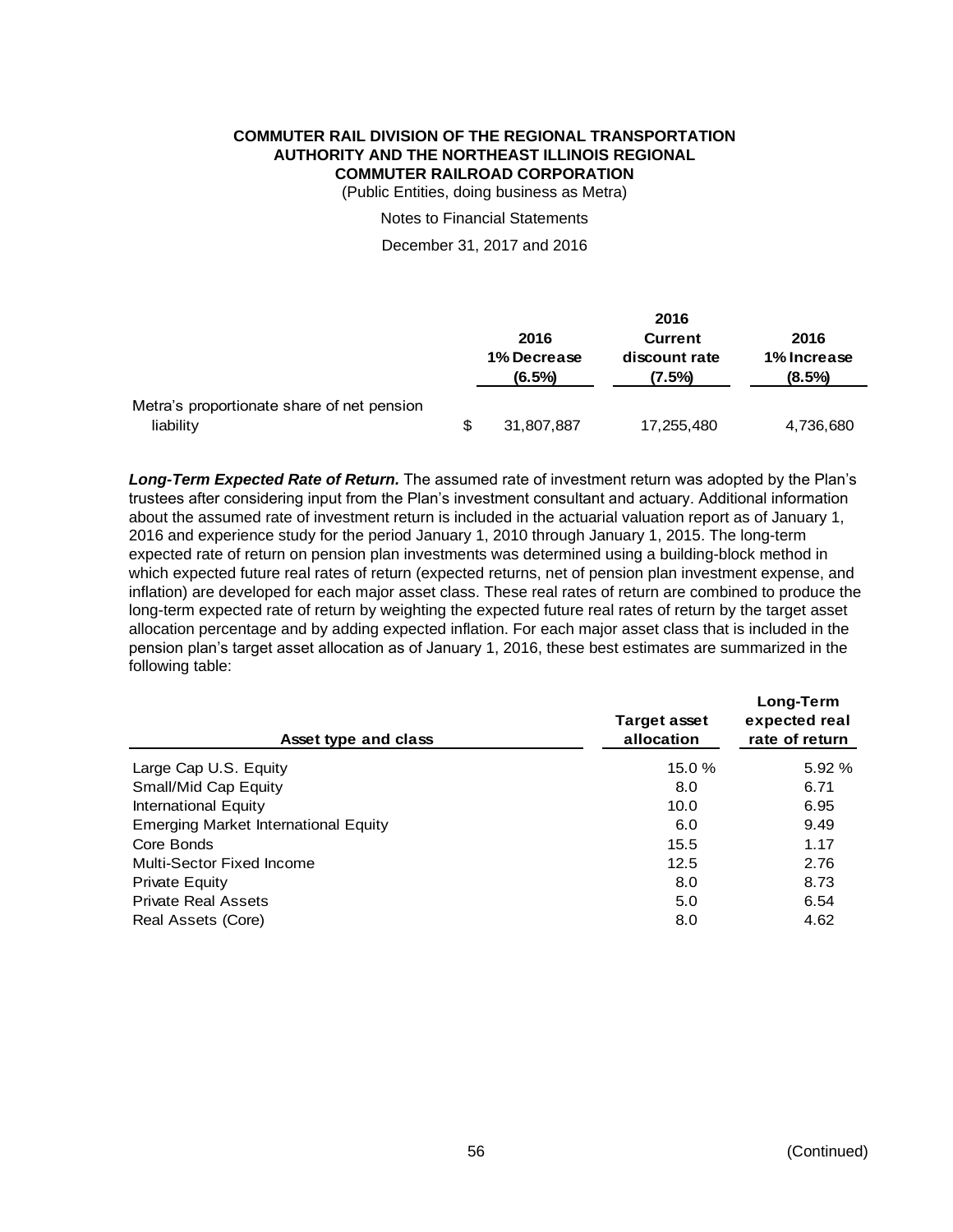(Public Entities, doing business as Metra)

Notes to Financial Statements

December 31, 2017 and 2016

# **(12) Contingencies**

*Litigation* – Metra is a defendant in a number of legal actions. These actions have been considered in estimating and funding Metra's retained risk liability program. The total of amounts claimed under these legal actions, including potential settlements, could exceed the amount of the accrued claims. In the opinion of Metra's management, the retained risk funding and Metra's limited excess indemnity insurance coverage from commercial carriers are adequate to cover the ultimate liability of these legal actions, in all material respects.

*Grants* – Metra receives moneys from federal, state, and local government agencies under various grants. The costs, both direct and indirect, charged to these grants are subject to audits and disallowance by the granting agency. It is the opinion of management of Metra that any disallowances or adjustments would not have a material adverse effect on the financial position of Metra.

*Changes of benefit terms*. No changes were made in 2017 and 2016 for accrual of benefits under the RTA Pension Plan.

*Changes of assumptions*. The amounts reported in 2017 and 2016 are based on the expectation of retired life mortality RP-2014 Mortality Tables.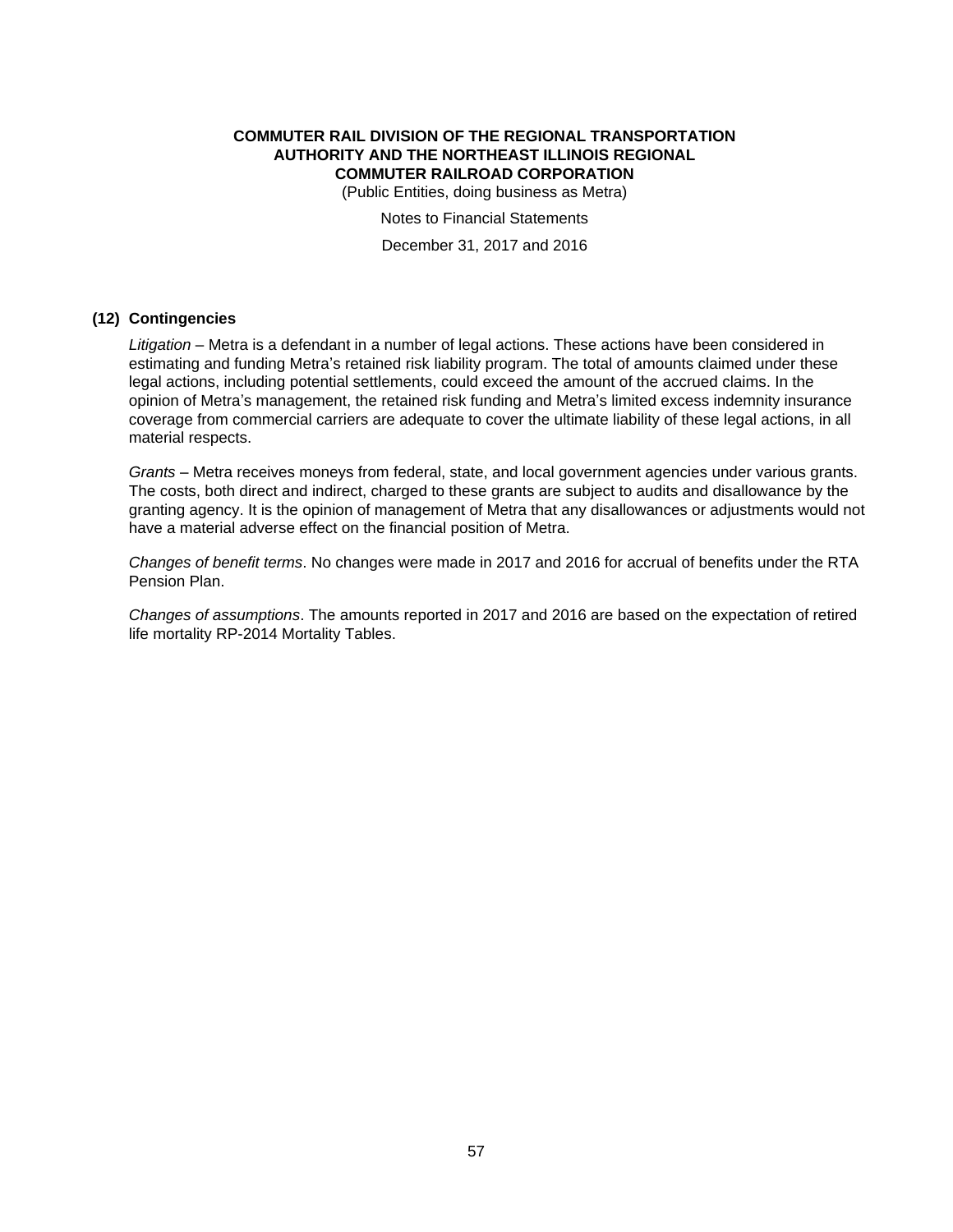(Public Entities, doing business as Metra)

#### Required Supplementary Information – Schedule of Proportionate Share of Net Pension Liability and Related Ratios – (Unaudited)

|                                                                     | 2016       | 2015       | 2014       |
|---------------------------------------------------------------------|------------|------------|------------|
| Proportion of net pension liability                                 | 53.10 %    | 49.90 $%$  | 47.24 %    |
| Proportionate share of net pension liability                        | 20.073.805 | 17.255.480 | 33,062,726 |
| Covered-employee payroll                                            | 54.032.768 | 49.388.696 | 43,086,132 |
| Proportionate share of net pension liability as a percentage of its |            |            |            |
| covered-employee payroll                                            | 37.15 %    | 34.49%     | 76.74 %    |
| Plan fiduciary net position as a percentage of the total pension    |            |            |            |
| liability                                                           | 87.38      | 87.70      | 73.28      |

\* This schedule is intended to show 10 years of information. Since 2015 is the first year for this

presentation, no other data is available. Additional years will be included as they become available.

See accompanying independent auditors' report.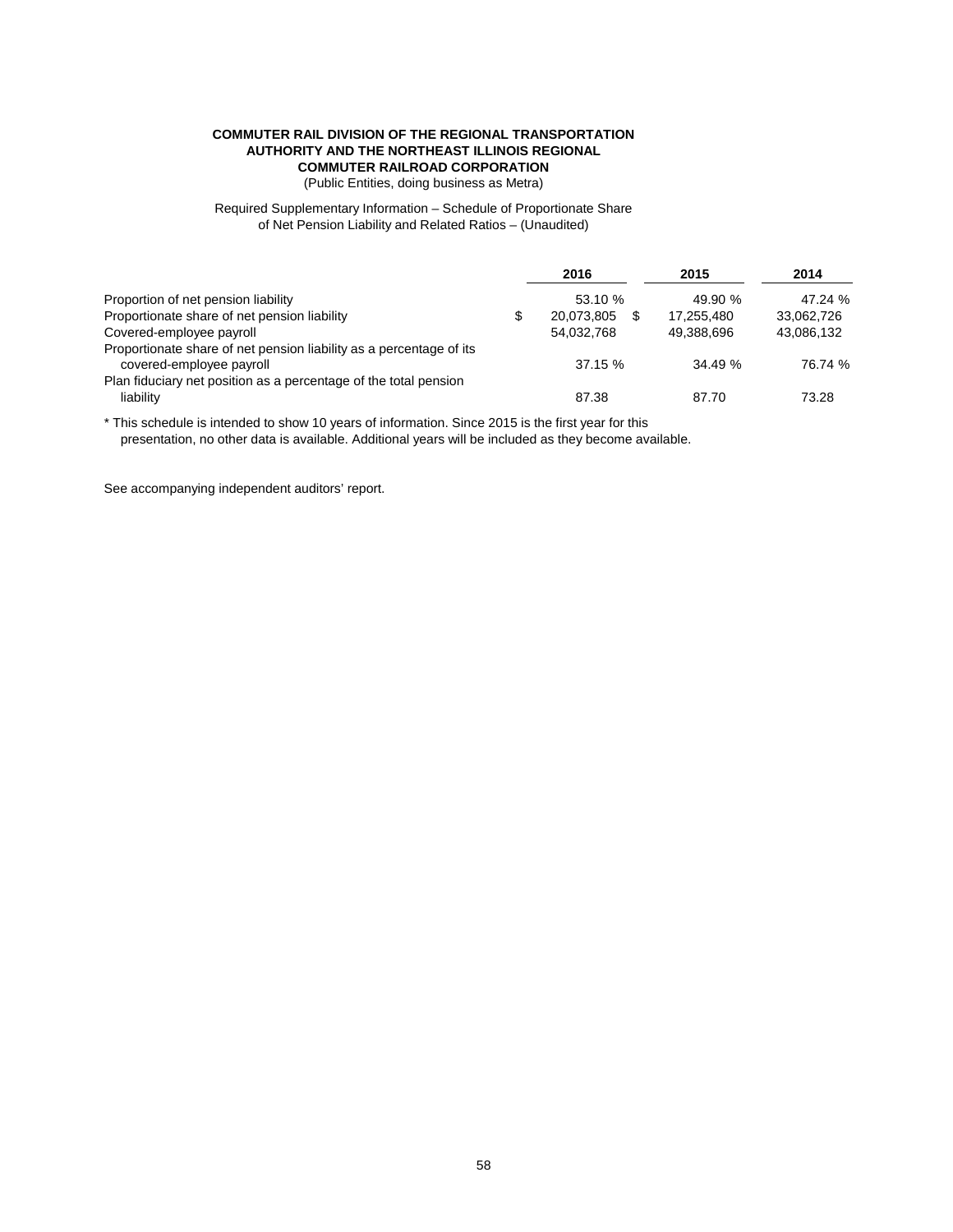(Public Entities, doing business as Metra)

Required Supplementary Information – Schedule of Pension Contributions – (Unaudited)

| <b>Fiscal</b><br>year | <b>Actuarially</b><br>determined<br>contribution | Actual<br>contribution | <b>Contribution</b><br>deficiency<br>(excess) | Covered<br>payroll | <b>Actual</b><br>contribution<br>as a% of<br>covered payroll |
|-----------------------|--------------------------------------------------|------------------------|-----------------------------------------------|--------------------|--------------------------------------------------------------|
| 2017                  | \$<br>5,745,866                                  | 5,745,866              |                                               | 54,032,768         | 10.63                                                        |
| 2016                  | 5.062.642                                        | 5.062.642              |                                               | 49.388.696         | 10.25                                                        |
| 2015                  | 6,785,849                                        | 39,848,577             | (33,062,728)                                  | 43,086,132         | 92.48                                                        |
| 2014                  | 6.466.096                                        | 13.357.146             | (6,891,050)                                   | 40,833,326         | 15.84                                                        |
| 2013                  | 6.615.046                                        | 10.060.571             | (3,445,525)                                   | 35.170.174         | 18.81                                                        |
| 2012                  | 6.462,000                                        | 9,767,882              | (3,305,882)                                   | 30,970,263         | 20.87                                                        |
| 2011                  | 5.802.000                                        | 5,802,000              |                                               | 29.227.299         | 19.85                                                        |
| 2010                  | 5.652.000                                        | 5.652.000              |                                               | 31.227.197         | 18.12                                                        |
| 2009                  | 4,733,557                                        | 4,733,557              |                                               | 35, 175, 784       | 13.46                                                        |
| 2008                  | 4,814,200                                        | 4,814,200              |                                               | 36,205,757         | 13.30                                                        |
|                       |                                                  |                        |                                               |                    |                                                              |

See accompanying independent auditors' report.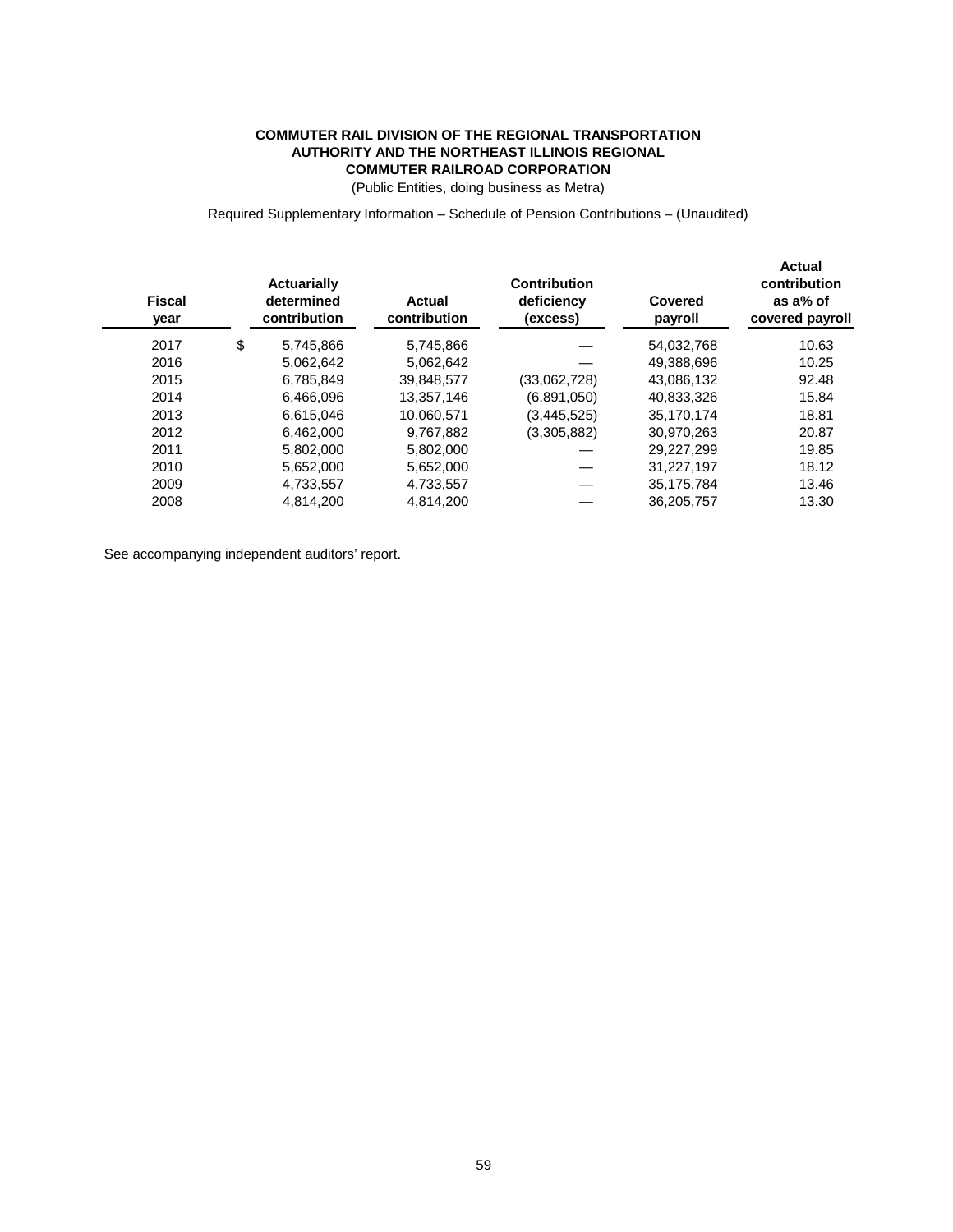(Public Entities, doing business as Metra)

Required Supplementary Information – Schedule of Funding Postemployment Healthcare Plan Progress (Unaudited)

|                                    |                                          |                                                                           | <b>Funding progress</b>                |                                 |                           |                                                                 |
|------------------------------------|------------------------------------------|---------------------------------------------------------------------------|----------------------------------------|---------------------------------|---------------------------|-----------------------------------------------------------------|
| <b>Actuarial valuation</b><br>date | Actuarial<br>value of<br>assets *<br>(a) | <b>Actuarial</b><br>accrued<br>liability<br>$(AAL)$ –<br>entry age<br>(b) | <b>Unfunded AAL</b><br>(UAAL)<br>(b-a) | <b>Funded</b><br>ratio<br>(a/b) | Covered<br>payroll<br>(C) | UAAL as a<br>Percentage<br>of covered<br>payroll<br>$((b-a)/c)$ |
| December 31, 2017                  | \$                                       | N/A                                                                       | N/A                                    |                                 | N/A                       | N/A                                                             |
| December 31, 2016                  |                                          | 30.622.115                                                                | 30,622,115                             |                                 | 44,773,274                | 68.4                                                            |
| December 31, 2015                  |                                          | 28.819.616                                                                | 28,819,616                             |                                 | 43.086.132                | 66.9                                                            |
| December 31, 2014                  |                                          | N/A                                                                       | N/A                                    |                                 | N/A                       | N/A                                                             |
| December 31, 2013                  |                                          | 21,642,832                                                                | 21,642,832                             |                                 | 42,704,042                | 50.7                                                            |
| December 31, 2012                  |                                          | N/A                                                                       | N/A                                    |                                 | N/A                       | N/A                                                             |
|                                    | <b>Employer contributions</b>            |                                                                           |                                        |                                 |                           |                                                                 |
| Voor onded                         | Annual<br>reauired<br>aantributian       | <b>Percent</b><br>aantributad                                             |                                        |                                 |                           |                                                                 |

| Year ended        | required<br>contribution | <b>Percent</b><br>contributed |
|-------------------|--------------------------|-------------------------------|
| December 31, 2017 | \$<br>3.088.777          | 14.7%                         |
| December 31, 2016 | 3,088,777                | 14.7%                         |
| December 31, 2015 | 2.459.580                | 18.4 %                        |
| December 31, 2014 | 1.561.644                | 29.0 %                        |
| December 31, 2013 | 1,645,461                | 27.5 %                        |
| December 31, 2012 | 1.635.554                | 27.7 %                        |

\* Not a prefunded plan. An actuarial valuation was not performed in 2012, 2014, and 2017.

See accompanying independent auditors' report.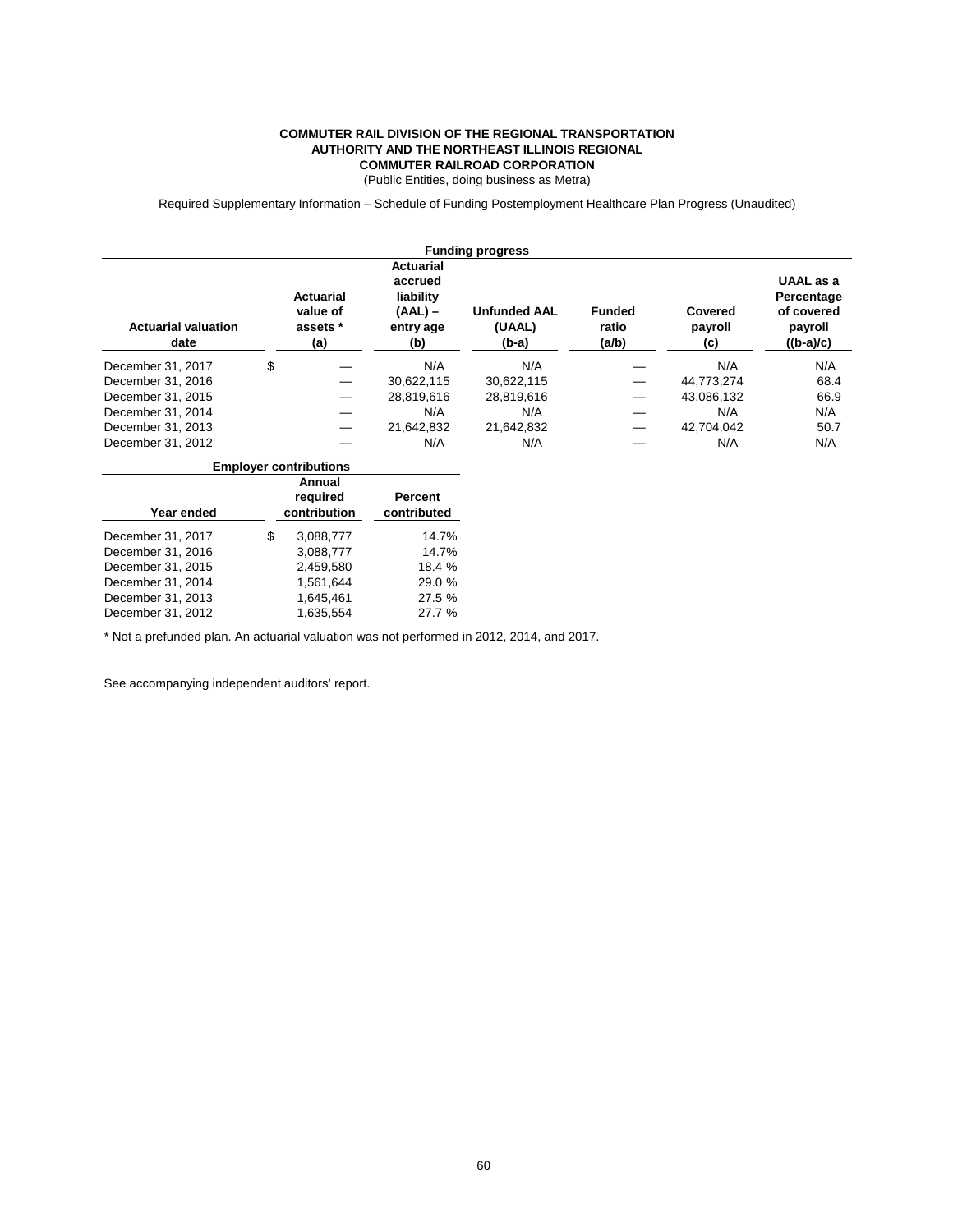(Public Entities, doing business as Metra)

Schedule of Revenues and Expenses – Budget to Actual (Budgetary Basis) – (Unaudited)

Year ended December 31, 2017

|                                                                                                             | <b>Final budget</b>   | <b>Actual</b>   | <b>Favorable</b><br>(unfavorable) |
|-------------------------------------------------------------------------------------------------------------|-----------------------|-----------------|-----------------------------------|
| Revenues:                                                                                                   |                       |                 |                                   |
| Passenger revenue:                                                                                          |                       |                 |                                   |
| Passenger revenue                                                                                           | \$<br>357,500,000     | 355,260,071     | (2, 239, 929)                     |
| Reduced fare reimbursement                                                                                  | 3,100,000             | 1,483,367       | (1,616,633)                       |
| Total operating passenger                                                                                   |                       |                 |                                   |
| revenues                                                                                                    | 360,600,000           | 356,743,438     | (3,856,562)                       |
| Other revenue                                                                                               | 28,922,004            | 39,881,427      | 10,959,423                        |
| Total operating revenues                                                                                    | 389,522,004           | 396,624,865     | 7,102,861                         |
| Operating expenses:                                                                                         |                       |                 |                                   |
| Transportation                                                                                              | 260,422,499           | 249,482,585     | 10,939,914                        |
| Fuel and motive power                                                                                       | 57,591,384            | 49,486,295      | 8,105,089                         |
| Engineering                                                                                                 | 146,772,908           | 149,818,931     | (3,046,023)                       |
| Mechanical                                                                                                  | 181,216,695           | 174,260,083     | 6,956,612                         |
| Administration                                                                                              | 104,680,146           | 98,837,616      | 5,842,530                         |
| Total administration and regional                                                                           |                       |                 |                                   |
| services                                                                                                    | 750,683,632           | 721,885,510     | 28,798,122                        |
| Claims and insurance                                                                                        | 13,939,923            | 25,370,297      | 11,430,374                        |
| Downtown stations                                                                                           | 16,550,445            | 14,337,100      | (2,213,345)                       |
| Total operating expenses                                                                                    | 781,174,000           | 761,592,907     | (19,581,093)                      |
| Loss before depreciation, financial<br>assistance, and leasehold-<br>related interest income and<br>expense | \$<br>(391, 651, 996) | (364, 968, 042) | 26,683,954                        |
| Note:                                                                                                       |                       |                 |                                   |
| Amounts excluded from the operating<br>budget-basis expenses for recovery ratio<br>calculations             |                       |                 |                                   |
| Security expense                                                                                            | \$<br>17,254,050      | 21,599,760      | 4,345,710                         |
| Funded depreciation included in<br>operating expenses                                                       | 3,824,030             | 3,137,638       | (686, 392)                        |
| Lease of transportation facilities                                                                          | 19,921,920            | 18,695,576      | (1,226,344)                       |
| Bond service and fees                                                                                       |                       | 27,015          | 27,015                            |
| <b>Total deductions</b>                                                                                     | \$<br>41,000,000      | 43,459,989      | 2,459,989                         |

See accompanying independent auditors' report and notes to supplementary information.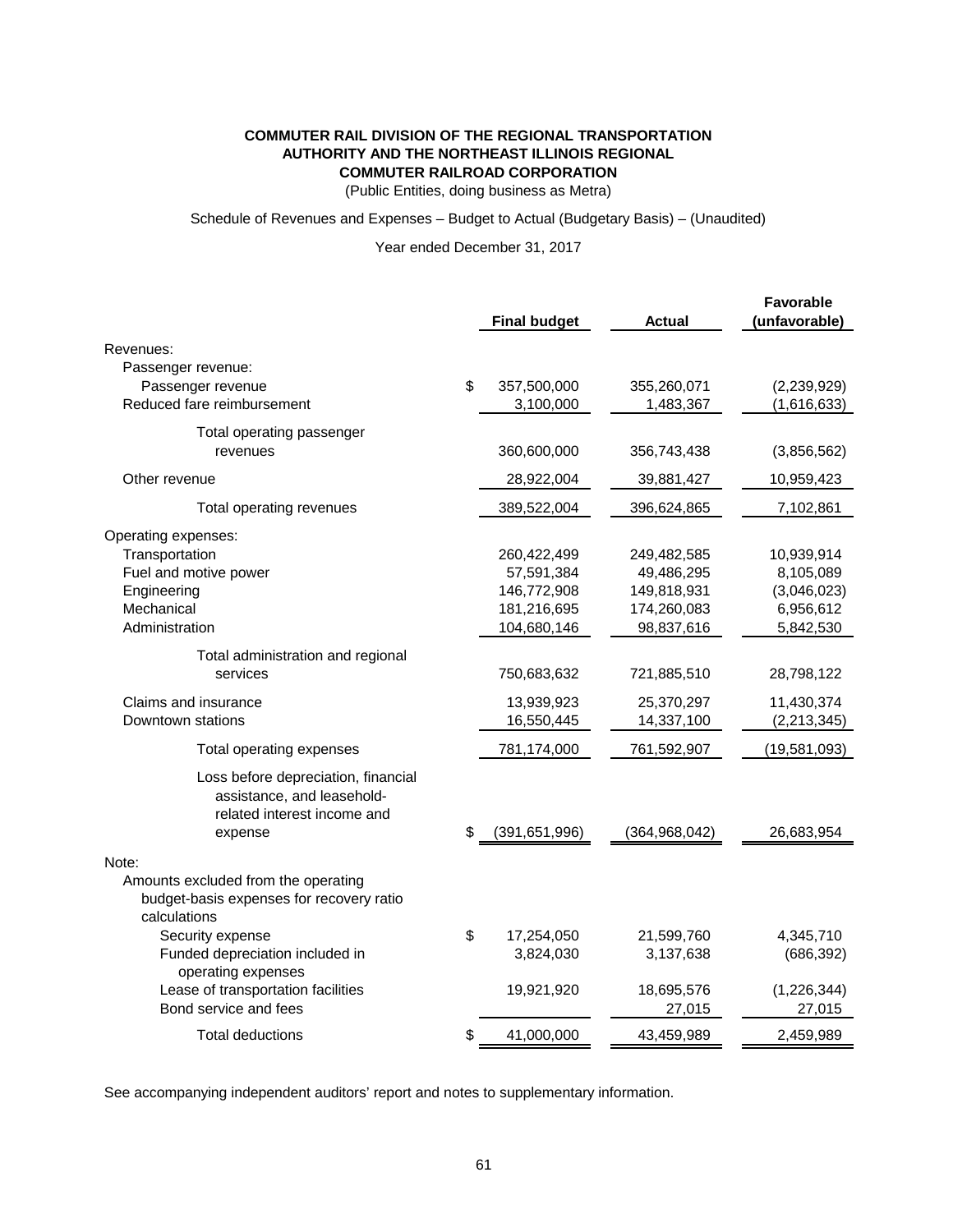#### **COMMUTER RAIL DIVISION OF THE REGIONAL TRANSPORTATION AUTHORITY AND THE NORTHEAST ILLINOIS REGIONAL COMMUTER RAILROAD CORPORATION** (Public Entities, doing business as Metra)

Budgetary Basis Schedule of Operations – (Unaudited)

#### Year ended December 31, 2017

|                                                                                                                  |    |                 | <b>Union</b>   |             |                  |
|------------------------------------------------------------------------------------------------------------------|----|-----------------|----------------|-------------|------------------|
|                                                                                                                  |    | <b>NIRCRC</b>   | <b>Pacific</b> | <b>BNSF</b> | <b>Total</b>     |
| Operating revenues:                                                                                              |    |                 |                |             |                  |
| Passenger revenue*                                                                                               | \$ | 152,565,689     | 127,048,281    | 75,646,101  | 355,260,071      |
| Other revenue                                                                                                    |    | 39,259,996      | 621,431        |             | 39,881,427       |
| Reduced fare reimbursement                                                                                       |    | 1,098,989       | 267,024        | 117,354     | 1,483,367        |
| Total operating revenues                                                                                         |    | 192,924,674     | 127,936,736    | 75,763,455  | 396,624,865      |
| Operating expenses:                                                                                              |    |                 |                |             |                  |
| Carrier-level expenses paid by carrier:                                                                          |    |                 |                |             |                  |
| Transportation                                                                                                   |    | 141,022,834     | 77,055,701     | 31,404,050  | 249,482,585      |
| Engineering                                                                                                      |    | 93,809,931      | 48,736,155     | 7,272,845   | 149,818,931      |
| Mechanical                                                                                                       |    | 94,482,106      | 54,510,103     | 25,267,874  | 174,260,083      |
| Administration                                                                                                   |    | 89,489,578      | 9,340,944      | 7,094       | 98,837,616       |
| Total carrier-level expenses                                                                                     |    | 418,804,449     | 189,642,903    | 63,951,863  | 672,399,215      |
| Centralized expenses paid by Metra:                                                                              |    |                 |                |             |                  |
| Diesel fuel                                                                                                      |    | 18,315,260      | 18,864,161     | 8,141,180   | 45,320,601       |
| Motive electricity                                                                                               |    | 4,165,694       |                |             | 4,165,694        |
| Claims and insurance                                                                                             |    | 21,268,397      | 2,177,794      | 1,924,106   | 25,370,297       |
| Downtown stations                                                                                                |    | 7,672,437       | 1,373,347      | 5,291,316   | 14,337,100       |
| Total centralized expenses                                                                                       |    | 51,421,788      | 22,415,302     | 15,356,602  | 89,193,692       |
|                                                                                                                  |    |                 |                |             |                  |
| Total operating expenses                                                                                         |    | 470,226,237     | 212,058,205    | 79,308,465  | 761,592,907      |
| Operating loss                                                                                                   | S  | (277, 301, 563) | (84, 121, 469) | (3,545,010) | (364,968,042)    |
| Calculation of Revenue Recovery Ratio (Unaudited):<br>Amounts excluded from the operating budget-basis expenses: |    |                 |                |             |                  |
| Security expense                                                                                                 |    |                 |                |             | \$<br>21,599,760 |
| Funded depreciation included in expenses                                                                         |    |                 |                |             | 3,137,638        |
| Lease of transportation facilities                                                                               |    |                 |                |             | 18,695,576       |
| Bond service and fees                                                                                            |    |                 |                |             | 27,015           |
| <b>Total exclusions</b>                                                                                          |    |                 |                |             | 43,459,989       |
| Amounts added to the operating budget-basis revenues:                                                            |    |                 |                |             |                  |
| Senior free ride allowance                                                                                       |    |                 |                |             | \$<br>2,100,000  |
| Revenue Recovery Ratio (\$396,624,865+ \$2,100,000)/(\$761,592,907 - \$43,459,989)                               |    |                 |                |             | 55.5 %           |
| * Includes \$32,100,000 farebox revenue dedicated to capital                                                     |    |                 |                |             |                  |

See accompanying independent auditors' report and notes to supplementary information.